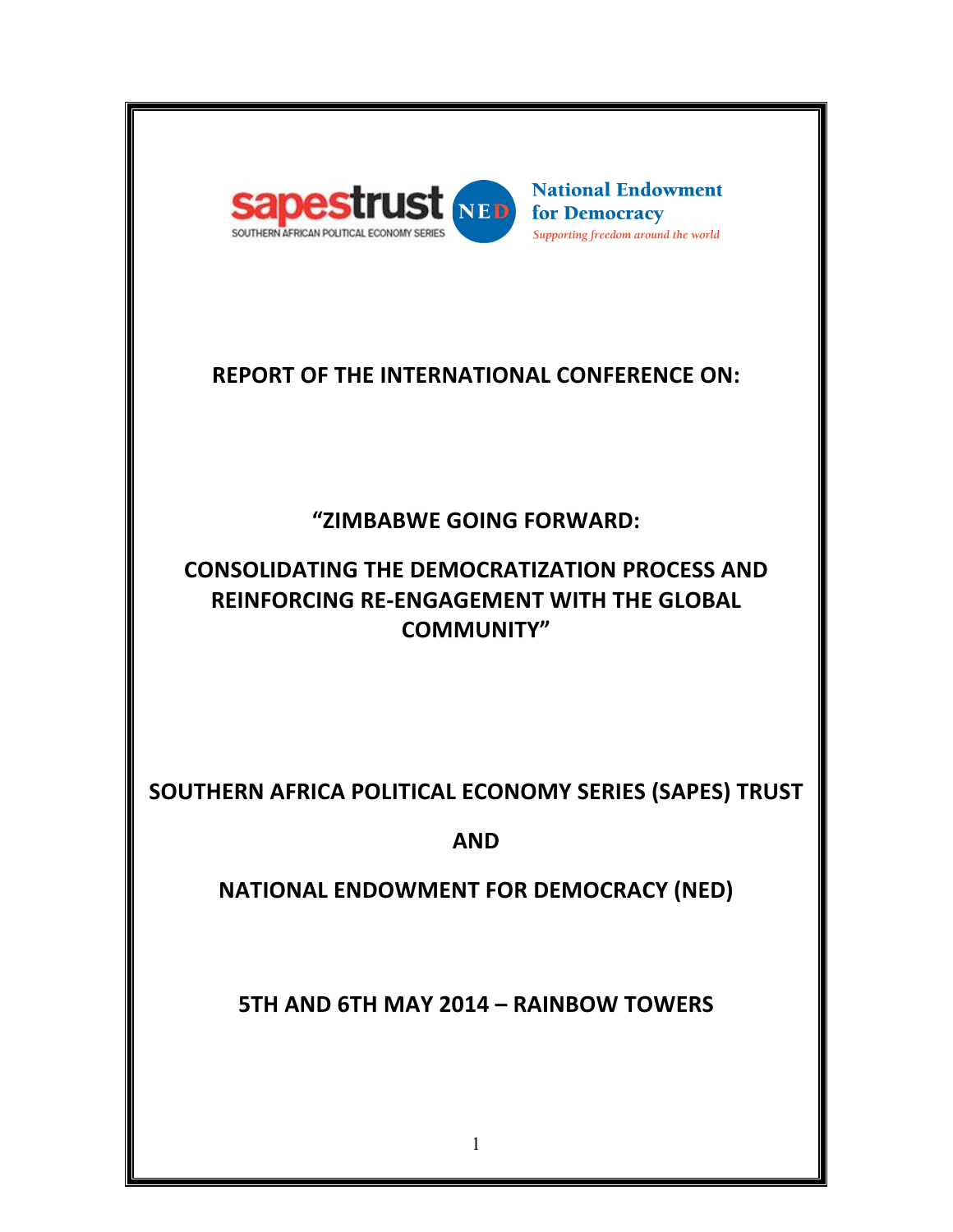#### **TABLE OF CONTENTS**

| Acronyms                | 3  |
|-------------------------|----|
| Background              | 4  |
| Conference Objectives   | 5. |
| <b>Opening Remarks</b>  | 5. |
| <b>Official Opening</b> |    |

# DAY ONE: Enabling Environment: Consolidating Constitutional Reforms and **Strengthening National Institutions**

| Session I: Consolidating Constitutional Reforms                                                  | 11 |
|--------------------------------------------------------------------------------------------------|----|
| Session II: Strengthening National Institutions                                                  | 22 |
| Session III: The Role of Civil Society: From Advocacy to Engagement                              | 25 |
| Session IV: Examining the Role of the Media in a Democracy                                       | 28 |
| Session V: Reinforcing Zimbabwe's Democratization Process: A Dialogue to Reinforce<br>Engagement | 30 |
| DAY TWO: An Agenda for Economic Recovery                                                         |    |
| Session VI: Restoring the Social Contract                                                        | 34 |
| Session VII: An Agenda for Economic Recovery                                                     | 37 |
| Session VIII: Reviving Zimbabwe's Productive Sectors                                             | 41 |
| Session IX: Mobilizing Foreign Direct Investment: Transcending the<br><b>Sanctions Regime</b>    | 44 |
| <b>Closing Remarks</b>                                                                           | 46 |
| <b>Policy Recommendations</b>                                                                    | 47 |
| <b>Conclusion and Way Forward</b>                                                                | 50 |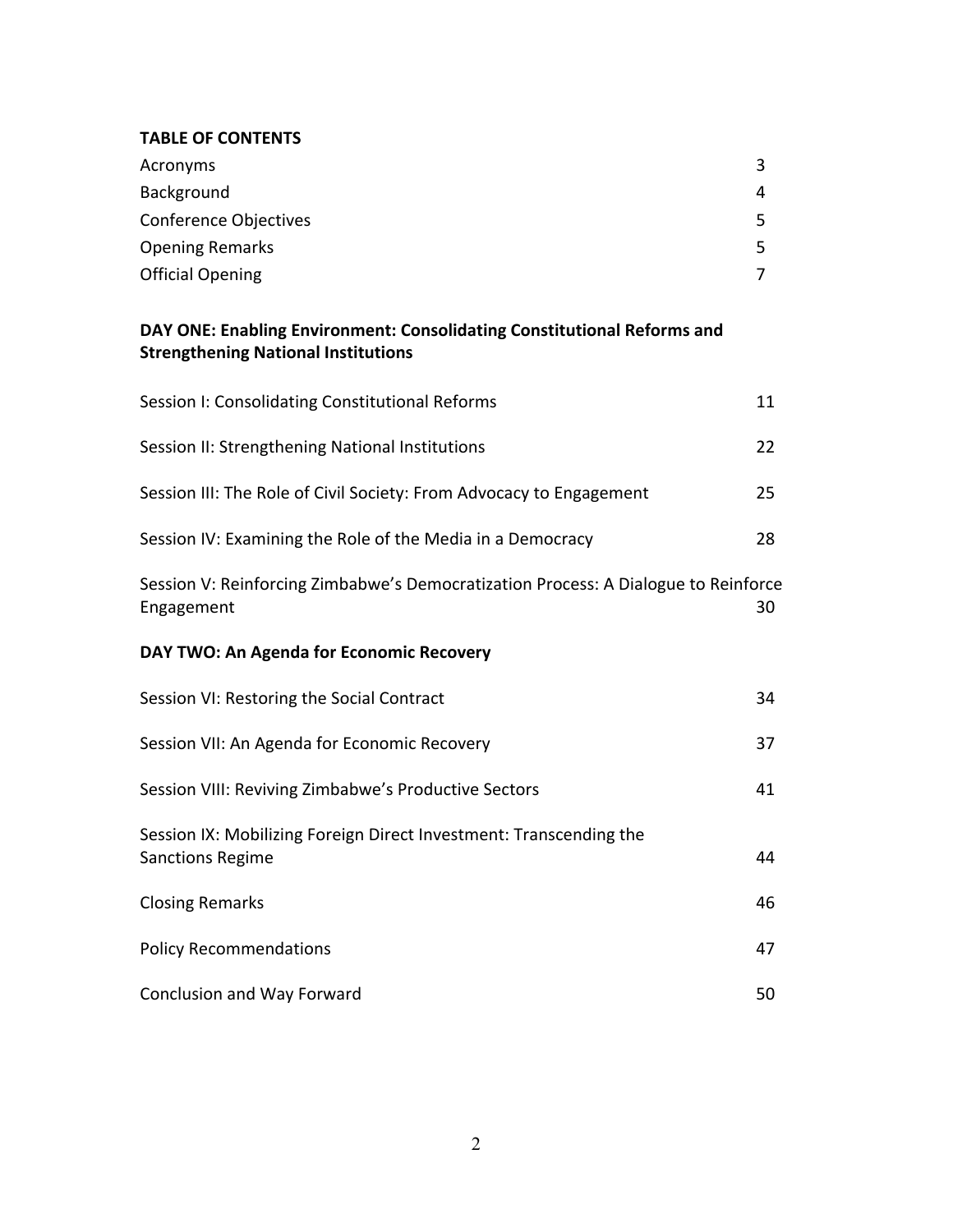# **ACRONYMS**

| <b>BOTs</b>     | <b>Build-Operate-Transfers</b>                                |
|-----------------|---------------------------------------------------------------|
| CCZ             | <b>Crisis Coalition of Zimbabwe</b>                           |
| <b>CIMA</b>     | Centre for International Media Assistance                     |
| <b>CIPE</b>     | Centre for International Private Enterprise                   |
| CSOs            | <b>Civil Society Organisations</b>                            |
| EU              | <b>European Union</b>                                         |
| FDI             | Foreign Direct Investment                                     |
| <b>GDP</b>      | <b>Gross Domestic Product</b>                                 |
| <b>GPA</b>      | <b>Global Political Agreement</b>                             |
| GNU             | <b>Government of National Unity</b>                           |
| IMF             | <b>International Monetary Fund</b>                            |
| <b>ICT</b>      | Information and communication technology                      |
| <b>JICA</b>     | Japan International Cooperation Agency                        |
| <b>MDC</b>      | Movement for Democratic Change                                |
| MDC - M         | Movement for Democratic Change (Mutambara)                    |
| MDC - N         | Movement for Democratic Change (Ncube)                        |
| MDC - T         | Movement for Democratic Change (Tsvangirai)                   |
| <b>MP</b>       | <b>Member of Parliament</b>                                   |
| <b>NED</b>      | National Endowment for Democracy                              |
| <b>SADC</b>     | Southern African Development Community                        |
| <b>SAPES</b>    | Southern Africa Political Economy Series                      |
| <b>SEZ</b>      | Special Economic Zones                                        |
| UK              | United Kingdom                                                |
| <b>US</b>       | <b>United States</b>                                          |
| UZ.             | University of Zimbabwe                                        |
| ZANU (PF)       | Zimbabwe African National Union - Patriotic Front             |
| ZAPU            | Zimbabwe African People's Union                               |
| <b>ZCTU</b>     | Zimbabwe Congress of Trade Unions                             |
| <b>ZIMASSET</b> | Zimbabwe Agenda for Sustainable Socio Economic Transformation |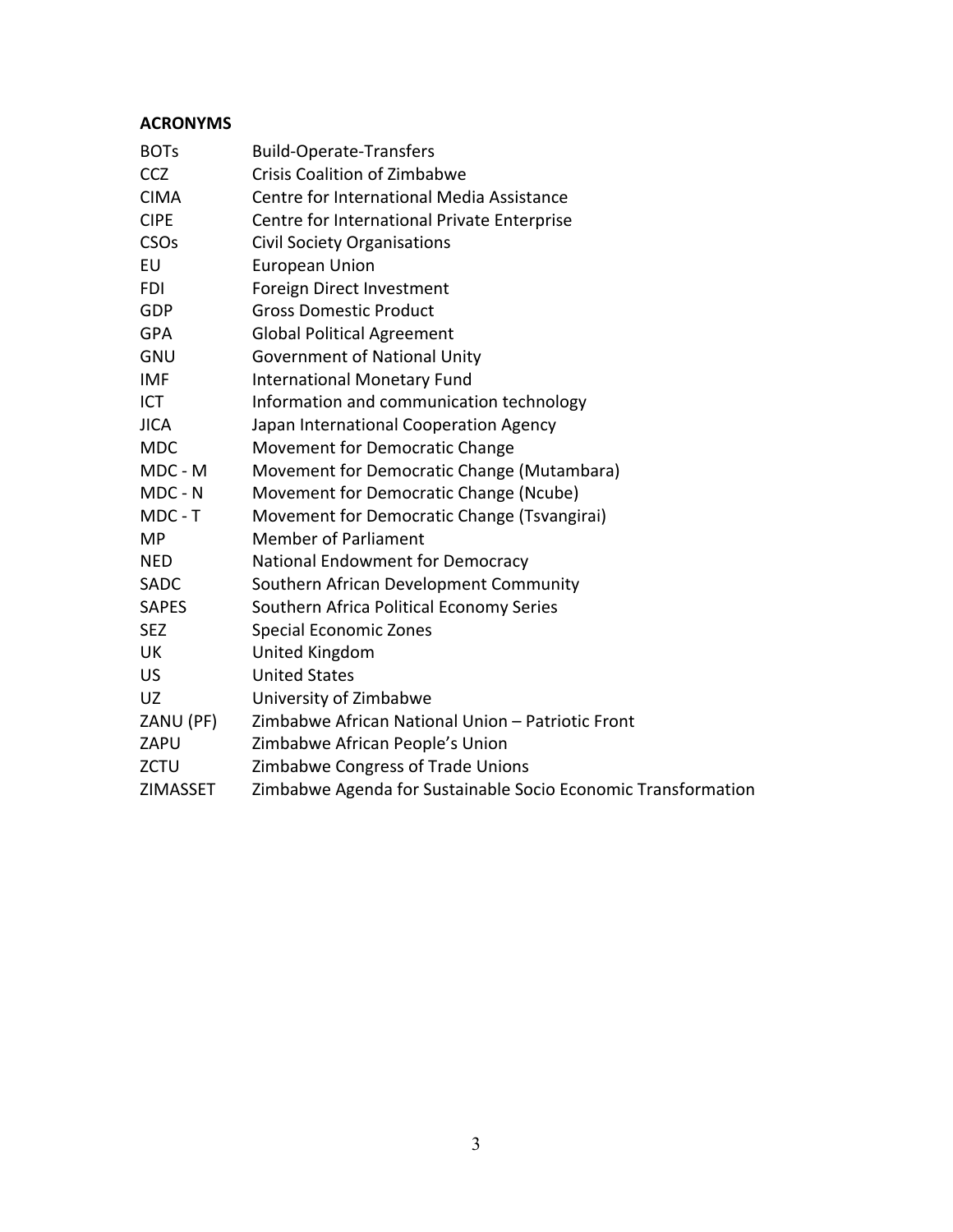#### **BACKGROUND**

SAPES Trust and NED work in partnership to promote democratisation and strengthen democratic institutions. Sapes Trust works to facilitate multistakeholder dialogue around governance, democracy and national development as well as promoting civic participation in international dialogue. The 2014 International conference was aimed to build on two previous conferences in July 2012 "Re-thinking Zimbabwe" and July 2013 "Beyond Elections in Zimbabwe", hosted by NED in Washington DC. Sapes Trust led a delegation of all the three political parties to the Global Political Agreement, Zanu PF, MDC-T and MDC, and representatives of civic groups to attend both events, aimed at reinforcing Zimbabwe's engagement with the global community.

The objectives of the May 2014 international conference was to bring together all stakeholders to the national development of Zimbabwe, to deliberate and identify effective approaches to reinforce the country's re-engagement with the global community and support the democratisation process.

#### **CONFERENCE OBJECTIVES:**

The objectives of the conference were to;

- a) Encourage debate around the socio-economic and political developmental trajectory predicated on constitutional reforms, a sound macro-economic framework, strengthened national institutions, civic society engagement and reengagement with the global community;
- b) Bring together government, the private sector, civic society and the international community to exchange ideas on re-engagement and investment in Zimbabwe;
- c) Identify lessons, constraints, design strategies and build consensus among government, the private sector, civic society and the international community in implementing policies that promote good governance;
- d) Build strong and joint initiatives among government, the private sector, civil society and the global community;
- e) Provide policy recommendations in the implementation of constitutional reforms, promoting economic recovery, strengthening national institutions and engaging with the global community; and,
- f) Help to strengthen initiatives towards Zimbabwe's re-engagement with the global community.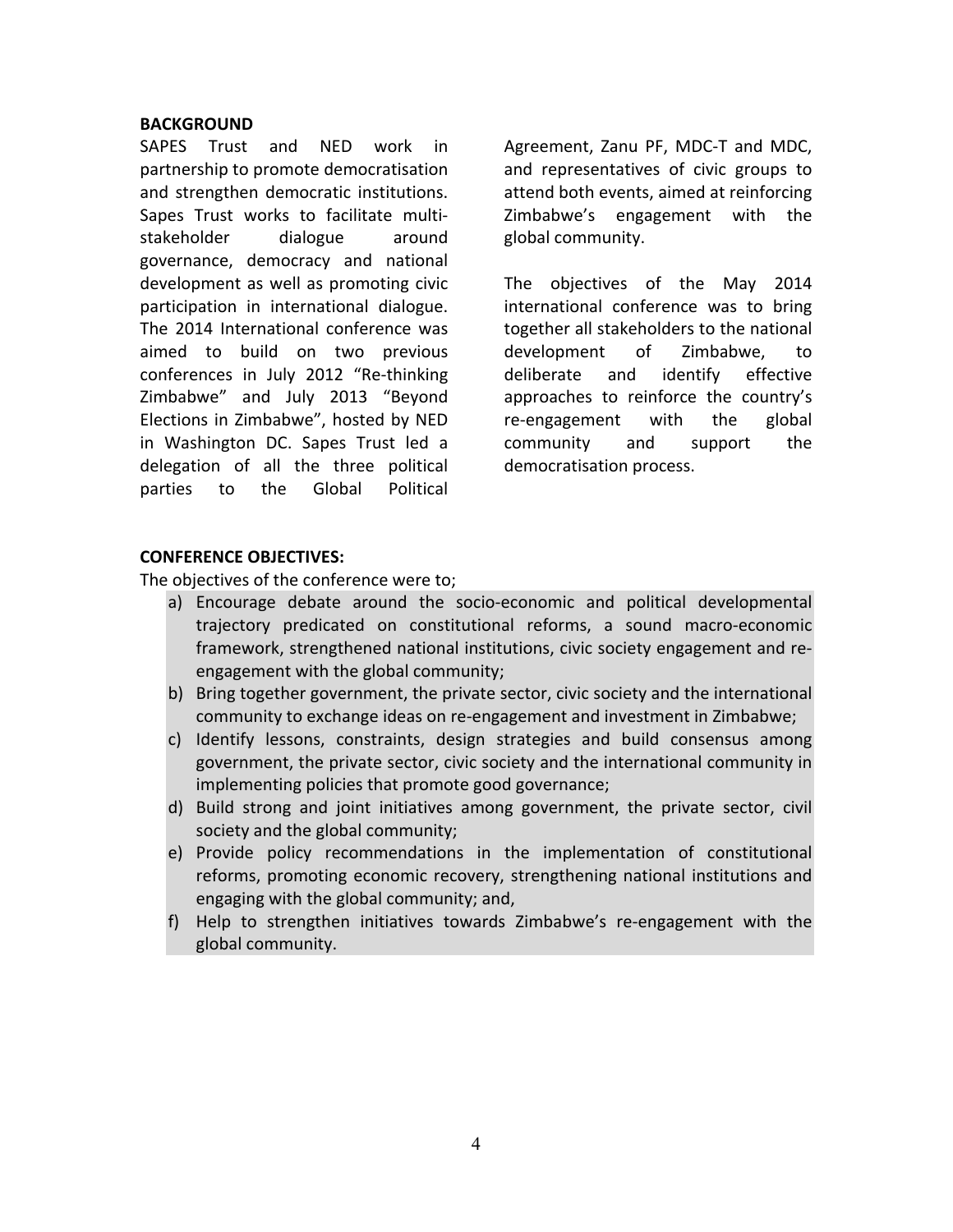#### **OPENING REMARKS**

**Ibbo Mandaza:** SAPES Trust and Dave Peterson of NED set the tone by welcoming participants and re-affirming the objectives of the conference. The conference is an opportunity and a critical space for reflection, experience sharing and charting a unified way forward in re-enforcing re-engagement with global community and consolidating democracy. The centrality of multi-stakeholder collaboration in Zimbabwe's current economic, social and political climate cannot be overemphasized and SAPES is committed to facilitating the dialogue in an open, forthright and constructive manner. The oil that drives nation building lies in joining forces in the spirit of truth, collaboration and mutual accountability. We appreciate all the support and contribution given to SAPES by all and look forward to open and forthright discussions as we chart the way forward for Zimbabwe.

**Dave Peterson:** This is the third in a series of Zimbabwe conferences we have held in partnership with SAPES Trust. It really began with a conversation Ibbo Mandaza and I had some four years ago. I have known and respected Ibbo Mandaza for more than 20 years, but after having been out of touch for a while, I sought to tap his wisdom regarding the nature of the Zimbabwean state. I had been doing some research on some other African political systems and was coming up with some intriguing findings and wanted to explore with him how they might apply to Zimbabwe. What I had found, and what is becoming

increasingly apparent, was a new model of African political systems which seemed to be bucking the trend of democratization on the continent. These systems happened to be not simply authoritarian, but in many respects, verging on totalitarian, according to the classic model of stateparty-social conflation, ideological drive, and mass participation. Yet these countries were close partners of the Western democracies, particularly the US.

Zimbabwe, by contrast, had been isolated. The elements of this new authoritarianism, however, did not seem to be present here. Instead, for all its weaknesses and dysfunction, Zimbabwe seemed to have a multi-party system, even during the government of national unity. The elections, whatever their flaws, including unfortunate violence, seemed to be some reflection of the popular will, especially when tracking them with credible polling data. Crucially, civil society seemed to be robust and operated with reasonable freedom. Freedom of the press, despite some limitations, nevertheless appeared to be substantial. There was a serious, independent trade union movement and business community. Few remnants remained of an allencompassing ideology, and the kind of compulsory mass participation identified with the neo-totalitarian systems was not apparent either.  $\blacksquare$ could only conclude that there was a double standard at work.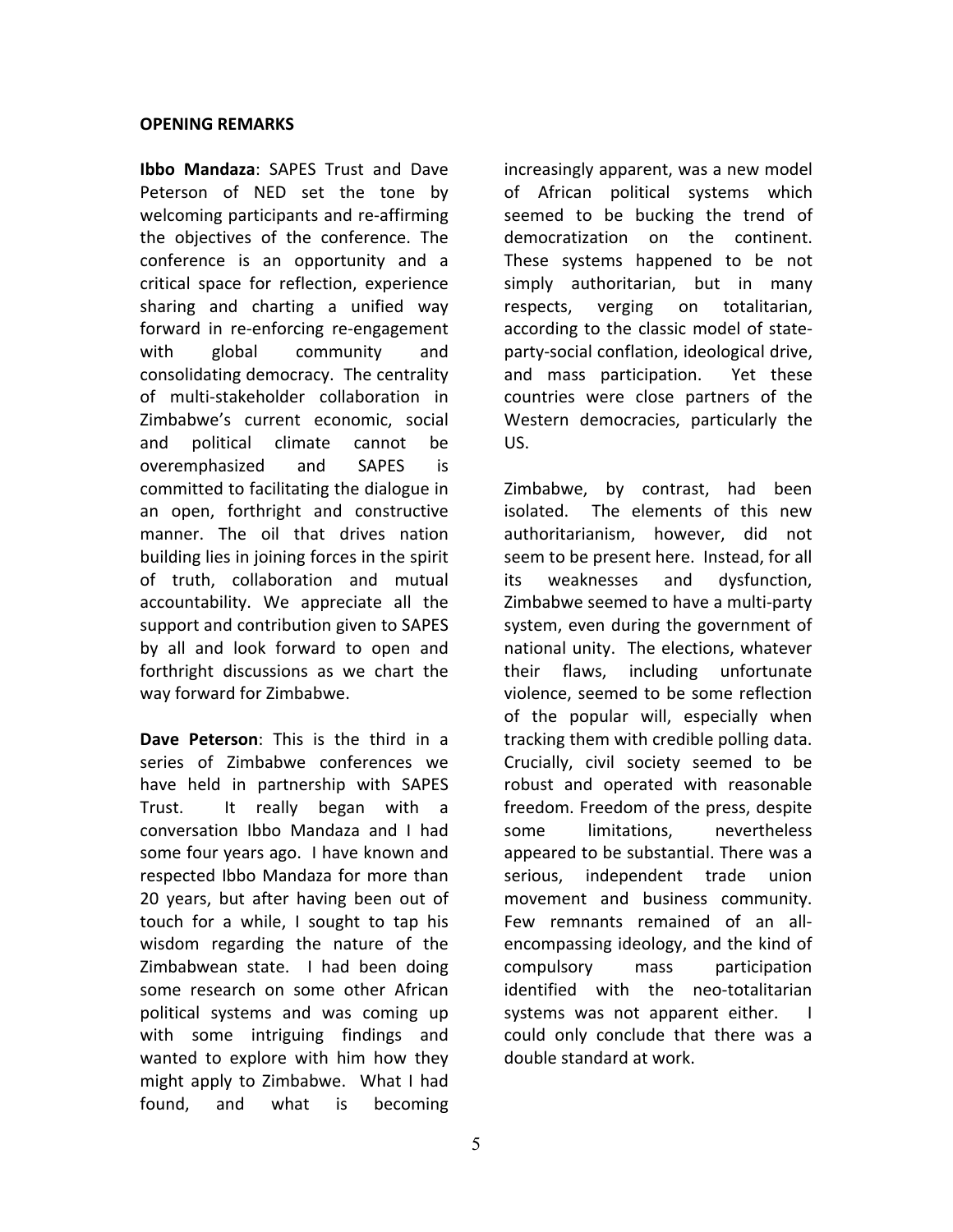The first two conferences in this series, in their own way, succeeded in pointing out this contradiction. We brought representatives of all the parties together in Washington, along with business and labour representatives, political analysts, as well as US government spokespersons. I would like to think these two events helped demystify Zimbabwe for some policymakers in Washington, as well as contributing to the debate in Zimbabwe, by showing that real democratic exchange could happen among Zimbabweans and that there was considerable consensus around which progress could be encouraged. All sides were able to express their positions freely, and I don't think any of us was blind to the problems and differences and challenges that still exist.

This conference that is now being held in Harare is intended to take this conversation one step further. I consider now to be an opportunity to restore friendly relations between the US and Zimbabwe, both politically and economically. I believe that with implementation of the new constitution and greater political will, Zimbabweans can make sustained progress in consolidating democratic institutions 

and culture. Freedom House has given Zimbabwe a modest arrow ticking up this year, but I think there is no reason why the country should not be rated in the free category in the near future. There's a lot of work to do, and I expect this conference will lay out some of the benchmarks and strategies for getting there.

I hope that Ambassador Wharton and his staff will be able to convey to Washington that this conference has intensified the engagement between the US and Zimbabwe, and has made a contribution to democracy here. In some other countries to which I have travelled recently, citizens are afraid to debate openly or express any criticism. Other countries are consumed with horrific civil war and even genocide. Here in Zimbabwe we are able to come together and discuss controversial issues openly and peacefully, in the spirit of fellow Zimbabweans and international partners. That's the way it should be. I must make it clear that my remarks today are my own personal views and do not reflect the policy of the National Fndowment for Democracy, and certainly not that of the US government.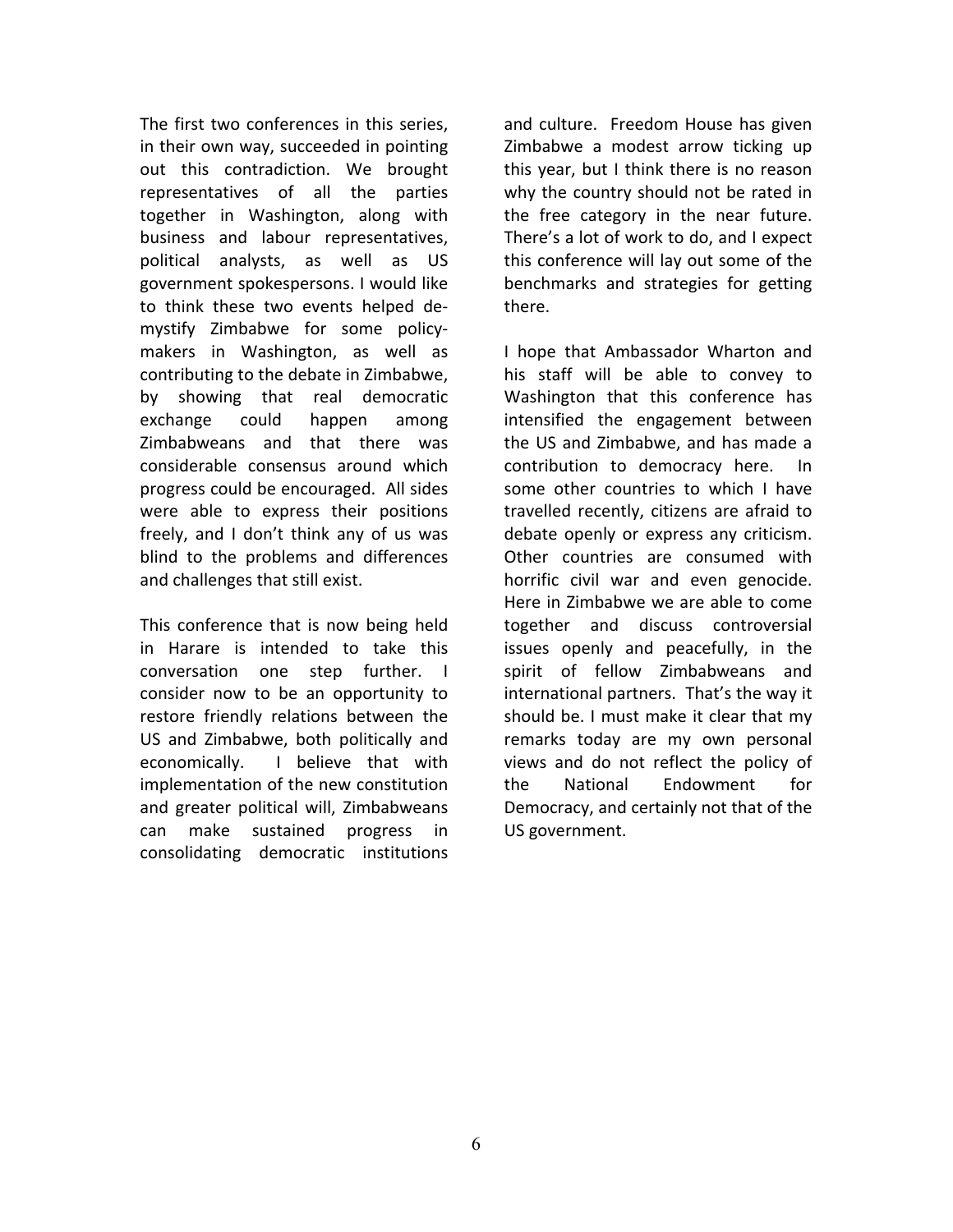#### **OFFICIAL OPENING OF THE CONFERENCE**

### **KEYNOTE SPEECH BY THE MINISTER OF FINANCE AND ECONOMIC DEVELOPMENT, HONOURABLE P.A. CHINAMASA (MP)**

Members of the Diplomatic Corps; Government Officials; Sapes Board; NED Officials and visitors to Zimbabwe; Invited Guests; Ladies and Gentlemen;

I am informed that this conference comes against the backdrop of two similar conferences in July 2012 with the theme "Re-thinking Zimbabwe" and in July 2013 with the theme "Beyond Elections in Zimbabwe." At both these conferences, Sapes Trust led a delegation made up of all the three political parties to the Global Political Agreement that is, Zanu PF, MDC-T and MDC, representatives of civic groups to attend these conferences in Washington. 

This conference is therefore an extension of both these two previous conferences and the Sapes Trust Policy Dialogue Forum, an important forum that has established itself as a veritable think tank and non-partisan platform through which to discuss pertinent issues of the national, regional and international levels. I have had the pleasure of addressing the Sapes Trust Policy Dialogue Forum on a number of occasions.

In line with the theme of the conference, "Zimbabwe Going Forward -Consolidating the Democratization Process and Reinforcing Re-engagement with the Global Community," the importance of this initiative cannot be overemphasized. The theme of this

conference is two-fold. It acknowledges the implementation of the new constitution as part and parcel of Zimbabwe's democratization process; and encouraging closer interaction between Government, the private sector and civil society in reinforcing Zimbabwe's engagement with the global community. 

Therefore, these initiatives are critical in complementing the Government's efforts, particularly the work being done by the Ministry of Finance and Economic Development towards engagement with the IMF and other multilateral organisations, namely, the Staff Monitored Programme (SMP), discussions on Zimbabwe's debt arrears clearance relief and appropriate fiscal and monetary policies  $-$  all of which are geared towards macro-economic stability, renewed foreign direct investment, economic growth and progressive social development.

For the avoidance of doubt, let it be known and understood that the policies that we are pursuing and implementing under the IMF Staff Monitored Programme are policies crafted by us and not the IMF and are for the benefit of the economy of Zimbabwe and if successfully implemented will lead to the economic recovery of our country. It is and remains in the country's strategic interest to remain engaged with the Bretton Woods Institutions and I am pleased that of late the engagement has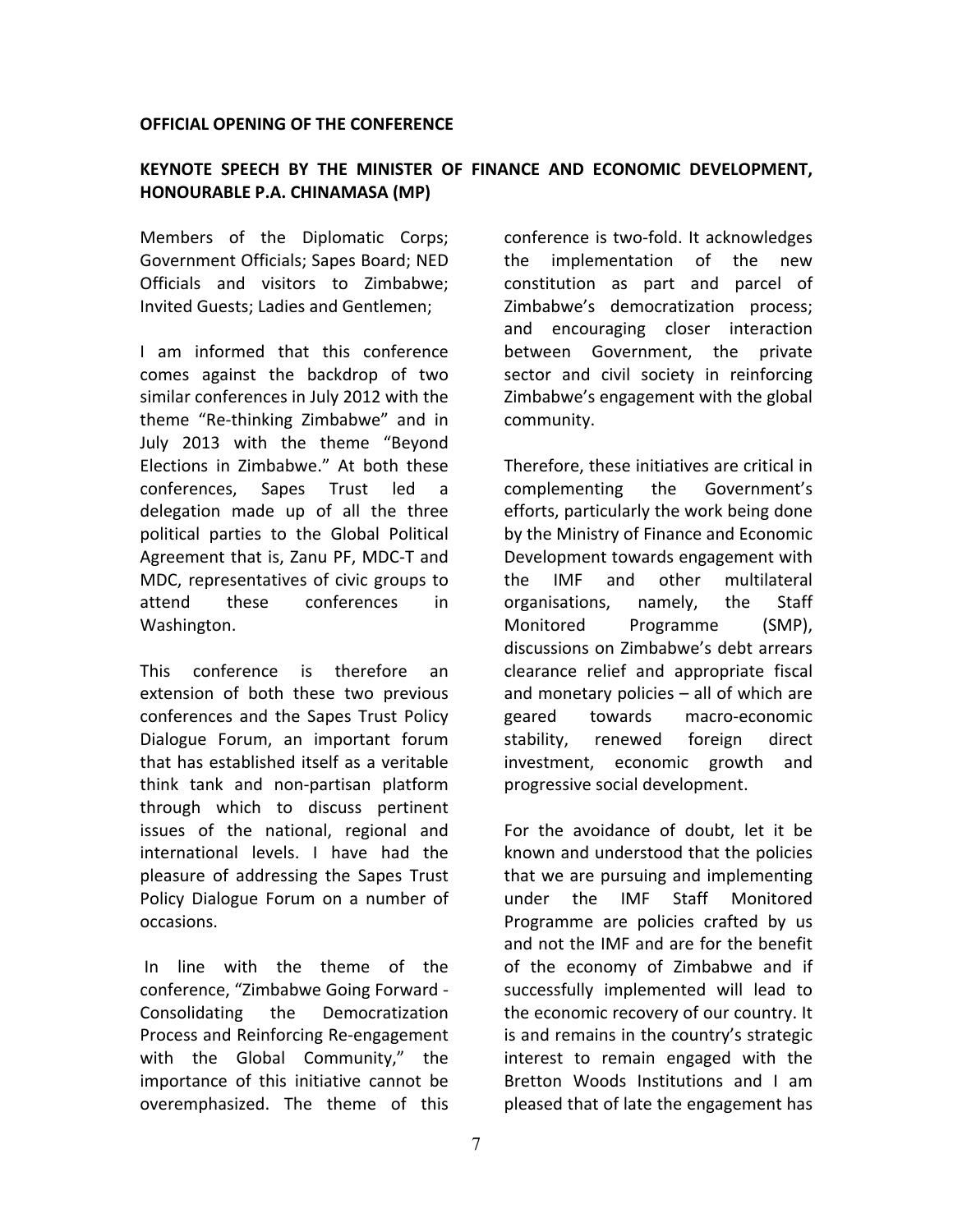been conducted with frankness and in a constructive and cordial manner.

Accordingly, in October 2013, the Government of Zimbabwe launched Zim-Asset, an economic blueprint, whose vision is "**Towards an** *Empowered Society and a Growing Economy."* The implementation of Zim-Asset is guided by the need "to provide *an enabling environment for sustainable economic empowerment*  and social transformation to the people *of Zimbabwe."*

Zim-Asset is anchored on four priority clusters: food security and nutrition; social services and poverty eradication; infrastructure and utilities; and valueaddition and beneficiation. The central objective of this blueprint is to "achieve sustainable development and social equity anchored in indigenization 

empowerment and employment creation, based on natural and human resources." This is one of the many initiatives that the Government has expressed its political will towards fixing the economy.

The Government of Zimbabwe is very alive to the fact that systematic engagement with all nations will be key to unlocking funding and winding down the tight liquidity currently being experienced in the country.

While other economies in Africa and across the globe have experienced record, remarkable and rapid economic growth due to their access to international capital, investment and markets. Zimbabwe has remained largely closed due to sanctions and such related consequences that have impacted negatively and exacerbated the country's socio-economic malaise.

In this regard, the Zimbabwe government is putting in place a flexible policy framework that attracts investment while at the same time

> ensuring that the people of Zimbabwe also benefit, hence the indigenisation and empowerment policies. What do these terms "indigenization and economic empowerment" mean? The President of the Republic of Zimbabwe, Cde Robert Mugabe, was explicit in both outlining the policy on

indigenization and dispelling whatever confusion has plagued this important pillar of Zimbabwe's economic policy, firstly on the occasion of the  $common$  commemoration of or  $34<sup>th</sup>$ Independence and also on the occasion of the opening of the  $55<sup>th</sup>$  edition of the Zimbabwe International Trade Fair on 26 April 2014: 

*"As originally set out, it is meant to empower and integrate the majority of our people into the mainstream*  economy. The policy aims at achieving *inclusive growth, sustainable* 

integrate the majority of our people into the mainstream economy. The policy aims at achieving inclusive growth, sustainable development and social equity. There is not expropriation or nationalisation of shares held by non-indigenous persons in companies…

…it is meant to empower and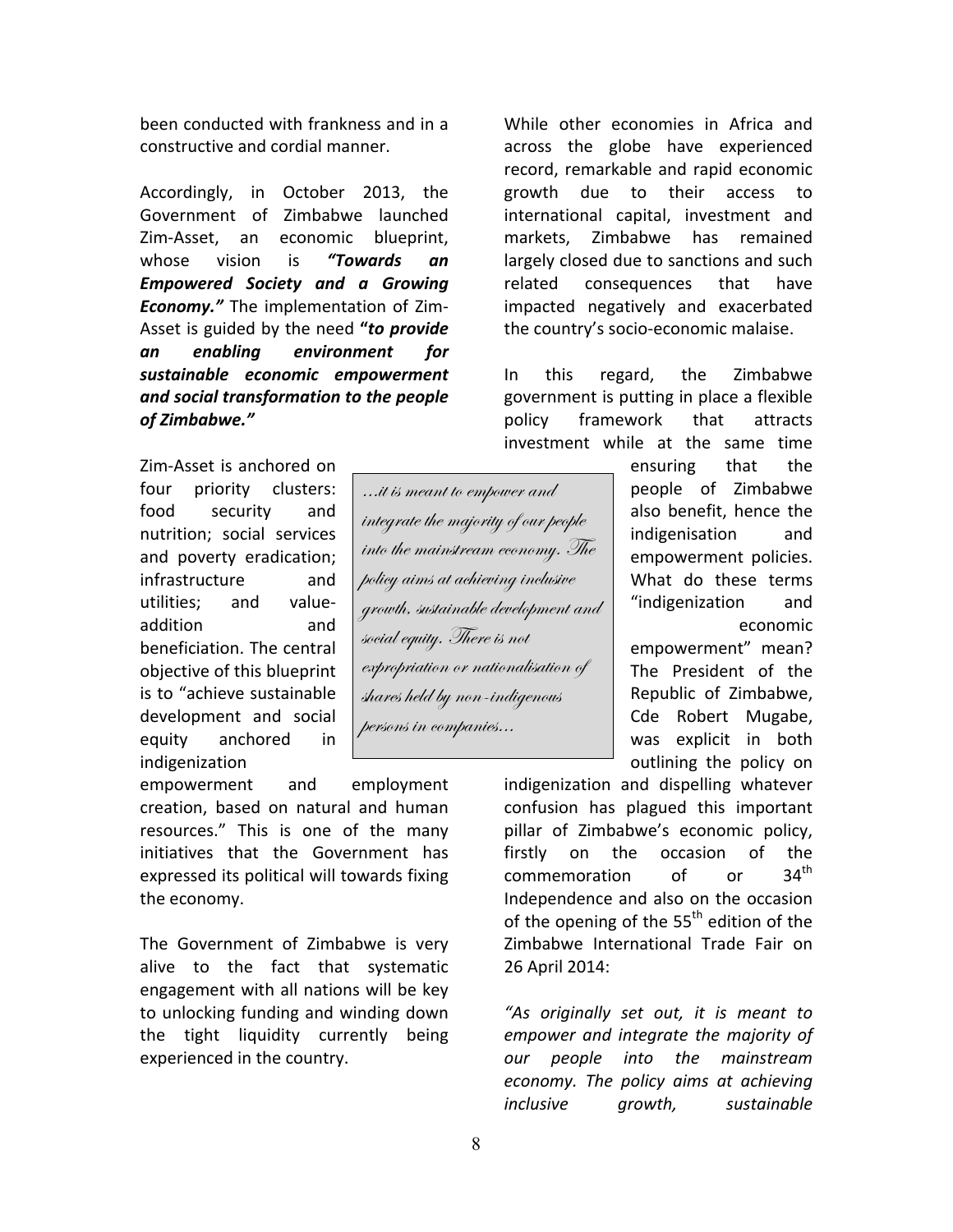development and social equity. There is *not expropriation or nationalisation of shares held by non-indigenous persons in companies, as some of our detractors would* want the world to believe. Rather, *any equity that an indigenous person takes up will be disposed of at fair value.* With this clarification, let me take this *opportunity to invite potential investors to come and do business in Zimbabwe in*  which there is huge potential for joint *venture partnerships between investors, manufacturers, industrialists and the*  public sector. We want investment from *abroad."*

On my part, and emphasizing the foregoing, I stated the following on 23 April 2014 and also at the National

Economic Consultative Forum held at the ZITF:

*"We are not taking 51 percent of anyone's money. There's no one-sizefits-all. Zimbabwe will decide the threshold of how much local blacks should own in foreign companies on a sector-by-sector basis and over what timeline. Further the Investor has the*  power to choose the local partner and to determine the price. The government is *quite comfortable with the injection of foreign capital in the banking industry because it will increase the volume of credit to the productive sector. Zimbabwe's Indigenization Minister, Francis Nhema, will put proposals to the country's cabinet for this sector by sector approach."*

With respect to investment, I wish to make the following five points;

- i. Government is doing everything to create a good business climate. This is why we have clarified the policy on indigenization and declared our invitation to foreign direct investment.
- ii. In this regard, government will seek to ensure that the Zimbabwe Investment Authority will have full authority to determine investment conditions as a One-Stop-Shop, and thereby approve foreign direct investment.
- iii. We are inviting investment in power generation, road and rail network, water and irrigation infrastructure and information technologies. The government will invite players through Build-Operate-Transfer (BOTs).
- iv. Government is committed to fighting corruption and we are already demonstrating that we are serious about it.
- v. Government is committed to assist in reforming and building the public service capacity, not least improvement in service delivery in all sectors, effective and quick decision-making, and the eradication of self-defeating red tape and corruption.

However, Government's efforts and commitments towards re-engagement need to be reciprocated by the same efforts from the global community, by honestly re-engaging with Zimbabwe. The removal of sanctions, as the Government has always maintained, is an important precondition to Zimbabwe's re-engagement with the global community. Furthermore, the removal of sanctions will also constitute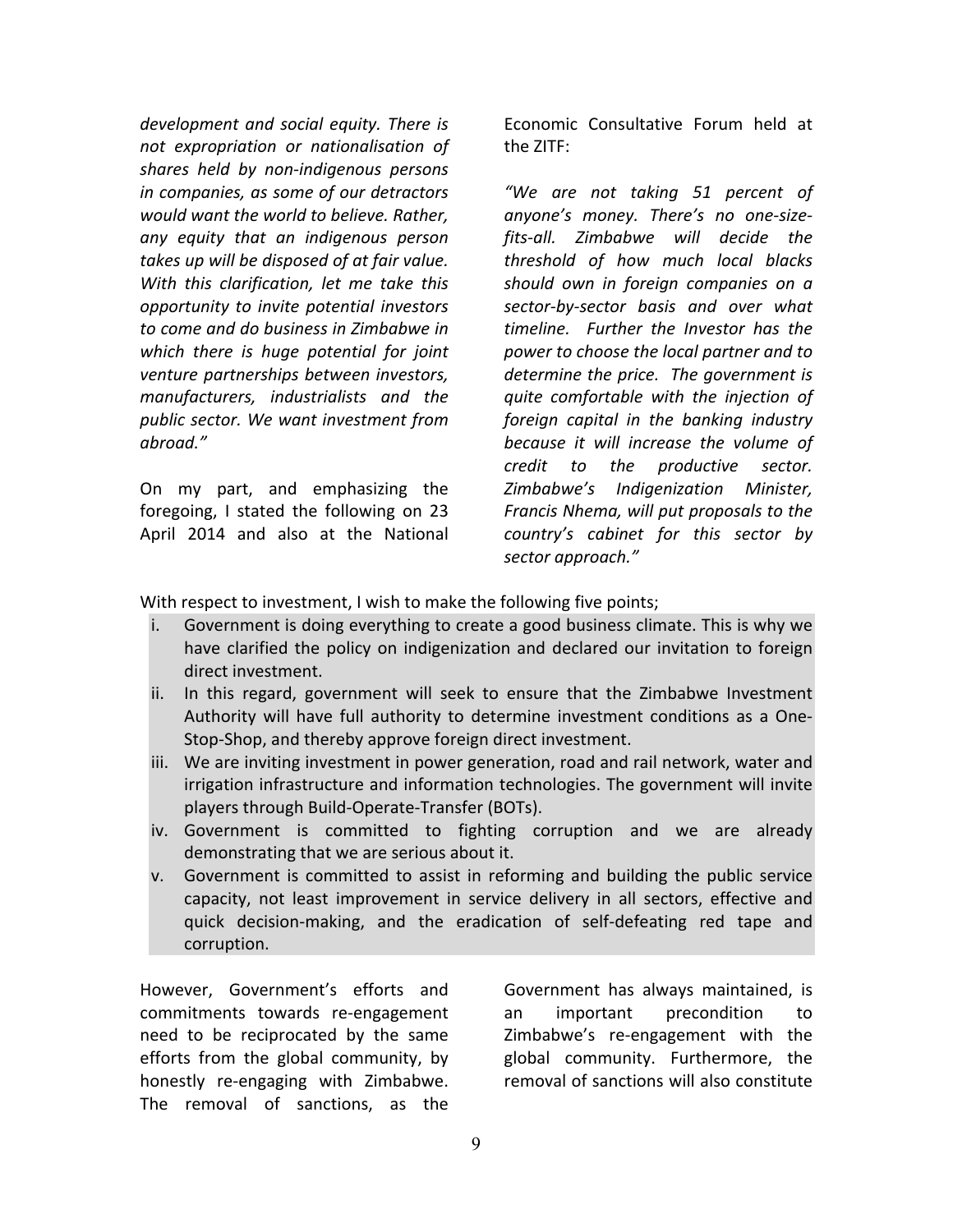a critical step in Zimbabwe's efforts towards economic growth and stability. I have perused with interest the programme of this conference and commend Sapes Trust and their Sponsors for involving a cross-section of the global community; the Fishmongers Group of Embassies represented in Zimbabwe, particularly the USA and Britain, and also the BRICS countries and our own African constituency such as the Ambassadors from the African Union, COMESA and SADC.

We await your response and advice as regards our stated objectives on the economic policy front; and a resolute stand on the issue of sanctions which, to be fair, must be declared inconsistent with, and inherent constraint on Zimbabwe's economic recovery and re-entry into the global economy.

Government, civil society, the labour movement, the global community and the

business sector are partners who should have a common understanding of the challenges we face as a nation, a common understanding of how to address these challenges and, most importantly, a common vision for Zimbabwe's future. In short Zimbabwe is open for Foreign Direct Investment (FDI) from all Nations of the World, whether these be in the North, South, East or West. The business Partnerships

we forge must be without preconditions. FDI will hopefully bring into our country capital, technology and the much needed managerial skills. On our part, we offer a diversified resource base, a good climate, a readily available educated and enlightened human capital and the warm hearts of our people. Let the message go out loud and clear that Zimbabwe is ready to reintegrate into the global economy. Zimbabwe is looking for new friendships, new opportunities while consolidating old ones. We are looking

> for mutually beneficial economic relationships not confrontation. We are too small a country to pursue a policy of confrontation. Sanctions are one of many strategies in a policy of confrontation. Sanctions dignify what is termed in military terms low intensity warfare.

Again, I compliment the Sapes Trust and their

Sponsors for this grand initiative, a contribution whose initial results in such process is surely this conference, one which coincides with Zimbabwe's economic renaissance, an indigenous journey, the long road from political emancipation to economic liberation.

With these words, I hereby declare this conference open, and wish you fruitful deliberations. 

Government, civil society, the labour movement, the global

Zimbabwe's future.

community and the business sector are partners who should have a common understanding of the challenges we face as a nation, a common understanding of how to address these challenges and, most importantly, a common vision for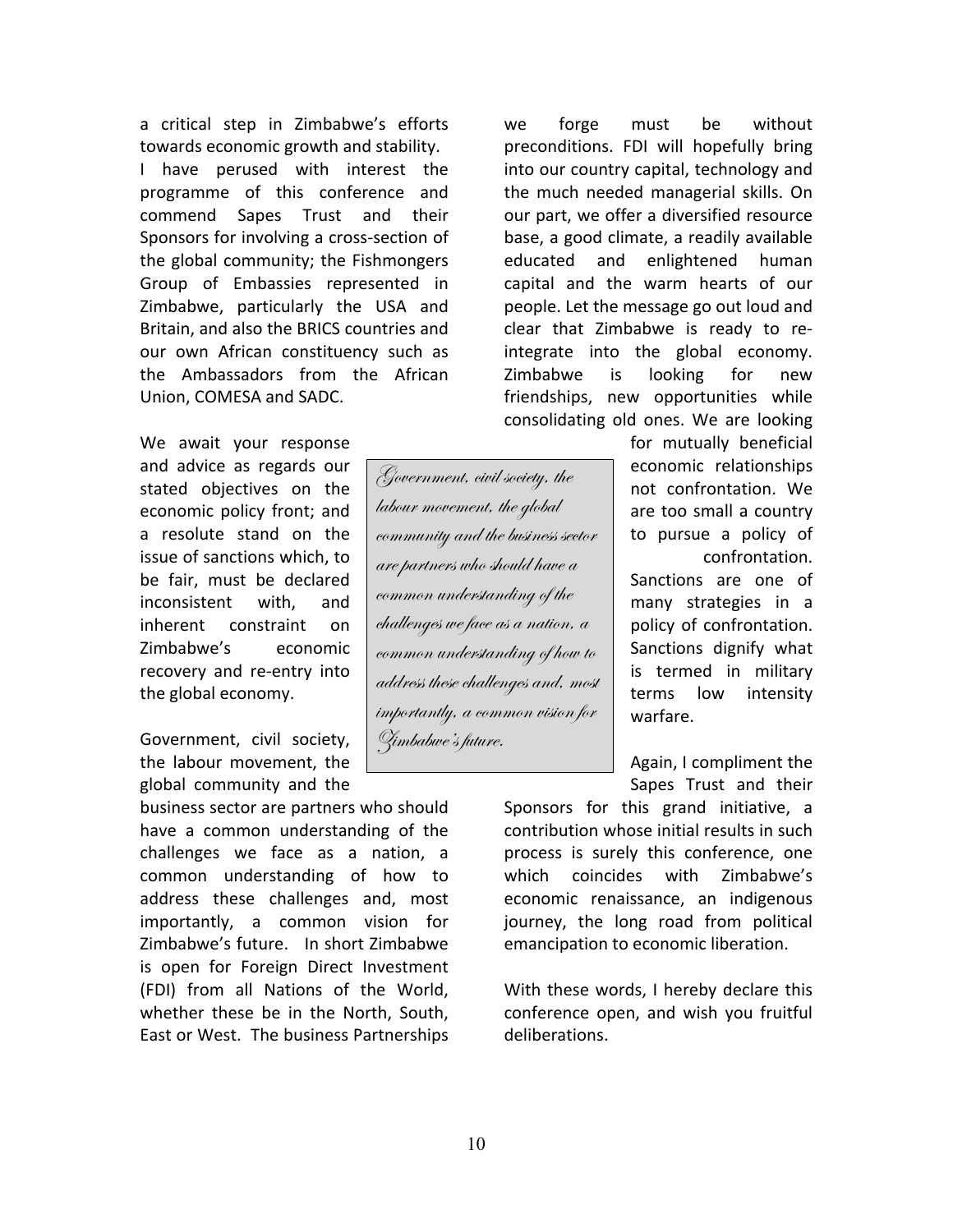# **ENABLING FNVIRONMENT: CONSOLIDATING CONSTITUTIONAL REFORMS AND STRENGTHENING NATIONAL INSTITUTIONS**

# **SESSION I: CONSOLIDATING CONSTITUTIONAL REFORMS**

#### **Moderator: Dr Alex Magaisa Former Advisor COPAC**

The establishment of the new constitution in March 2013 was a defining moment in the political history

of Zimbabwe. There is need to expedite the implementation of the constitution and to promote constitutionalism. Having a constitution in place is a fundamental step towards democratisation, but not an end in itself. 'A *bird that flies from*  the ground onto *an* anthill*,* does not know *that it is* still on the ground.'

**Fortune Chasi – Deputy Minister Justice, Legal and Parliamentary Affairs** The SAPES international conference is an important platform in the history of Zimbabwe, providing an opportunity for exchange on the way forward of our country and an important step rebuilding trust. We have travelled a long journey and have arrived where we are as a result of collaborative engagement. A surge of mistrust has been building up since the constitution making process, and this may be the apt time to tackle it. The constitution has all

hallmarks of democratic institutions but on its own does not guarantee democracy for the country. Likening it to a marital situation where the presence of a marriage certificate doesn't guarantee sustainability and marital bliss, the minister emphasized on the need for mutual accountability, commitment and fidelity between both parties.

The Zimbabwean history has been that of struggle for democracy. The

…it is important that we mean what we say as a people and that we engage in a forthright manner. Success and failure will depend on the will power of all stakeholders. People in positions of authority should be prepared to give quality leadership as has been seen during the electioneering process…

Lancaster constitution was imposed on the people of Zimbabwe, however our constitution is evidence of the collaboration among all stakeholders to the national development of the country. Democracy doesn't have finite boundaries. Through the peaceful elections in 2013, the democratic

path was consolidated .Our struggles as Zimbabweans recognise the need to entrench democracy and rule of law and we commit ourselves to building a united nation underpinned by values of honesty, transparency, and accountability.

It is important that we mean what we say as a people and that we engage in a forthright manner. Success and failure will depend on the will power of all stakeholders. People in positions of authority should be prepared to give quality leadership as has been seen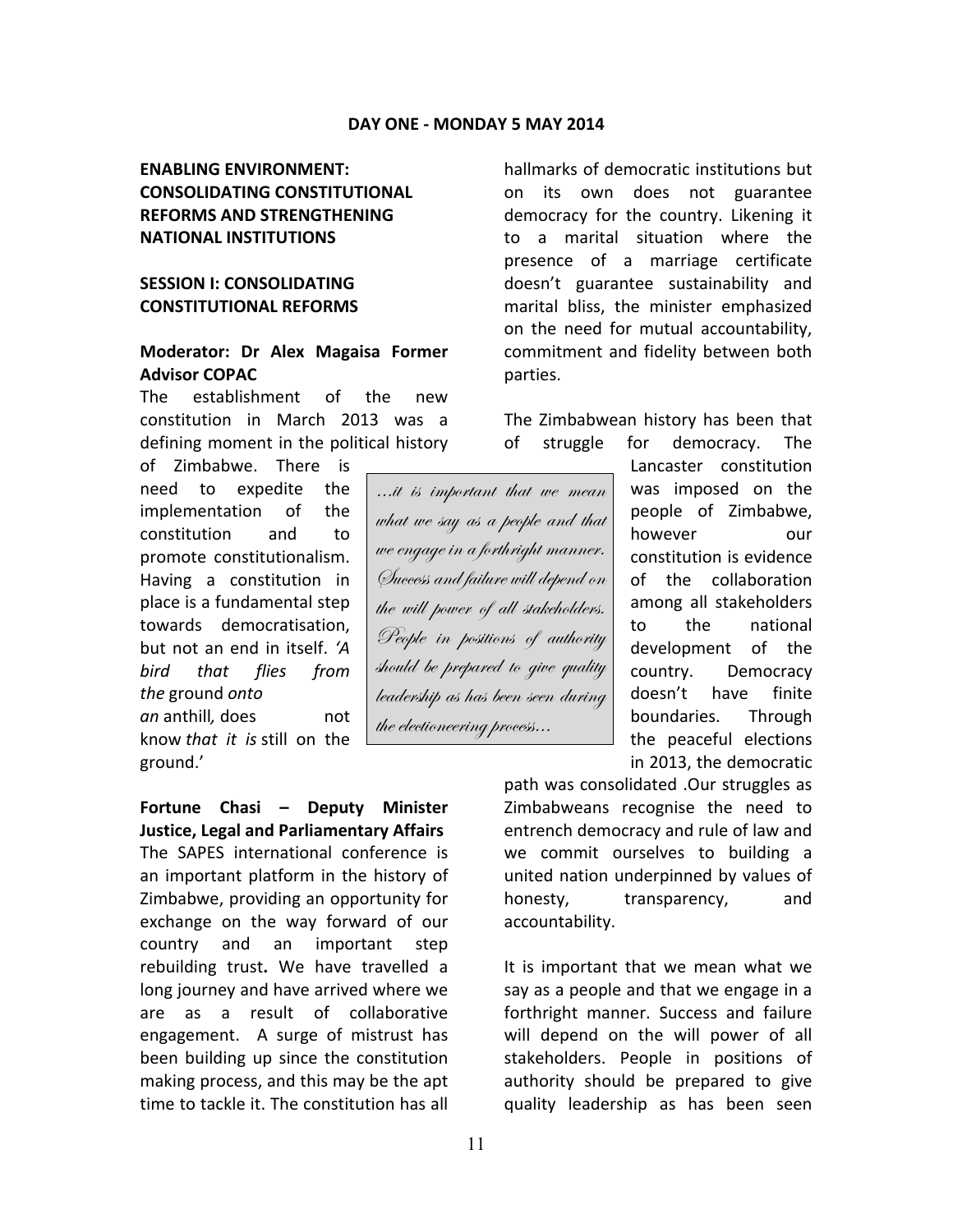during the electioneering process. Minister Chinamasa is a re-engagement incarnate and has been going around in a re-engagement process. But the reengagement has to be home grown, locally owned and driven. This will not be without challenges, as are still grappling with of, for example, corruption, suspicions among main political parties, state of the media law etc.they all need to be tackled if we are to be successful in the democratisation agenda. We also need to establish electoral reform frameworks which are gateways to democracy, working in close collaboration with NGOs and civil society. The government has an open door approach to all stakeholders in order to establish common ground to ensure that we forge ahead the nation of Zimbabwe.

# **DZIMBABWE CHIMBGA – ZIMBABWE**  LAWYERS OF HUMAN RIGHTS

The  $22^{nd}$  of May 2013 was one of the most defining moments in Zimbabwe when we signed the new constitution into law. It was a jubilant moment for the nation where for the first time in the history of Zimbabwe, we had our own home-grown constitution. After signing it president Mugabe celebrated the birth of our national identity, a constitution that mirrored the needs and expectations of all Zimbabweans and one that enables us to take pride in the ability to define our destinies. The constitution equalises us all, no one can claim greater superiority above others. Despite diverse backgrounds and diverge opinions, we have all come together to establish our commonality through the Zimbabwe born constitution. We now need to live the

constitution and typically enshrine it in the bill of rights and protect people. The need to underpin values, fairness, justice, and equality cannot be overestimated. On its own, the constitution becomes just a paper, hence the need to consolidate the constitutional reforms. There are five primary stakeholders in this process, who include: civil society actors, executive, legislature and judiciary.

The executives are the policy drivers and hence need to adapt and promote the culture of constitutionalism. For example on press freedom day when protesters where barred from expressing their opinions, there should have been a consistent and robust response, that is enshrined in the constitution provisions. On the other hand, the legislature has not done much since the promulgation of the constitution apart from a bill.

The judiciary plays a significant role in the process of constitutionalism. The inclusion of socio economic rights has provided a judiciary leg to stand on in any violations as has been evidenced by the past week's events .The judiciary took a robust approach in challenging violations of such. A high court judge was reported as having denounced the turning off of water on the grounds of its unconstitutionality.

The civil society have a variety of roles and need to work as technical partners with government and ensure that there is mutual accountability with government, underpinned by mutual trust. Trust is the glue that holds it all together and makes it sustainable. The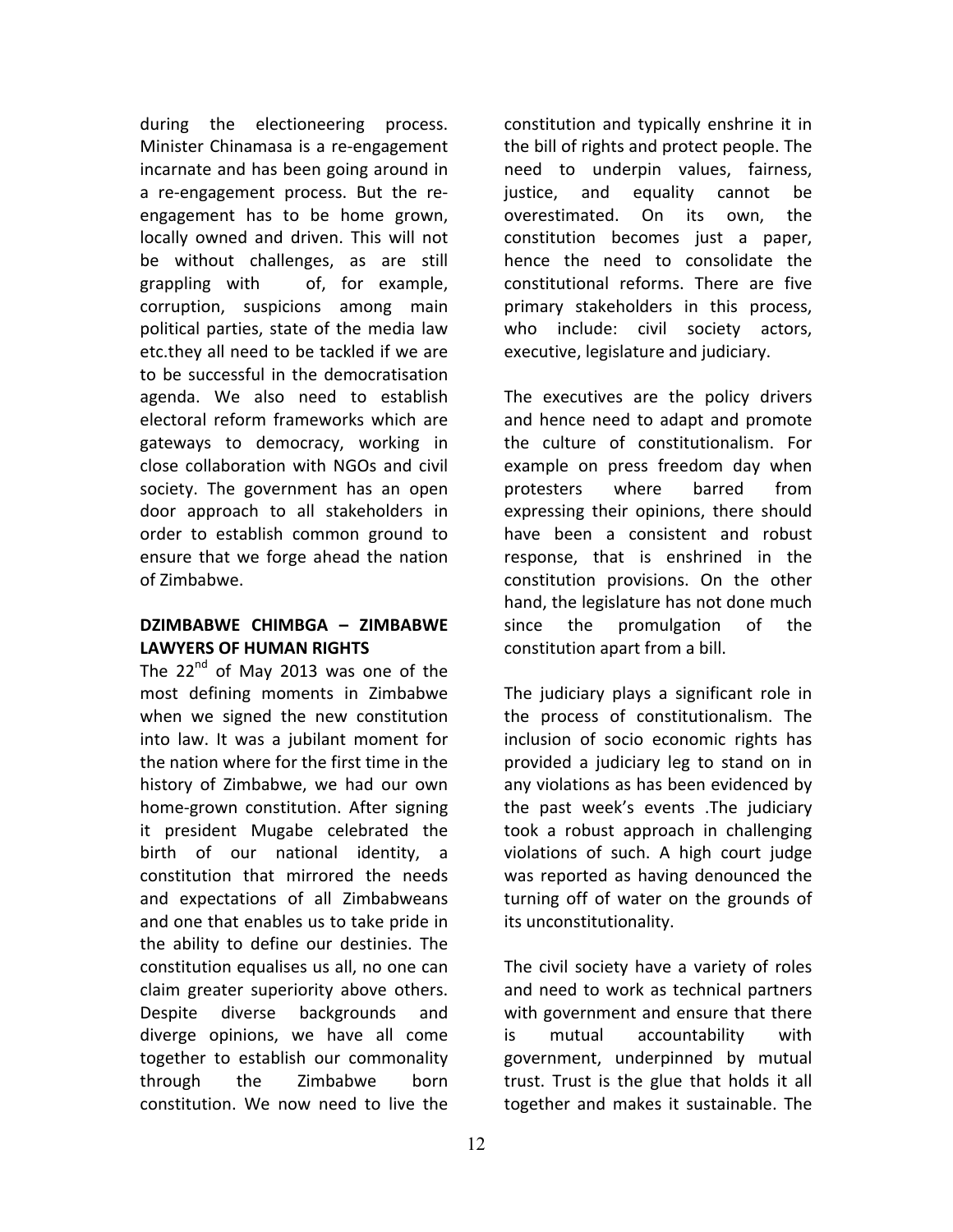constitution is a piece of paper, but the way forward is its systematic and transparent implementation.

# **DEREK MATYSZAK – RESEARCH AND ADVOCACY UNIT**

Constitutionality in Zimbabwe needs to be viewed against an important aspect of President Mugabe's style of governance. Successive administrations under President Mugabe have tended to regard executive power as plenary, in other words, that government officials may do whatever they deem necessary to govern, unless constrained by legislation. For this reason, in addition to the Constitution, general statutes are frequently regarded by President Mugabe and his administration as restricting executive power, rather than, as is usual in a constitutional democracy, enabling and authorising its use. President Mugabe has little tolerance for any constraints placed upon his executive power, and few have been. However, under the Constitution, establishing the Inclusive Government (2009 - 2013) and the new Constitution (which became law on  $22<sup>nd</sup>$  May, 2013) Mugabe's powers were marginally restricted. President Mugabe's response to these constraints has been to simply ignore them.

The examples which follow are but a few of the many possible:

**a)Prime Minister's consent ignored:** In terms of the Constitution establishing the inclusive government, the President's extensive powers remained intact except for two important limitations. One was that all key appointments in terms of the then Constitution, and under any statute, had

to been made with the consent of the Prime Minister first obtained. This provision was repeatedly ignored.

Secondly, the Inclusive Government Constitution fettered President Mugabe's power to appoint Ministers. The number of Ministers he could appoint was set at 31. The establishment of the Ministries appeared in Article 20.1.6 of Schedule 8 of the Constitution of the Inclusive Government, which was as follows:

*There shall be thirty-one (31) Ministers, with fifteen (15) nominated by ZANU PF, thirteen (13) by MDC-T and three (3) by MDC-M*

On the 13<sup>th</sup> February, 2009, President Mugabe purported to swear into office 35 Ministers and, on the  $19<sup>th</sup>$  February, 2009, a further six Ministers, bringing the total to 41, ten more than were permitted by the Constitution, and agreed in the GPA. As such, the appointments of these ten additional Ministers were unconstitutional. unlawful, and void  $-$  a literal case of executive excess. Which Ministers were unconstitutionally in office depended upon the order of the swearing-in: once the quota of 15 ZANU PF nominees was reached, the purported assumption of office by any ZANU PF nominee thereafter was unconstitutional. The same considerations applied once the quota of 13 MDC-T and 3 MDC-M Ministers had been reached. Ministers are required to both take and subscribe to oaths of loyalty and of office. While they all took the verbal oaths simultaneously on the date of their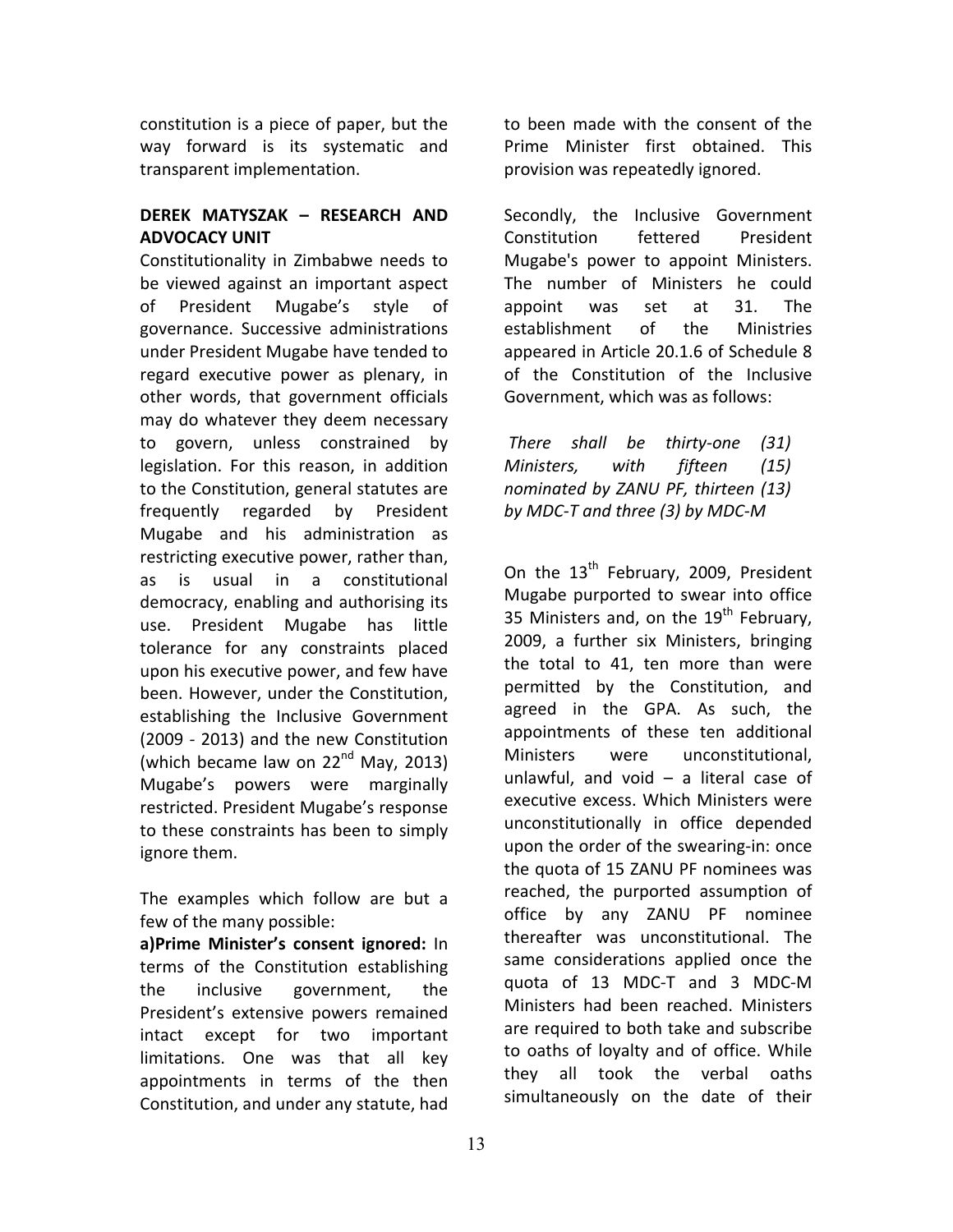swearing in, the process was not completed until they had subscribed in writing to these oaths. The ten that did so after the quotas had been reached were not constitutionally appointed as Ministers. Of the ten, three were MDC-T nominees, one an MDC-M nominee and six ZANU PF nominees.

It was not open to ZANU PF and the MDC formations to argue that they had an agreement amongst themselves to provide for the increased number of Ministers. As part of the law of Zimbabwe, the number of Ministers was set by Schedule 8 to the Constitution and not by any inter-party agreement. Any alteration to the Schedule required a constitutional amendment.

The issue was brought before the High Court by a concerned governance NGO and an individual taxpayer. In a legally questionable ruling the Judge President, George Chiweshe, held that the "*anomalous*" appointments did not "*outrageously exceed*" the number provided for by the Constitution, and, that if they were set aside:

*"… it would destabilize the government of national unity and cause unnecessary confusion within the body politic and prejudice the*  public interest at large. That cannot be said to be consistent with the *intention of the legislature in enacting Schedule 8 to the Constitution."*

The obvious flaw in this "reasoning", apparent even to lay persons, is that (even if this kind of approach were jurisprudentially permissible, which it is not) if the intention of the legislature was to create stability, as Chiweshe JP simply declared was so, it had determined that this was to be accomplished with and by an establishment of 31 Ministers, and not 41. 

Justice Chiweshe's ruling came only weeks after a judgment given by the Supreme Court in an analogous matter which did set aside the appointment of an official, the Speaker of Parliament. The Supreme Court had ruled that election of the Speaker of Parliament was invalid as the Standing Orders of Parliament, as read with the Constitution, required that Parliament "*shall* conduct the election of the Speaker by a secret ballot." The Chief Justice stated that "the golden rule of *interpretation* is that one has to give the *words of a statute their primary meaning*". Accordingly, the word "shall" had to be read as meaning precisely that. The use of the word "shall", his honour ruled, rendered the use of a secret ballot peremptory. The matter would be different, he stated, if the word "may" had been used. The failure to comply with the peremptory requirement of secrecy rendered the election of the Speaker and thus his appointment invalid. The "explicit" language of the statute allowed no variation, the court ruled. Justice Chiweshe, contrary to this ruling of Supreme Court, felt the peremptory and explicit language requiring that there shall be 31 Ministers, no more and no less, could in fact be varied.

Justice Chiweshe's judgement was appealed and argued on  $10^{th}$  July 2012.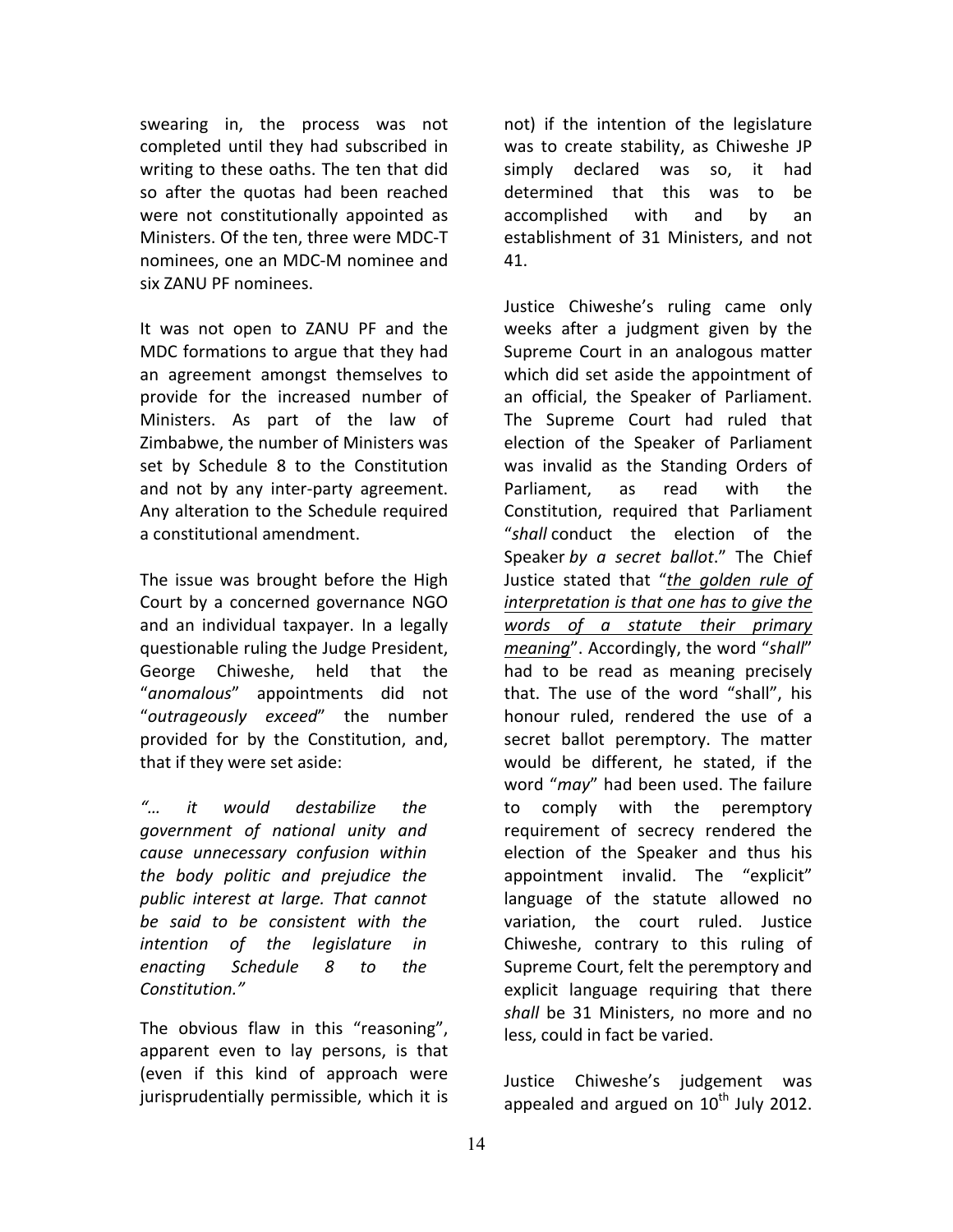Neither Counsel for the State nor the Supreme Court seemed to find any merit in the Justice Chiweshe's ruling in the High Court. His "reasoning" was not referred to by either. However, during the hearing the Chief Justice, Godfrey Chidyausiku, displayed considerable discomfort at the prospect of having to declare that certain Ministers had been unconstitutionally appointed by Mugabe. He suggested to Counsel for the Appellants that perhaps it would suffice merely to order the reduction of the number of Ministers to 31, leaving it to Mugabe to select who these should be. This approach would overlook the initial unlawfulness of the appointments. The Chief Justice then surprised some of those observing proceedings by descending in to the arena and suggesting to the Counsel for the State that he might want to consider whether there was some procedural defect in the appeal, thus rescuing him from having to rule on the substance of the matter. The Chief Justice, for example, suggested to State Counsel that perhaps ZANU PF should have been cited as a party in the application. The hapless Counsel could not, however, find any argument to lend support to this and other similar suggestions from the bench.

Neither the erstwhile enthusiasm for compliance with the explicit language of the Constitution and the nullity which accompanies any failure in this regard, nor the assurance displayed in setting aside the appointment of the Speaker of Parliament, was evident when called upon to set aside the appointment of the extra Ministers. What did the Chidyausiku Court thus do in the face of

the "explicit" language of the Constitution, which seemed to "allow no variation" to the quota of 31 Ministers? Unable to immediately see any basis upon which the case could be dismissed on procedural grounds, the Court has simply not ruled on the matter. Two years have gone by, the Inclusive Government has ended, and the unlawfully appointed Ministers have completed their full tenure without any judgment issued. This instance of unconstitutional executive excess has thus effectively been allowed to pass by the Courts. The matter is not, however, now merely academic. Regulations were introduced by some of the invalidly appointed Ministers, rendering the validity of these regulations themselves suspect. Most notable amongst these are the Indigenisation and Economic Empowerment (General) Regulations 21 of 2010, a key component of government policy, made by Saviour Kasukuwere.

Fast forward to the introduction of a new Constitution for Zimbabwe on 22<sup>nd</sup> May 2013, and we see little change in the modus operandi of the Mugabe administration in regard to constitutionalism. Due to political considerations, the new Constitution became law very shortly after it had been agreed. Inadequate time was left to prepare for the establishment of various commissions and institutions required by the new charter, or for the amendment of numerous pieces of legislation to bring them into line with the constitution. The result was a plethora of constitutional violations the moment the new constitution became effective.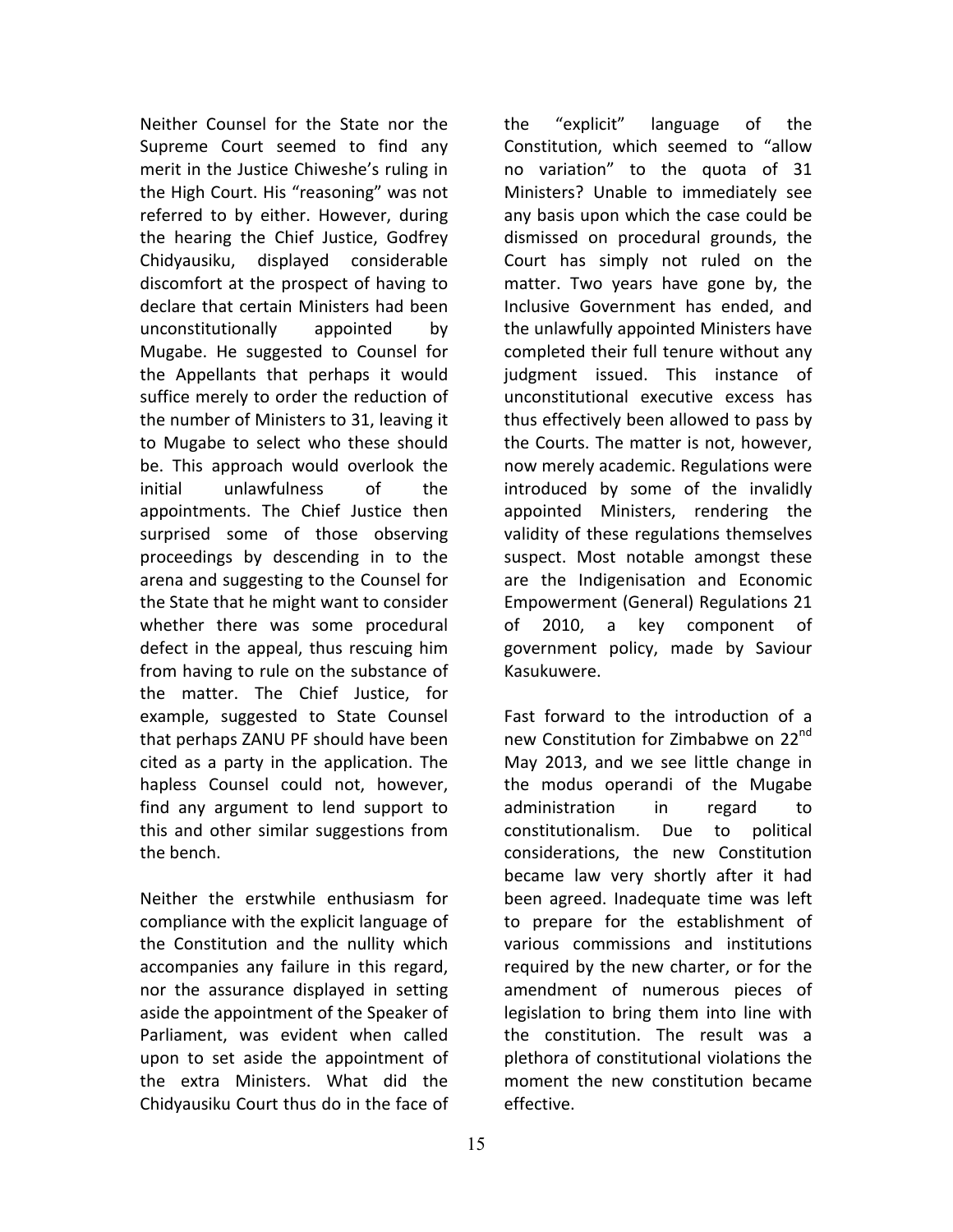But, in addition to these passive violations of the supreme law of the law, there have been active violations of the Constitution by the President, seemingly simply because he and his Administration do not like the certain provisions thrust upon them by the negotiating process that led to drafting of the document.

Two examples will suffice to illustrate the point: firstly, the use of the Presidential Powers (Temporary Measures) Act. This Act granted the President sweeping powers to make law by way of presidential regulation. Laws made in this way overrode the provisions of any Act of Parliament to the contrary. However, a part of the new Constitution pertaining to elections which became effective on the  $22^{nd}$ May, 2013 provides that elections must be conducted under an "Act of Parliament", not Presidential Regulations. An "*Act of Parliament*" is specifically defined in the Constitution as a Bill which has been presented to and passed by Parliament, and assented to and signed by the President. Regulations made under the Presidential Powers (Temporary) Measures Act do not fall within this definition. Notwithstanding this clear provision, the elections were conducted under provisions introduced by Mugabe in the form of the Presidential Powers (Temporary Measures) (Amendment of Electoral Act) Regulations. This use of the Presidential Powers (Temporary Measures) Act was challenged in the Constitutional Court in four election related cases. Nearly a year after the

cases were brought, the Court has yet to give a judgment on the point.

Once the new Constitution became fully effective, the use of the Presidential Powers (Temporary Measures) Act in any manner at all became unconstitutional. Section 134 proscribes the ability of Parliament to delegate its "primary law-making function" allowing only the delegation of the power to make statutory instruments by way of an Act of Parliament which "*must*  specify the limits of the power, the *nature and scope of the statutory instrument that may be made and the principles and standards applicable to the statutory instrument."*  Such legislation is referred to in the Constitution as "subsidiary legislation". The Presidential Powers (Temporary Measures) Act clearly conferred primary law making powers upon the President, allowing the President to make Regulations which "may provide for any *matter or thing for which Parliament can make provision in an Act*". 

Given that any laws made under this legislation prevailed over any Act of Parliament to the contrary, notwithstanding the fact that they could be revoked by Parliament, or lapsed after six months if not approved by Parliament, they could hardly be described as subsidiary legislation - the only category of law making power that the Constitution now allows to be delegated. Furthermore, since the Presidential Powers (Temporary Measures) Act conferred a general and primary law making power, it did not specify the limit of the power, nature and scope of each instrument to be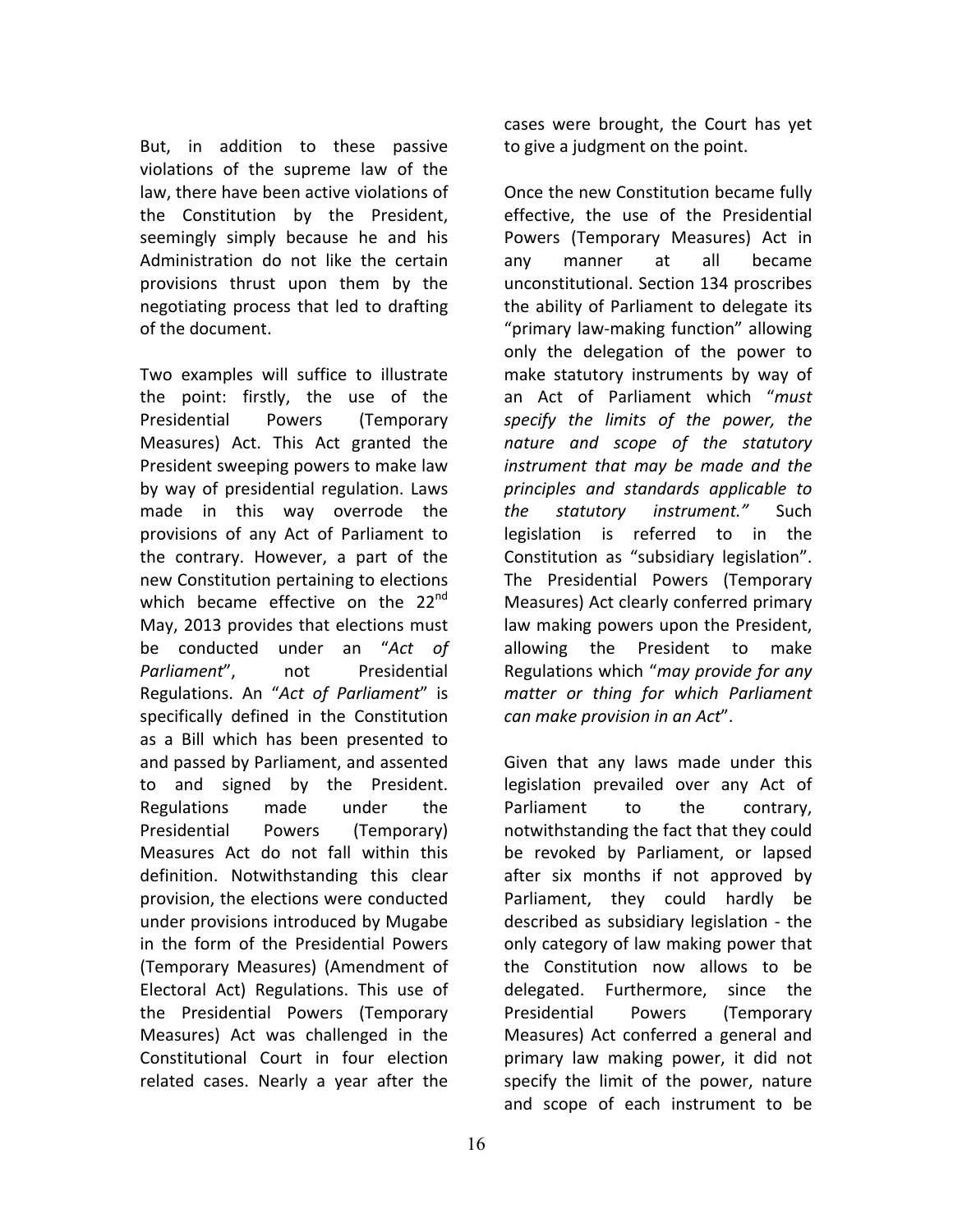made under the Act. It is likely that this section was introduced into the new Constitution precisely with the intention of rendering the Presidential Powers (Temporary Measures) Act unconstitutional. Although the Presidential Powers (Temporary Measures) Act is only supposed to be used in cases of urgency when exigencies prevent the passage of necessary legislation through Parliament, this requirement has often been ignored, and the Act deployed on numerous occasions. 

The Mugabe Administration found the Act a means to introduce legislation without the inconvenience of approaching Parliament and became heavily reliant upon it. Accordingly, section 134 of the Constitution has been treated by the new government as having no impact upon the Presidential Powers (Temporary Measures) Act. Mugabe has continued to legislate using its provisions. In January 2014, the President purported to bring three sets of Regulations into law  $-$  The Presidential Powers (Temporary Measures) (Amendment of Money Laundering and Proceeds of Crime Act) Regulations; The Presidential Powers (Temporary Measures) (Amendment of Criminal Law (Codification and Reform Act) Regulations; and Presidential Powers (Temporary Measures) (Trafficking in Persons Act) Regulations. This is all primary law, not subsidiary legislation.

The second aspect of the new Constitution of concern, for present purposes, is that pertaining to devolution. During the negotiation process ZANU PF made it clear that it wished to retain the powerful control of central government over local government and rural administration. Other than in the metropolitan provinces, a key component of this control had been exercised previously by Provincial Governors appointed in terms of the Provincial Councils and Administration Act for two year terms of office. The importance of this means of control to President Mugabe is reflected in the fact that, when Provincial Governors' terms of office expired during the course of the Inclusive Government, he proceeded to appoint party stalwarts into these posts in blatant violation of the then provisions of the Constitution and in violation of a reported understanding that these ten posts would be apportioned to the parties in an agreed ratio. These Provincial Governors exercised a power in the provinces far beyond that contemplated by Provincial Councils and Administration Act, including chairing all Provincial Lands Committees which play an often determining role in the allocation of land within the Province.

One such Provincial Governor was Martin Dinha. In late 2012, Dinha in his capacity as Provincial Governor for Mashonaland Central and Chairman of the Lands Committee for the province was able to help the First lady, Grace Mugabe acquire more land for the advancement of her philanthropic projects in Mazowe, which apparently have been much admired by visiting dignitaries. 

The new Constitution abolished the posts of Provincial Governors. Instead of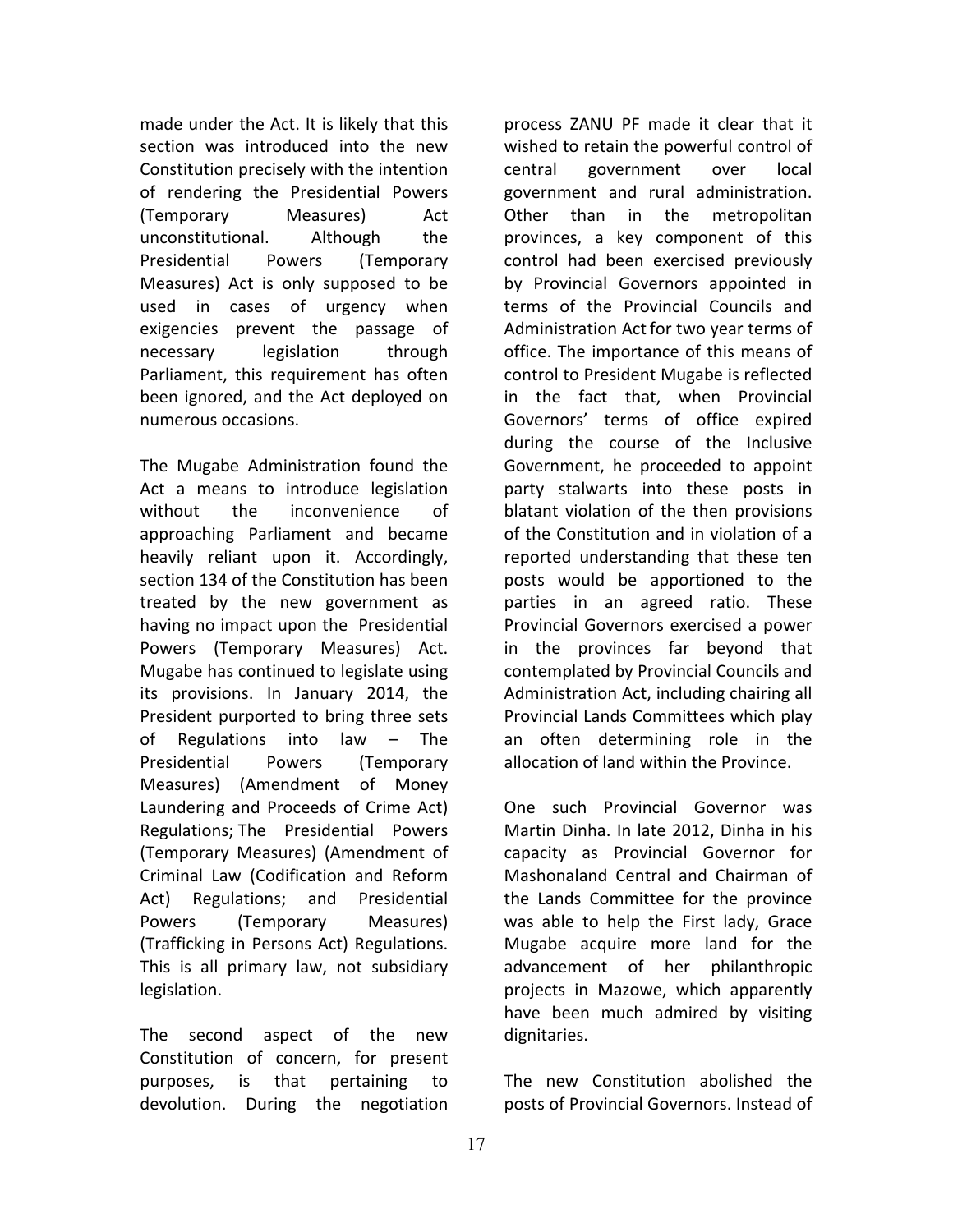local government in the provinces conducted through appointees of the President, Provincial Councils ought to be established. Rather than being headed by appointees of central government, the Councils are to be headed by Provincial Chairpersons, elected by the Councils themselves from lists of two people submitted by the National Assembly members with the majority in the province.

These provisions in the new Constitution have been ignored by Mugabe and his Administration. The new Constitution requires that "*an Act*  of Parliament must make provision ... for *the establishment and functions of Provincial Councils*" No such enabling Act has been passed or even seems to form part of the immediate agenda for the Eighth Parliament. There is no apparent allocation for the operations of the Provincial Councils in the budget for 2014.

Furthermore, in direct conflict with the principles of devolution set out in the Constitution, Mugabe has appointed ten Ministers of State for Provincial Affairs. These Ministers are essentially Provincial Governors in all but name, and have seamlessly continued with the same activities and functions carried out by Provincial Governors. But they do so without any legislation which confers such power, and have simply arrogated to themselves the authority they hold is necessary to exercise whatever power they deem appropriate to their position.

That the clear intention of the Constitution in regard to devolution has been circumvented is starkly illustrated

in the fact that many of the people appointed as Ministers of State for Provincial Affairs by Mugabe were in fact the Provincial Governors of their respective provinces before the abolition of these posts, thus effectively continuing in their offices with their work under different titles, with no devolution of governance having taken place. One such person appointed as Minister of State for Provincial Affairs for Mashonaland Central by President Mugabe is Martin Dinha. Martin Dinha was thus conveniently on hand to be helpful (as he had been when Provincial Governor) once more when Mrs Mugabe once more required more land in the Province.

President Mugabe has declared zero tolerance for corruption, regardless of the quarter from which it emanates. This and other considerations mean that there is no absolutely no suggestion here of any impropriety in this transaction. Mr Dinha has clearly stated Mrs Mugabe's "request for more land *was justified considering the great work* she was carrying out." What is suggested, however, is that the totality of the circumstances is unlikely to result in favorable comment in the reports of risk assessors detailing the investment climate in Zimbabwe.

The few examples given here are merely a small corner of a larger picture showing a disregard for the principles of constitutionality and the rule of law by Zimbabwe's policy makers. Yet this aspect of Zimbabwe's policy is extremely important when assessing Zimbabwe's investment climate. When to this governance style is added the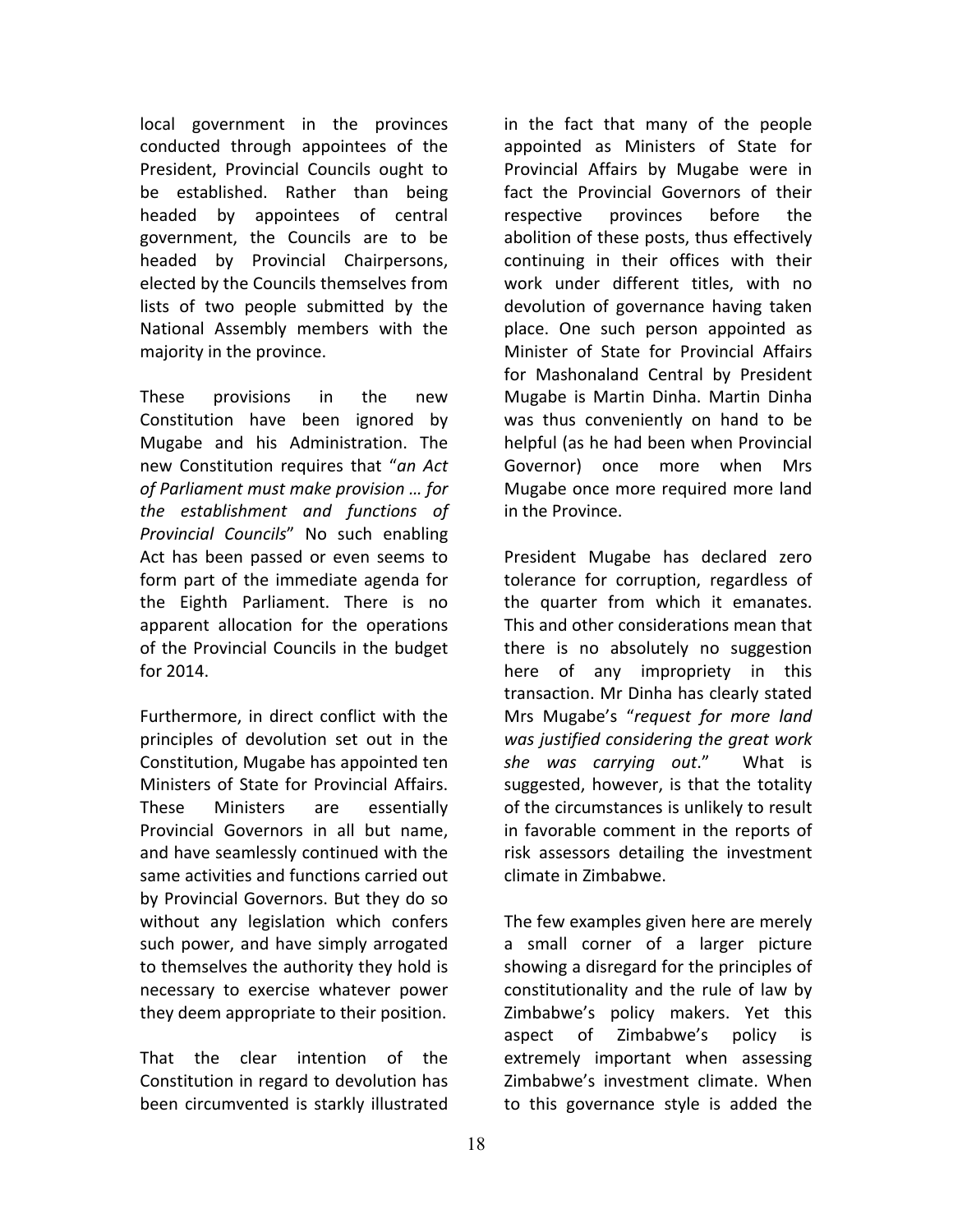fact that successive Mugabe Administrations have a long track record making policy decisions oblivious, and seemingly unconcerned about their economic impact, it is likely that in order to attract investment to Zimbabwe more will be needed than nebulous statements that "Zimbabwe is open for business". What is required is a somewhat cathartic event which signals, to those wishing to engage with Zimbabwe, a clean break with the past. I leave it to the imagination of others the nature of such an event.

# **ERIC MATINENGA – ADVOCATE AND**  LAW AND FORMER MINISTER OF **CONSTITUTIONAL AFFAIRS**

Zimbabwe became independent in 1980 and adopted a constitution which had been negotiated at Lancaster house. Like many countries in the region, Zimbabwe, soon amended the negotiated independence constitution. Unfortunately, the majority of the amendments were not for the better but for the worse. There was a general shift to monolithic executive governments chaired by an all-powerful president. The emphasis on governance shifted from people rights to nation or sovereign rights. People were told that western concepts of democracy did not work in Africa and that there was, therefore, need to search for an 'African democracy'. 

However 'African Democracy' came to be synonymous with the tyranny. Instead what emerged is what Willy Mutunga (now the Honourable Chief Justice of Kenya) in constitutional making from the middle: Civil Society **and Transitional Politics in Kenya,** 

**1992-1997** Describes a 'Big man' government terms: 'His face is on money. His photograph hangs in every office in his realm. His ministers wear gold pins with tiny photographs of him on the labels of their pinstriped tailored suits. He names streets, football stadiums, hospitals and universities after himself. He carries a silver inlaid ivory rungu or an ornately carved walking stick or a flywhisk or chiefly stool. He insists on being called doctor or being the big elephant or the number one peasant or nice old man or the national miracle or the most popular leader in the world. His every pronouncement is reported on the first page he shuffles ministers without warning, paralysing policy decisions as he undercuts pretenders to his throne. He scapegoats minorities to shore up popular support. He bans all political parties except the one he controls. He rigs elections. He emasculates the courts and he cows the press. He stifles academia. He goes to church. The Big Man's off-the -cut remarks have the power of law. He demands thunderous applause from the legislature when ordering far-reaching changes in the constitution. He blesses his home region with highways, schools, hospitals, housing projects, irrigation schemes and a presidential mansion. He packs the civil service with this tribesmen... his enemies are harassed by youth wingers from the ruling party. His enemies are detained or exiled, humiliated, tortured or killed'

To a large extent, the 'Big Man' led to the agitation for a new constitution in Zimbabwe. Various attempts were made in writing a new constitution for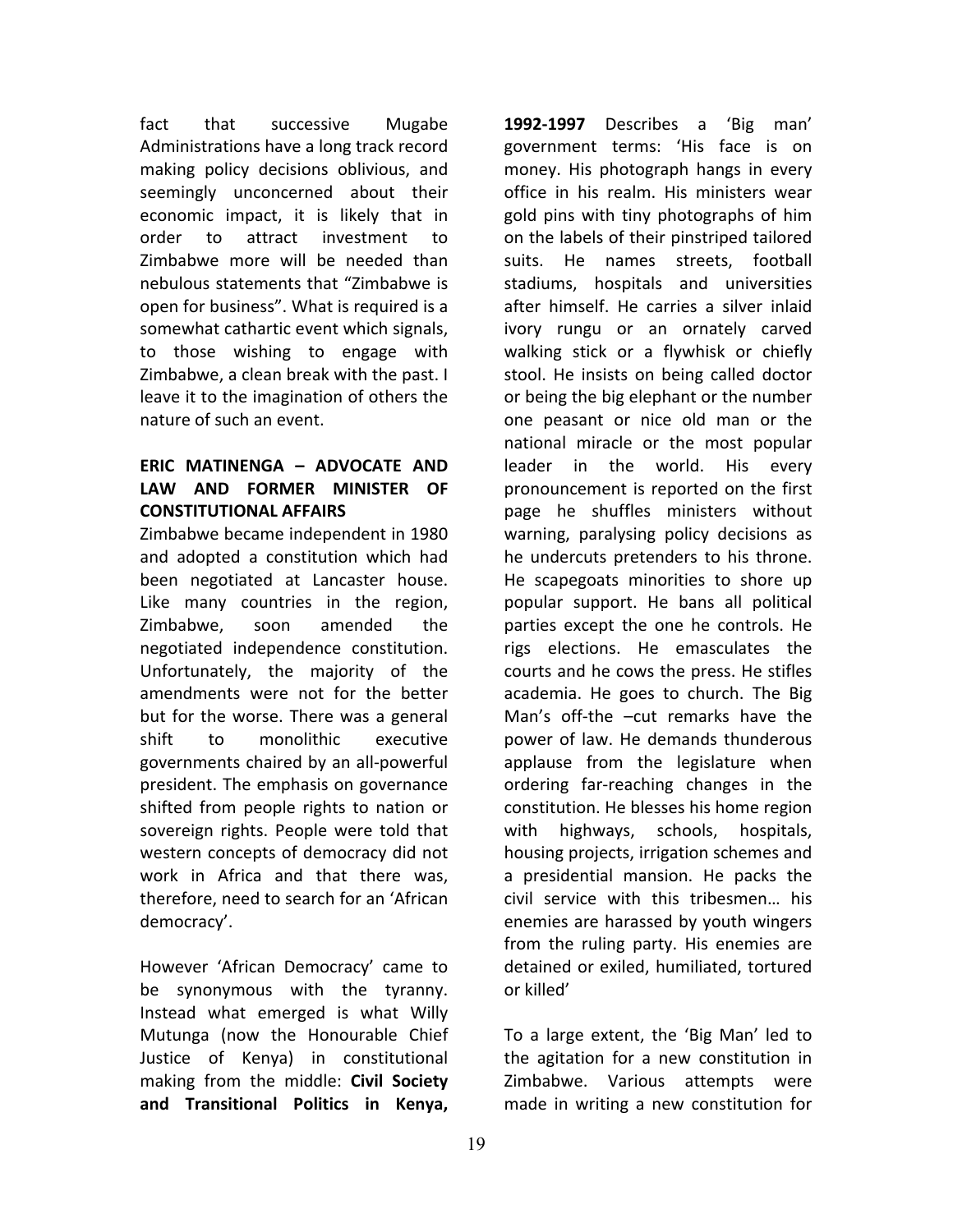Zimbabwe. Finally and arising out of the Global Political Agreement of  $15<sup>th</sup>$ September 2008, the three main political parties, agreed amongst others, to write a new constitution for Zimbabwe. The process was long and arduous but finally, a new constitution was signed by the president on  $22^{nd}$ may 2013.

In steering the constitution the new constitution bill through parliament, I remarked as follows:

However, having a good constitution on its own is not sufficient. It is of paramount importance that we respect the constitution and the laws made in terms thereof. We need to develop a culture of constitutionalism. As always said, good constitution does not, of its own, deliver an election free from violence.

I made specific reference to violence free election as the conduct of our election since independence have been violent and the results from heavily contested. Such has been the violent nature of our election petition, **Makamure v Mutongwizo & Ors** 1998  $(2)$  ZLR  $(H)$  154 at 155 drew an analogy to a violent British election in 1874 in Wolverhampton, which was as follows:

'blood flowed freely and they were terribly kicked, one so shocking about the head and face that his life is in much jeopardy- so soon as the roughs were able they got back to the rail stations were the profuse flow of blood has left painful evidence of the extent of the most injured have sustained. The victorious mob then paraded the streets; smashing windows of three

public houses were the landlords are Tories and similarly attacked the residents of the Chairman of the Conversation Party'.

Having quoted the above passage, the learned judge proceeded to question whether we had, in Zimbabwe, mechanisms to enforce electoral morality. One could question whether we have mechanisms to enforce morality in our various and varied schemes of life. Yes, the constitution and the laws made in terms thereto is a good starting point but a change in culture and/ or morals go beyond law.

Five aspects of the constitution will be instrumental in consolidating the constituionalisation process:

- **The Preamble** in lofty words indeed sets out who we are, where we came from and where we are heading. A most significant point of the preamble is that it subtly addresses our history, the issues we cherish as a nation which we reestablish in the constitution making process and the contents which followed. The process of constitution making which identified the lofty ideas set out gives what follows in the document its legitimacy. The preamble encompasses both the morality and the law which we aspire to.
- The Bill of Rights: The jury is still out on the application of socioeconomic rights.It is important to note that the new constitution, section 85, provides a more open and liberal approach to a court for the enforcement of breaches of fundamental rights. It is interesting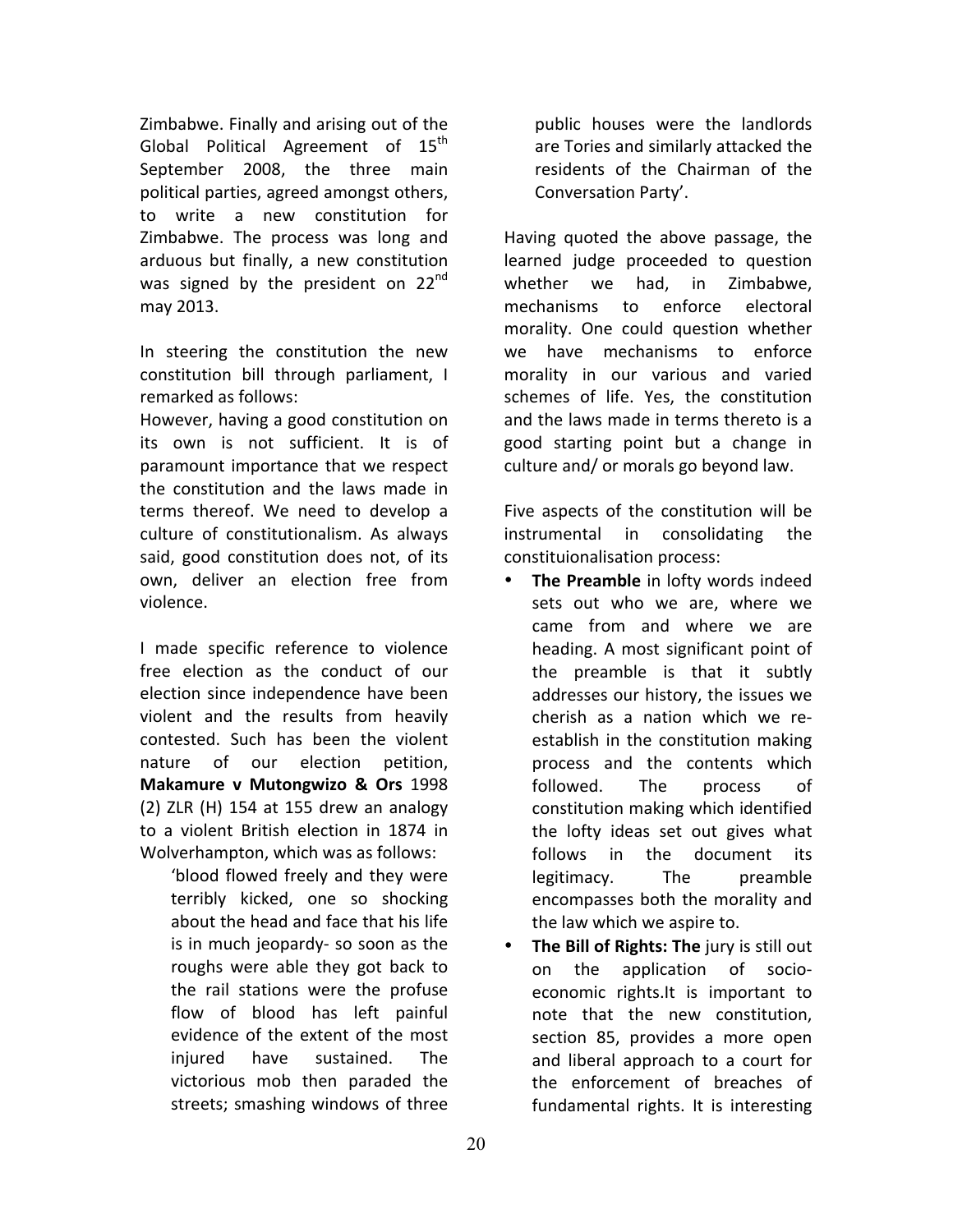to note that in 2009, a section on political rights, section 23A, was introduced in the old constitution. The section has been reintroduced. with positive modifications, in section 67 of the new constitution.

- **Term Limits: Zimbabwe** has had one president since the introduction of an executive President in the mid-1980s. The introduction of a two five year term limit is certainly to address the 'Big Man' syndrome **.**The two five year term limit is complemented by; a) Fifteen year term limit for a Constitution Court judge, b) Two five year term limits for a permanent secretary, c) Two five year term limit for a service chief.
- **Devolution of Power: Section** 5 of the constitution provides for three tiers of government. The structures of provincial and local governance are fully set out in Chapter 14 of the constitution. Unfortunately, more than a year into the new constitution, the operationalisation of provincial and local governance structures has not been addressed. Indeed, the President has appointed Ministers responsible for the provinces, a relic of governors of the

old older. This is most unfortunate. It is hoped that government addresses this critical and essential element of the constitution with the urgency it deserves.

**Conclusion.** Whilst the nature of the constitution one has, determines the nature of democracy one enjoys under that constitution, the key determinants are people and the executive who give effect to that constitution. In essence, any practitioner working under any constitution needs to accept that their personal views, desires, wishes, are subordinate to the constitution. It is not about what one says or wants but it is about what the constitution says. The values set out in our constitution demand that nobody can conduct themselves illegally and with impunity. It directs that the executive will respect the constitution and the court judgement arising there from no matter how detestable the rulings are. This is what constitutionalism is all about. This is how we can consolidate what has been provided for in our constitution and, consequently, reintegrate ourselves in the international community of nations.

### **Questions/Comments**

- How do we go beyond the deficiencies that arose from the GPA?
- Is there an action plan in prioritising election reform?
- Limited participation by women in the panel discussions is detrimental to the reengagement and democratisation agenda. Women are key agents of change and hence should be involved in issues of strategic importance to the nation building process.
- What has slowed down implementation of the constitution?
- What aspects do you regret about the constitution?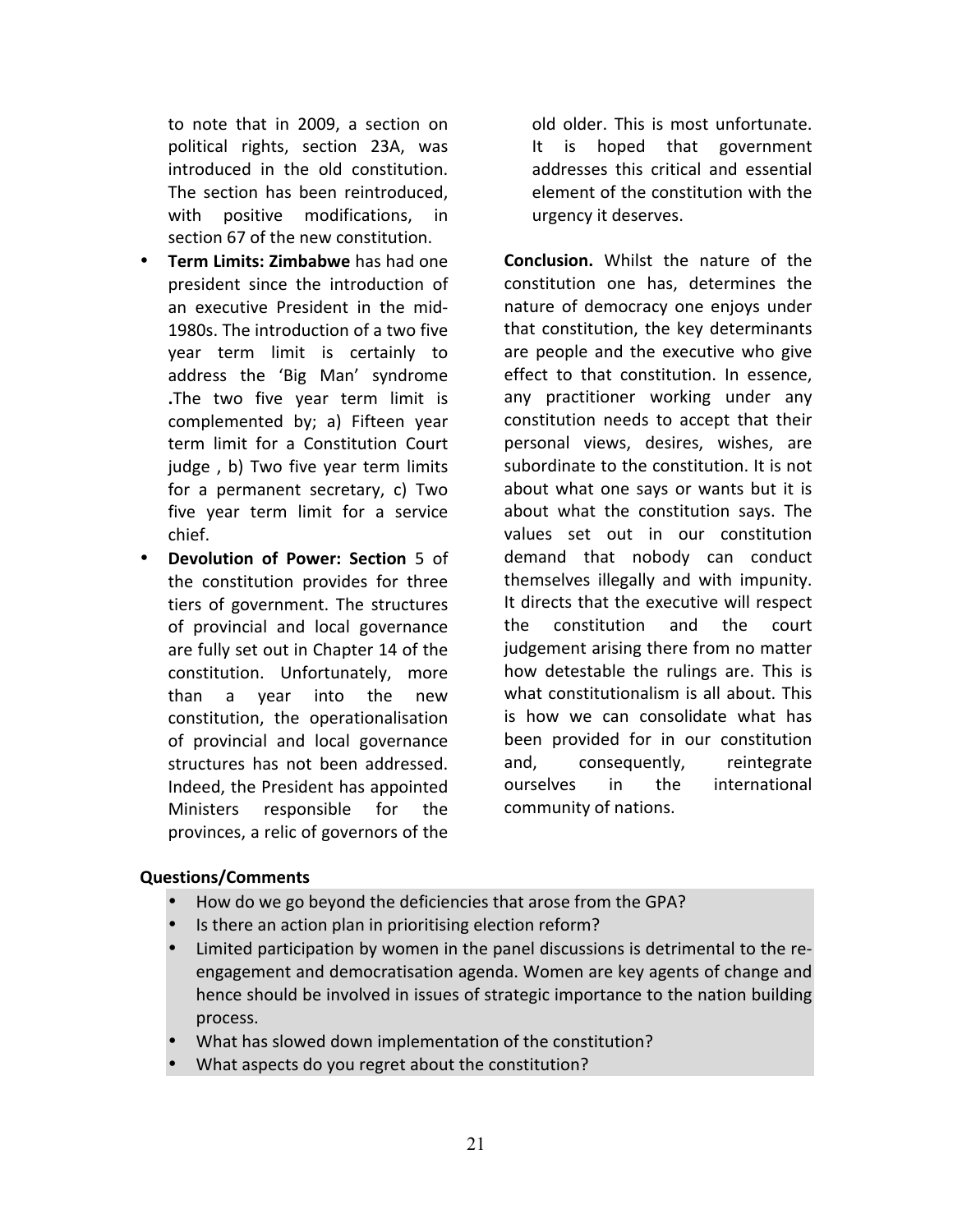### SESSION II: STRENGTHENING **NATIONAL INSTITUTIONS**

# **MODERATOR KEITH JENNINGS – NATIONAL DEMOCRATIC INSTITUTE (NDI)**

Of fundamental importance in nation building is safeguarding democratic participation and deliberate advancement of democratic values. It is upon the parliament that oversees the government and the judiciary. Sustainable development can only be achieved with democratic values and processes. 

# **GORDEN MOYO** – **FORMER MINISTER OF PARASTATALS AND STATE ENTERPRISES**

To understand the notion of state institutions it's important to understand the architecture of the state itself. Zimbabwe was a colonial state, whose architecture was centred on the elite and the bourgeoisie. We inherited that colonial state without any transformation or shift in political culture. Hence we operate under a mirror image of a colonial state in terms of the, behaviour, form, character etc. Unfortunately public confidence has been atrociously eroded and people have lost ownership in state enterprises. Public trust is zero in normative terms because of the accumulation of wealth, at the expense of the masses, by state managers. Zimbabweans cannot have trust in state which accumulates wealth at their expense. This has had a cascading effect on the reception and perceptions around the newly established constitution, as there is now

loss of public value that is attached to many of our constitution.

At the core of the problem is, unaccountable governance, where leadership is corrupt and the architects of corruption also accuse others of corruption. The moral fibre has diminished over the years and has affected the integrity of state institutions. There is a dire and urgent need for renewal and radicalisation of state institutions, underpinned by the values as in chapter 9 of the constitution. Value systems must be established and entrenched in all dealings and people of Zimbabwe should engage in debate around the implementation of the constitution. Unfortunately the people who were driving constitutional reform are no longer in the driving seat of constitutional reform and those who resisted change are the ones tasked with the mandate to implement. It is a political tragedy of our time and calls for the institutionalisation of our collective value systems. Zimbabwe now needs a new breed of leadership, one that respects, upholds, defends and promotes these values. Now is the time for multilevel accountability  $-$  vertical, lateral and societal accountability complemented by the renewal of state institutions and provision of public goods.

# **DUMISO DABENGWA – ZIMBABWE AFRICAN PEOPLE'S UNION (ZAPU)**

The theme of this conference may need some refining. Do we need strengthening of national institutions or rather reorientation? Strength is not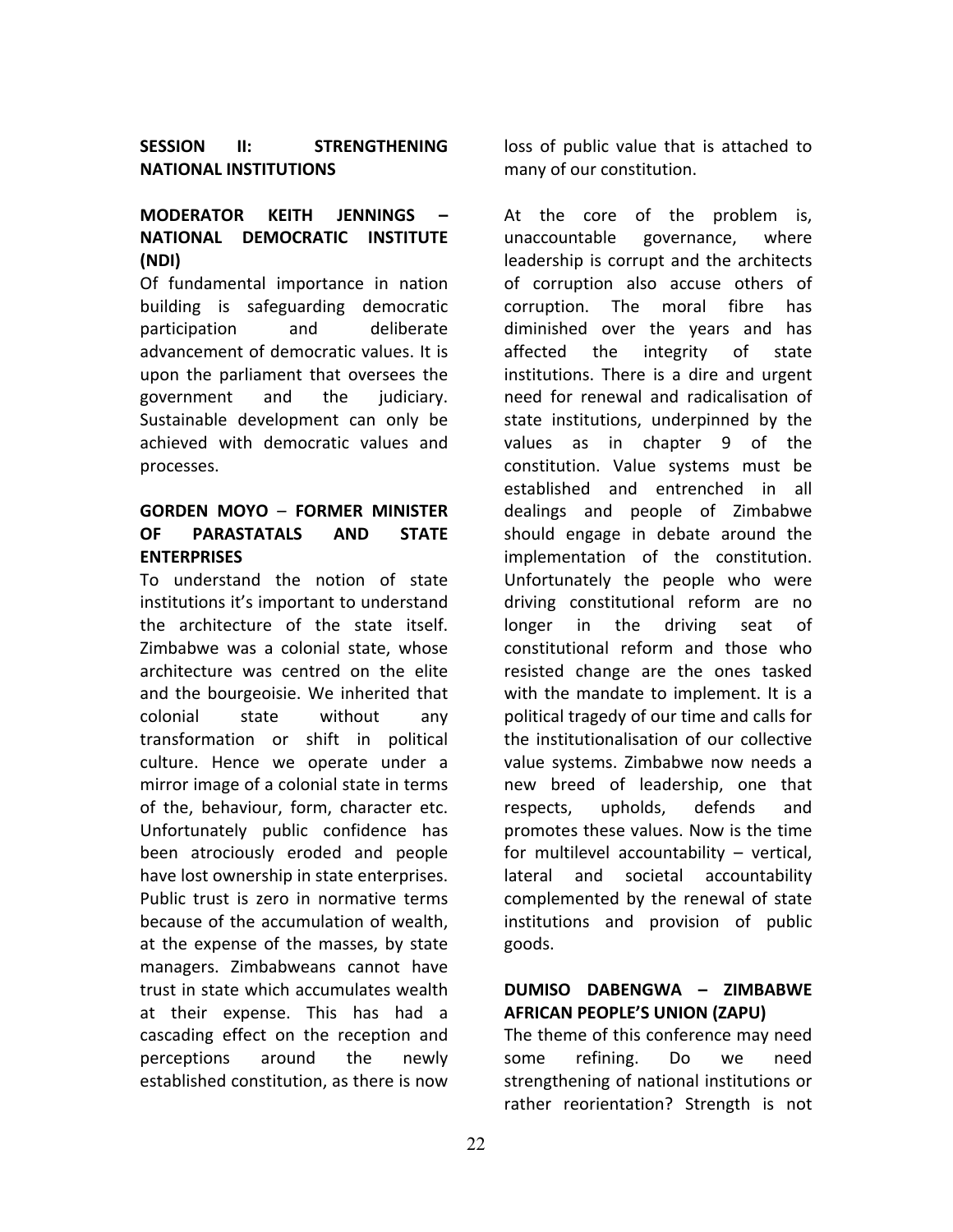synonymous to clarity of purpose. While strong institutions are important, we should seek to have values that protect and support democratisation. In my time as government minister I took time to reorient state institutions, in an intensely challenging landscape, where institutions where hugely politicised making it intensely difficult to get things done without political interference and resistance by political loyalists. Despite these challenges I managed to push for reform in the police force. For example, the shift from police force to police service was a landmark achievement which revolutionised the culture in the industry. Making a police service, meant that the power barrier between the police officials and the general public was dismantled. It also meant that we where providing a deserved service to the people, as opposed to being an autocratic, all-powerful institution. In this, the biggest lesson learnt was the need for changing institutions in order to deliver positive public goods.

Democratisation provides with a lifeline to re-engagement. In 2014 we have witnessed the manifestations of institutional decay in the parastals' scandal. While there was general appreciation of the exposure by the press, there remains widespread cynicism, based on the inability to address systemic corruption and the patent erosion of political oversight. When Dr Mandaza was in charge of the parastals, he was on top of salary details of each of the parastal chiefs. A lot of lessons can be learnt from the past.

We have made strides with the establishment of our constitution but a lot more remains to be done by all. The country needs to address the issue of winner takes all and resort to proportional representation. Strengthening institutions should start with the restoration of values that built this country to being a prosperous and international emblem that it was. There is need for a coordinated internal review of the government and to tackle the unproductive competition within. Elected officials should be pressured to discharge their roles seriously and the public must engage legislators to go beyond raising issues. On the other hand, opposition and independent parties should play their roles in the political system. There must predictability and consistency in decision-making. All people must have equal access to decision-making and contribute to policies that affect them. There is need for collective effort in championing democracy by all.

Zimbabwe must be a reliable partner to all they are working with locally and internationally. There must be a level playing field for all players and must demolish gatekeepers to the awarding of contracts. In order to ensure that institutions don't degenerate after being strengthened, it is paramount that constitution provisions are enforced and monitored and incumbents of the various offices adhere to principles of fairness.

# **IBBO MANDAZA – SOUTHERN AFRICAN POLITICAL ECONOMY SERIES (SAPES) TRUST**

The purpose of this event is to reflect on the past, share experiences and lessons and also to acknowledge what has not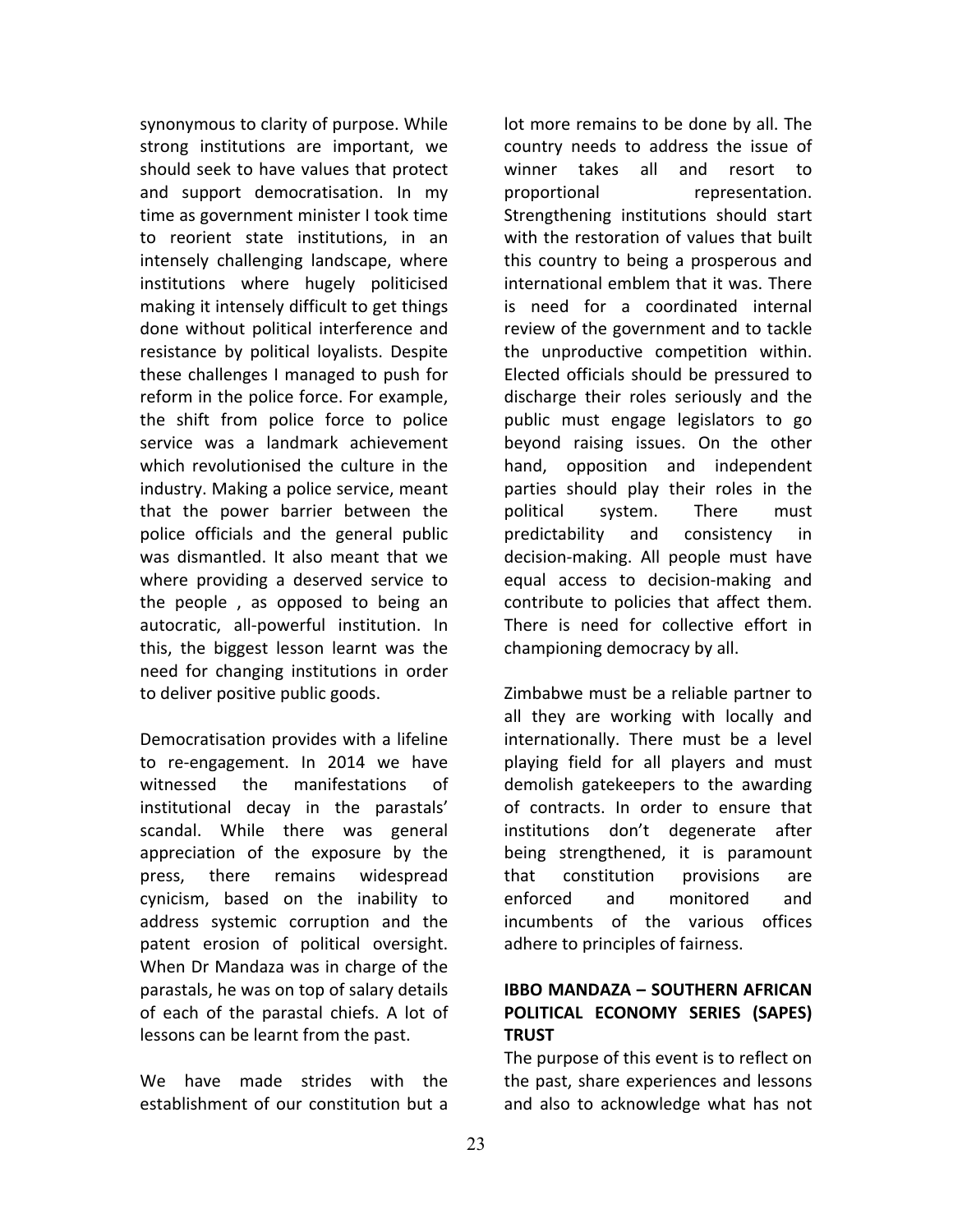worked well. We are currently operating under a Bourgeoisie state model which was inherited from the colonial state model. We are clear that the Lancaster House constitution was conflated with the Rhodesia front. The concern was how to ensure that the new state would conform to the new model. We had none partisan state institutions  amendments to the Lancaster House constitution was to reaffirm the big man syndrome. We are restoring constitutionalism, how to restore and strengthen constitutionalism. The new constitution is it possible for us as Zimbabwe to at least to return to 1980 where we had non-partisan state institutions.

#### **Questions/Comments**

- What needs to be done in addressing peace and reconciliation?
- Why should we aim to strengthen already politicised institutions?
- How are we going to practically take away the regime?
- Militarisation of state institutions  $-$  the reporting structure of the military struggle was never dismantled. We don't have parastatals but party-statals. There is need for institutional framework governing the running of the parastals.
- Need for a commission to set rules and regulation.
- The need for involvement of youth in leadership.
- Renewal of political parties is critical political parties are crucial vehicles for national dialogue. But they have to be value driven not for personal wealth accumulation and personal advancement. There is need to review party constitution against national constitution and ensure that they are aligned. Cross party dialogue has commenced, in light of the contemporary political situation, particularly around the implementation of the new constitution.
- Role of diasporas There is need to engage diaspora voices in the political processes, they constitute 30% of our professional people who have left the country to secure better livelihoods.
- Where do we situate privatisation?  $-$  State enterprise is needed by the state due to their social imperative, social security and can't be commercialised. We can't commercialise water, there are parastatals and enterprises that should still be government controlled, but some that should be commercialised.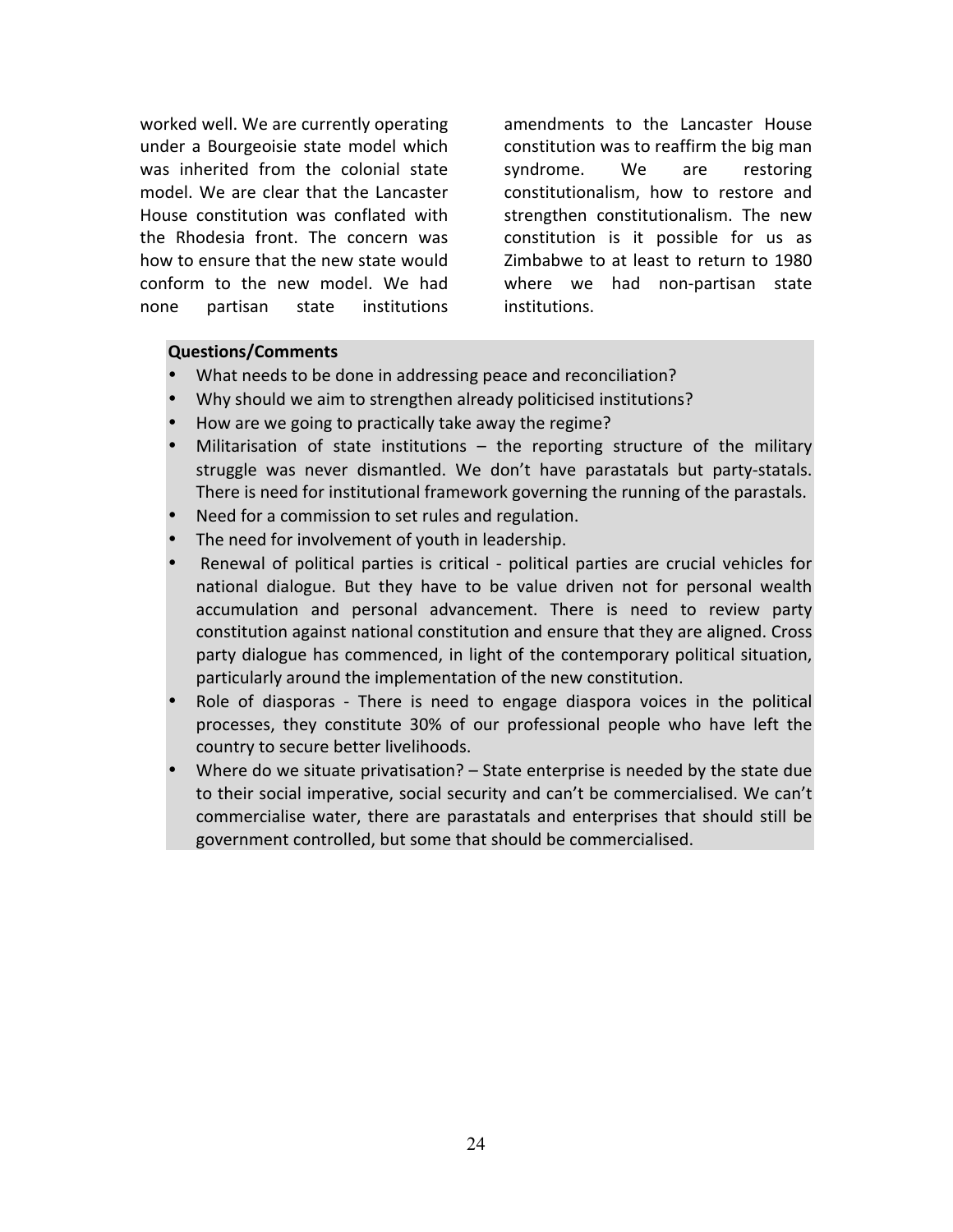**SESSION III - THE ROLE OF CIVIL SOCIETY: FROM ADVOCACY TO ENGAGEMENT**

**MODERATOR: RUDO GAIDZANWA DEPARTMENT OF SOCIOLOGY, UNIVERSITY OF ZIMBABWE**

# **JOY MABENGE - CRISIS COALITION ZIMBABWE**

The opinions raised in this discussion do not reflect those of Crisis Coalition Zimbabwe.

The emergence of civil society in post colonial Zimbabwe dates back to the 1980s.The relationship between civil society and the state has evolved over the years and has been shaped by the political changes in the country *i.e.* pre and post Global Political Agreement. July 31 was a watershed moment both for the opposition parties and the civil society.

The Zimbabwean society has been compartmentalised into sub-political communities loyal to specific dominant political forces. Civil society has been perceived as an extension of political parties particularly MDC, in stark contrast to the more authentic, 'complementary and watchdog role'. Civil society organisations where called under the banner of political parties. This has left civil society deeply disenfranchised and in tatters. The way forward is to depoliticise civil society and to reintroduce the watchdog status of the civil society.

The Global Political Agreement never addressed the question of the economy.

While there was a binge mushrooming of mechanisms such as JOMIC, Copac etc there wasn't an economic mechanism under GPA.The new constitution was meant to carry forward the reform agenda. The July 31 outcome means that we are stuck in parliament with a symbolic opposition. There is a role for CSO in precipitating this and with a watchdog mandate in light of the weak opposition mechanisms. Civil society must reclaim the agenda setting responsibility as in the early 1990s.

Civil society has disconnected with the general citizenry, a recipe for regression and disenfranchisement. This was emphasized in the post July 31 scenario where citizenry where hugely demoralised and will further entrench if the civil society community does not wake up to that reality. Failure of which they will not gain traction on issues of national development without the back up and input of the general citizenry. It is paramount that civil society reengages downwards and also identifies strategic entry points. The state cannot and should not selfmonitor, the need for CSO to play its part cannot be overemphasized. They should guard against regression and fatigue.

All CSOs engagements should be underpinned by fundamental principles and value systems that retain autonomy and uphold democracy. There is space for independent and authentic civil society to participate.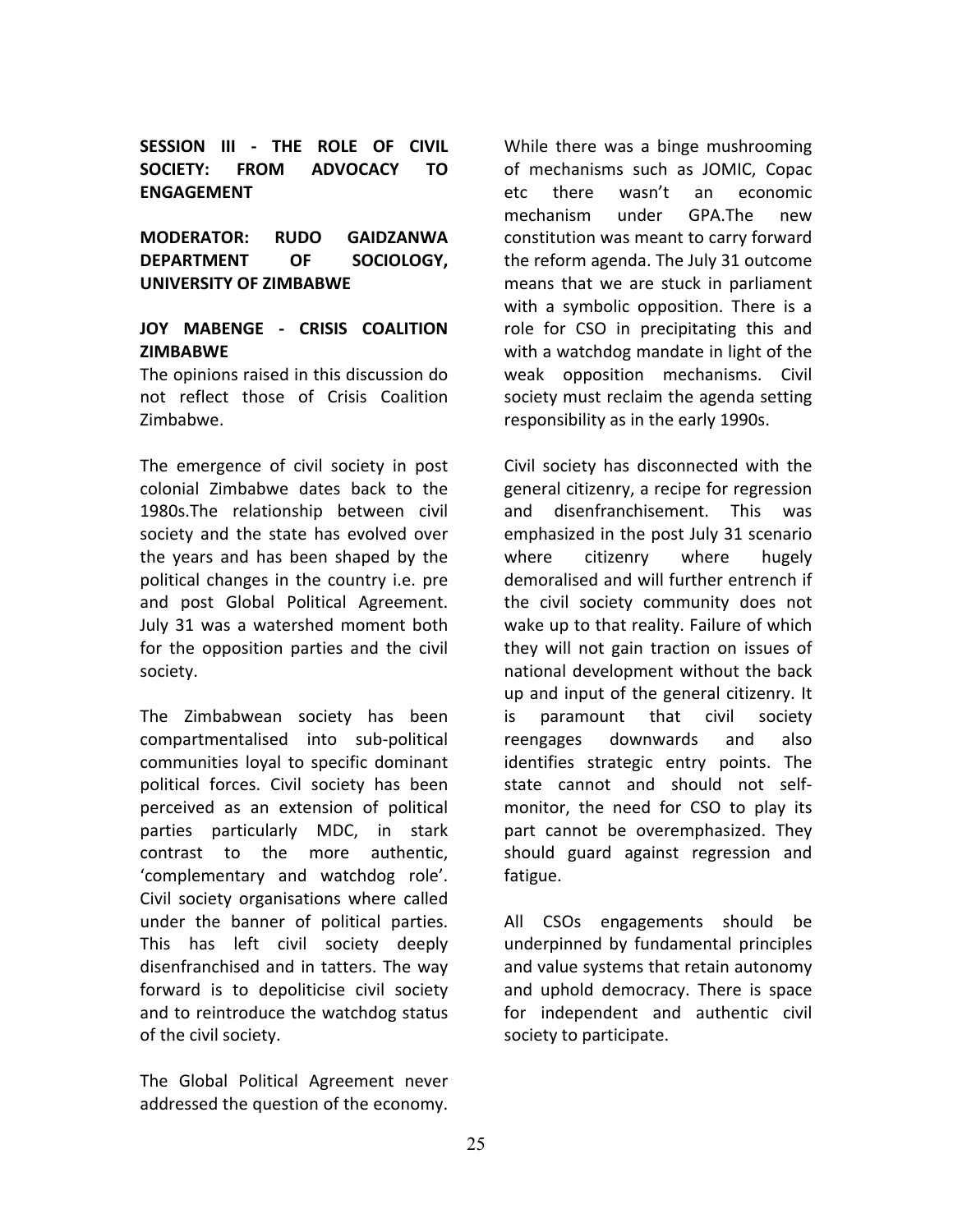# **CHARLES MANGONGERA – INDEPENDENT ANALYST**

This is a rare space for debating and deliberating on issues that pertain to national development and democratisation. National economy is in a bad state, poverty is deepening, thousands of people loosing employment, private businesses closing up etc. Yet there hasn't been efforts to foster national dialogue of this nature. Where it is has been done, it has been to further political interests, CS is also guilty of disengagement.

There has not been broader engagement on the ZimAsset, the government's economic blueprint, to ensure that there is understanding and ownership at all levels. There is a difference between a constitution and a culture of constitutionalisation that fosters effective behavioural change in the political system. Civil society has a role to play in the reform agenda. Unfortunately some have lost their impartiality in the recent years, as the country navigated through its political storms. There was an emergence of parallel structures leading to polarisation of our society.

There is need for a separation between political mechanisms and NGOs who should be promoting governance and monitoring government processes. The media has recently been highlighting some of the untold salary scandals in our country's history, highlighting the absence of the watchdog role of CSOs and political parties. The emergency of prosperity gospel aims to fill the gap left out by CSOs.

The role of diasporas and how they can be mobilised to make meaningful contributions towards national development cannot be emphasized enough.

Engagement does not mean one is abandoning the reform agenda, the constitution still needs to be implemented. We need to prioritise media reforms, in particular, depoliticisation of media, strengthening the role of community radio stations etc. CSOs have the responsibility and a key role in engaging with regional mechanisms such as SADC and AU.

# **WELLINGTON ZINDOVE – YOUTH FORUM ZIMBABWE**

The process of re-engagement comes at a cost in the post GNU era. ZANU has more than two-thirds majority in government, hence we cannot do things the same way. We need to identify effective approaches to both, engage the new political regime and to reengage domestically.

CSOs lack a unified approach in tackling the challenges currently ravaging Zimbabwe and in engaging the global community. There is need for dialogue to build consensus on the issues of national interest and democratic progression of our country. The reengagement process needs to begin with consensus building. Currently CSOs face an identity and credibility crisis and state actors hesitate to engage with CSOs due to the opposition tag. This has weakened civil society engagement with regional and international mechanisms.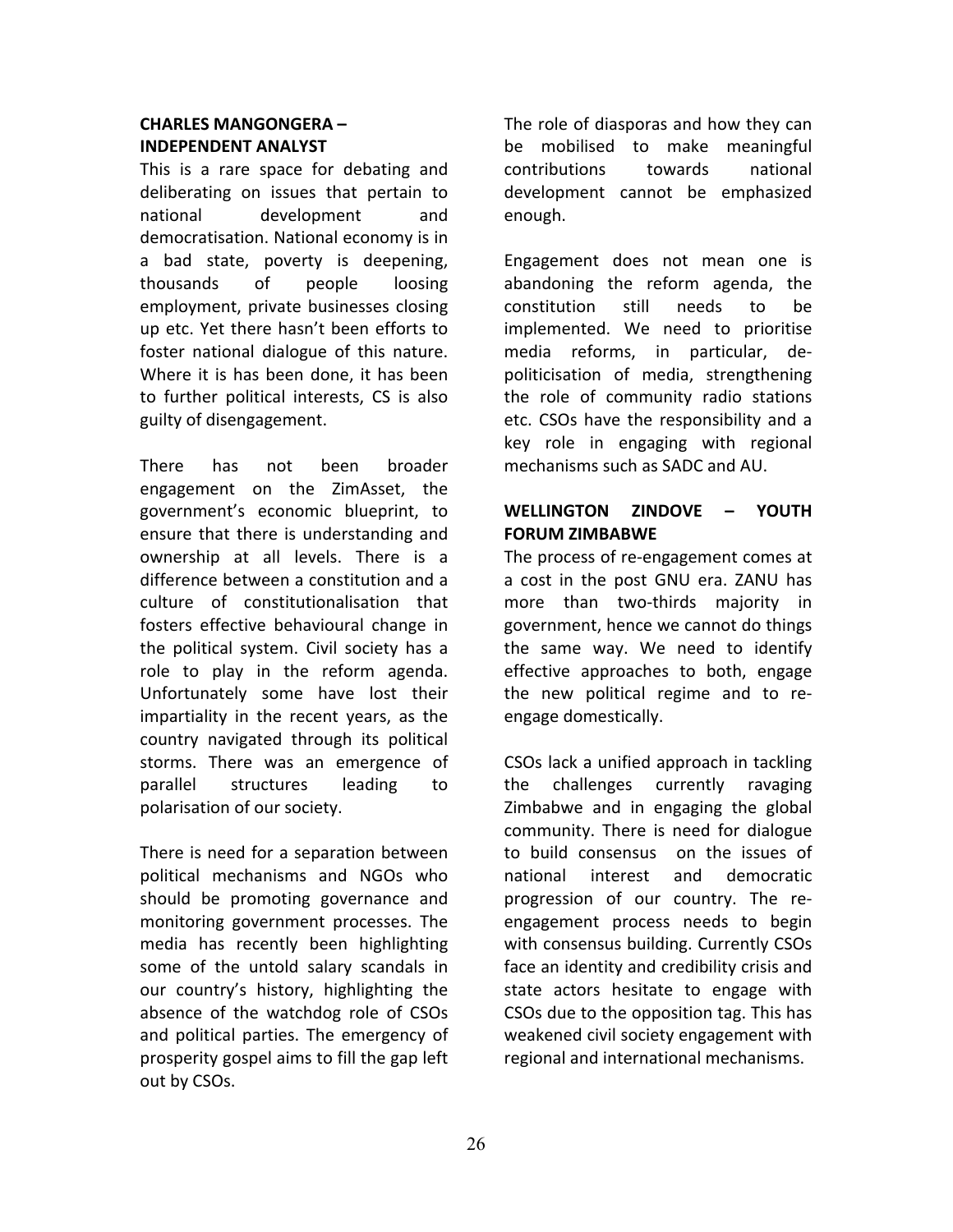There is need for a strategic approach in engaging ZANU PF as they control state processes and structures. ZimAsset is an

important entry point in fostering a spirit of accountability and transparency. 

#### **Questions/Comments**

- What exactly is the role of civil society?
- What is the opportunity for civil society?
- How do we define civil society?
- The GPA had positive outcomes but the current government hasn't made sufficient efforts to take development further than July 31.
- The government is committed to engaging with civil society and involved them in the constitution making process.
- What can be done about civil society fatigue?
- Do we believe that democratisation is taking place?
- CS shouldn't be ashamed to be connected to political parties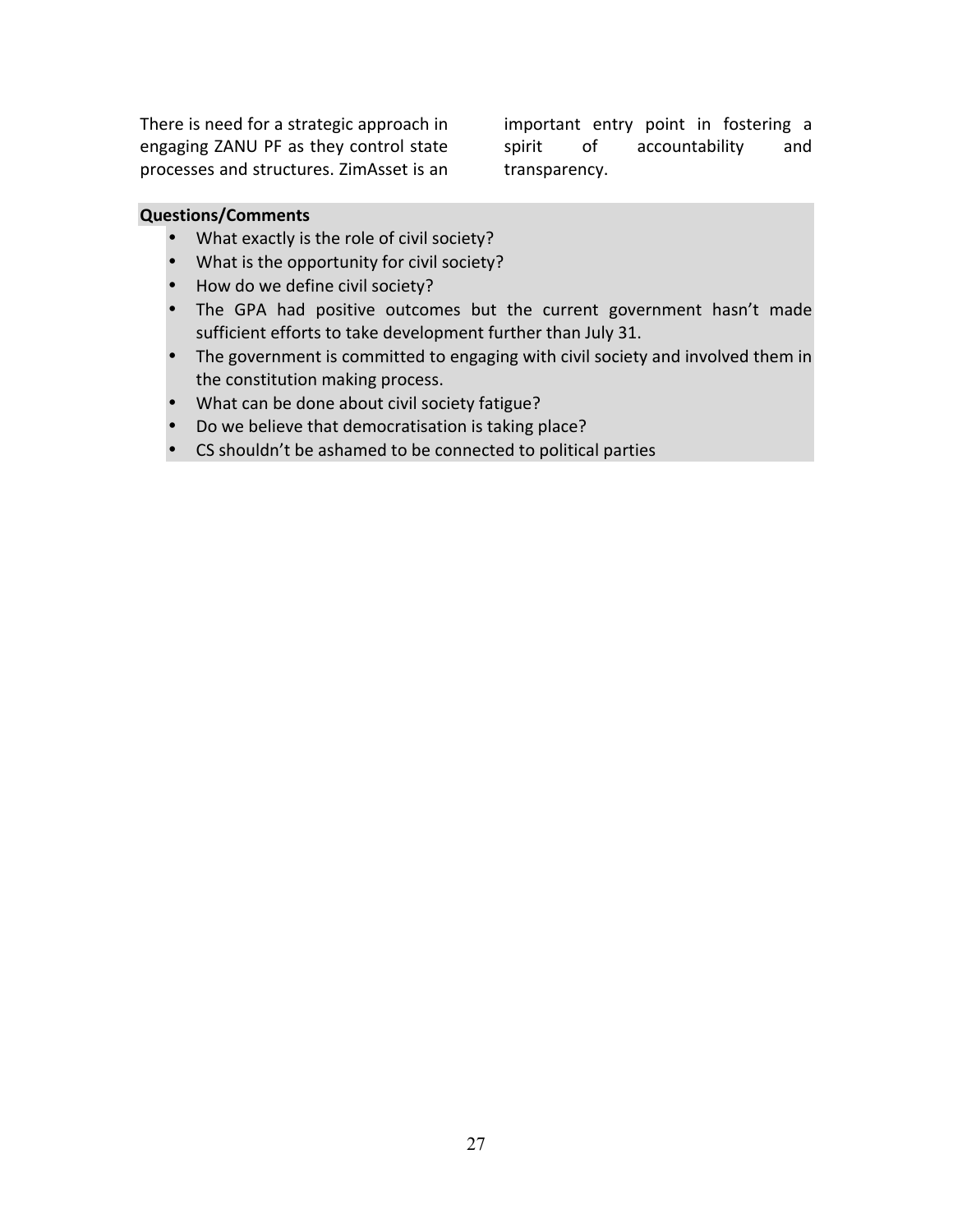**SESSION IV – EXAMINING THE ROLE OF THE MEDIA IN A DEMOCRACY** 

**MODERATOR - MARK NELSON, CENTER FOR INTERNATIONAL MEDIA ASSISTANCE (CIMA)** 

**PANELLISTS; MICHAEL CHIDEME - ZUJ VINCE MUSEWE - MEDIA ANALYST; ANDREW MOYSE – MMPZ, SEKAI NZENZA – COLUMNIST**

*This panel used a question and answer format.* To make for easy reporting, the *key issues from this session are captured in bullet points.*

Key Issues discussed:

- The media can be a key player in promoting good governance and democracy.
- Unfortunately there has not been a separation between the media and politics.
- Most elements of the media are either linked to political parties, or owned/supported/sponsored by specific political party loyalists.
- Media tends to take a partisan stance, lacks deep and critical analysis of information.
- Media is not playing its full role because of the ownership structure of the media houses
- State intimidation, threats of closure for perceived government opponents prevent innovation and stops the media from delving into sensitive areas of the state. Media houses are

self- censoring themselves due to fear of retribution.

- Is the fear of retribution still contextualised? Does retribution really happen to vocal members of the media? Some of us have been forthright with our opinions, speaking out against poor and accountable governance, with no ramifications.
- We inherited a system where we have a centralised power and we don't have a culture of questioning authority. Unlike in the developed world where media is investigative and question the status quo.
- Media monopoly is crippling innovation. Zimbabwean media has never been free, ZBC monopoly is a real challenge.
- There is a state of media paralysis since independence, the democratic space has been largely closed up for media to exercise full freedom.
- There some notable media malpractices i.e. licenses are being granted before there is any reform of the broadcasting sector.
- The processes aren't transparent , there is need to reform the laws.
- There are some real barriers and stereotypes that prevent certain media actors from accessing vital information. For example working for the Herald can turn off some people from engaging.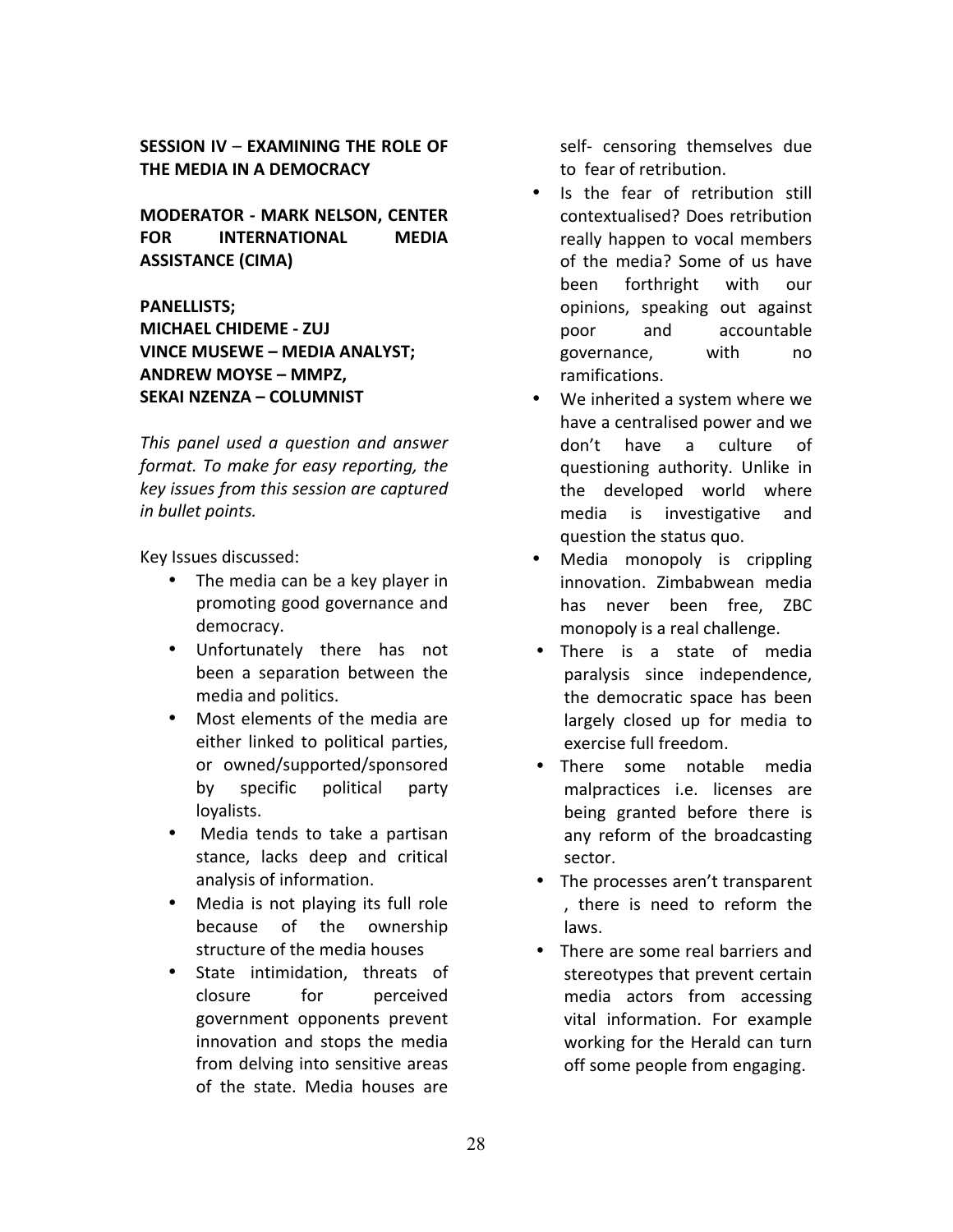- There is need to expand information access to remote areas.
- Without political will to implement the constitutional provisions around media freedom of expression there won't be sea change in the state of the media.
- Need for democratic media laws that govern practice and control unfair and undemocratic use of power in the media.
- Media should push boundaries and speak out without fear.
- Need to reflect on the role of media in shaping the

international image of the country.

- The state needs to realise that it is no longer possible to control the media but allow media freedom to shape democratisation process.
- The state- media relationship needs to be detoxified and needs to be upgraded to a complementary one where it is a primary indicator.

# **Questions/Comments**

- Responsible reporting media should not critique for the reader.
- Liberalise print media sector and be more stringent on the electronic media.
- Its dangerous to assume that the state is monolithic, its symptomatic of the discord in state institutions.
- The role of the media is to create space for dialogue and they need to be careful not to tar everyone with the same brush.
- Use of social media in the exchange of information needs to be promoted and strengthened.
- People don't have the capacity to interrogate what they read.
- The quality of journalism is poor and inconsistent.
- The culture of fear among journalists is a reality and needs state reassurance.
- Inclusion of sub communities  $-$  youth, disabled, in such fora so that they can articulate their own issues. There is need to engage the alternative voices
- It is difficult to engage without leverage.
- Media is a critical part to effect change and also to stall change. The conference has done well to integrate the issue of the media.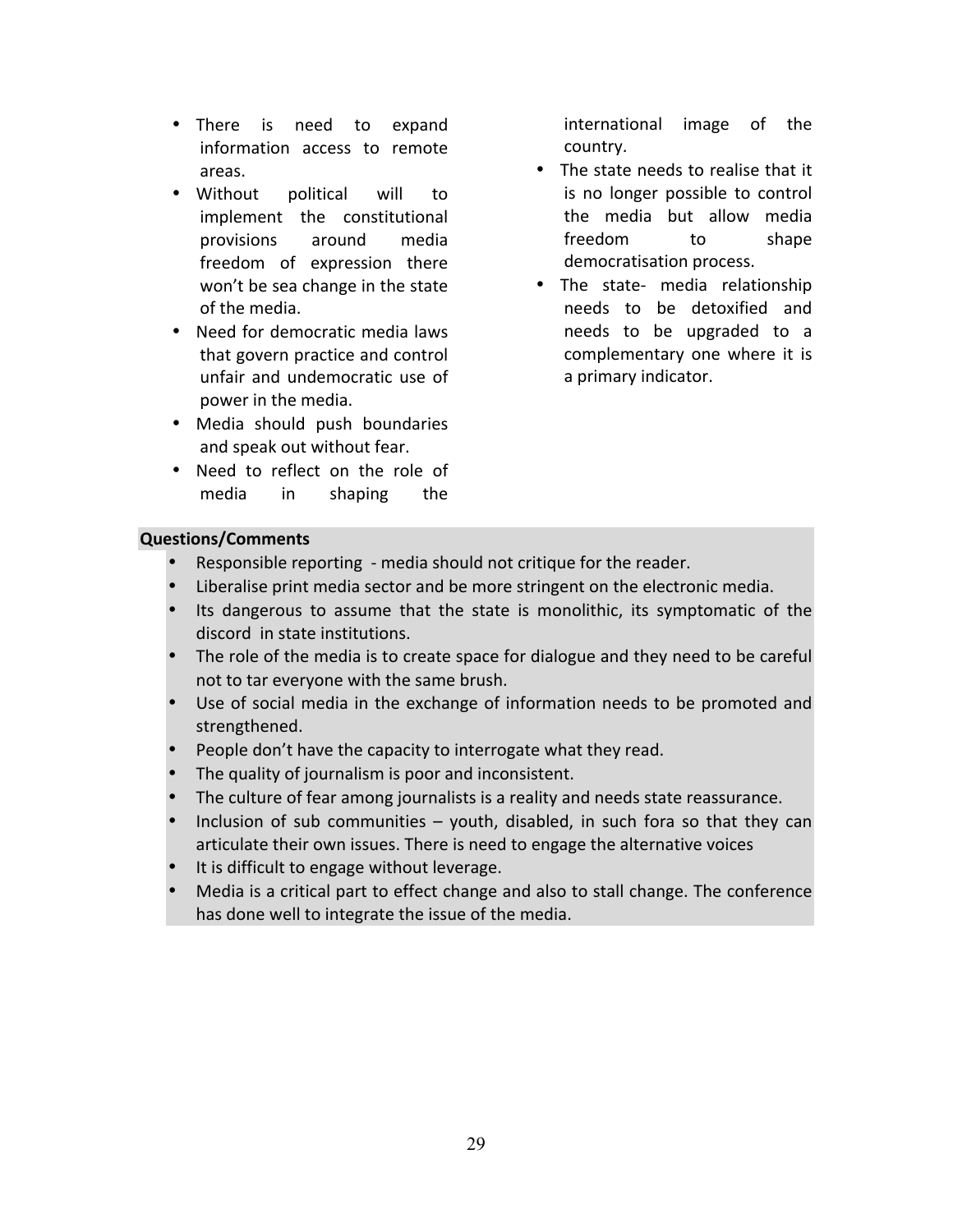**SESSION V: REINFORCING ZIMBABWE'S DEMOCRATISATION PROCESS: A DIALOGUE TO REINFORCE ENGAGEMENT**

# **MODERATOR: IBBO MANDAZA, SAPES TRUST**

We have focused on bringing diverse voices through this conference to ensure that there is effective representation of a variety of perspectives. On this panel we have former finance ministers, EU and ambassadors who have been engaged in national discussions. The aim for tonight is to share practical approaches in strengthening democratisation and reinforcing national and international engagement. 

### **ALDO DELL'ARICCIA – EU DELEGATION TO ZIMBABWE**

I am here tonight representing the European Union. The European Union is committed to engagement with Zimbabwe and we have been working in partnership with Zimbabwe in a number of ways. For example our trade with Zimbabwe is healthy. There is a market for Zimbabwean products in the EU. Also if EU did not have economic partnership agreement, Zimbabwean products such as sugar and tobacco would be subject to paying tax.

We are preparing a country cooperation strategy, the condition of public finance management is not mature. Our key focus areas will be governance among others. There won't be budgetary support to Zimbabwe.

We also work through the UN system to engage the Zimbabwe situation.

The EU is re-engaging with Zimbabwe, and it's important to state that we did not impose sanctions but restrictions. Currently the restrictions are against Mugabe, the first lady and the Zimbabwe Defence industry. We recently waived Mugabe's restriction so that he could attend a meeting in EU, yet the focus was on the ban on the first lady in attending. Of the companies under restrictions, Agribank was not there but companies linked to specific individuals.

European investment can only work with the private sector. We have promoted an engagement with the private sector, Zimbabwe private sector has engaged internationally presenting their views in order to attract FDI. The fact that investment banks owe debts to the EU is evidence of engagement.

We are committed to engagement with Zimbabwe while expecting to see some practical steps towards democratisation. We have witnessed some progress, a good constitution, more positive messages - Mugabe at Trade Fair, and Independence inviting investors to Zimbabwe, but haven't translated into much change. We have seen continuing EU, US bashing, Electoral promises that haven't been honoured and the burdens are on the shoulders of the government.

EU is not against land reform but land reform doesn't mean that you kill people as has been in the seizure of farms in Mazoe .EU is reengaging with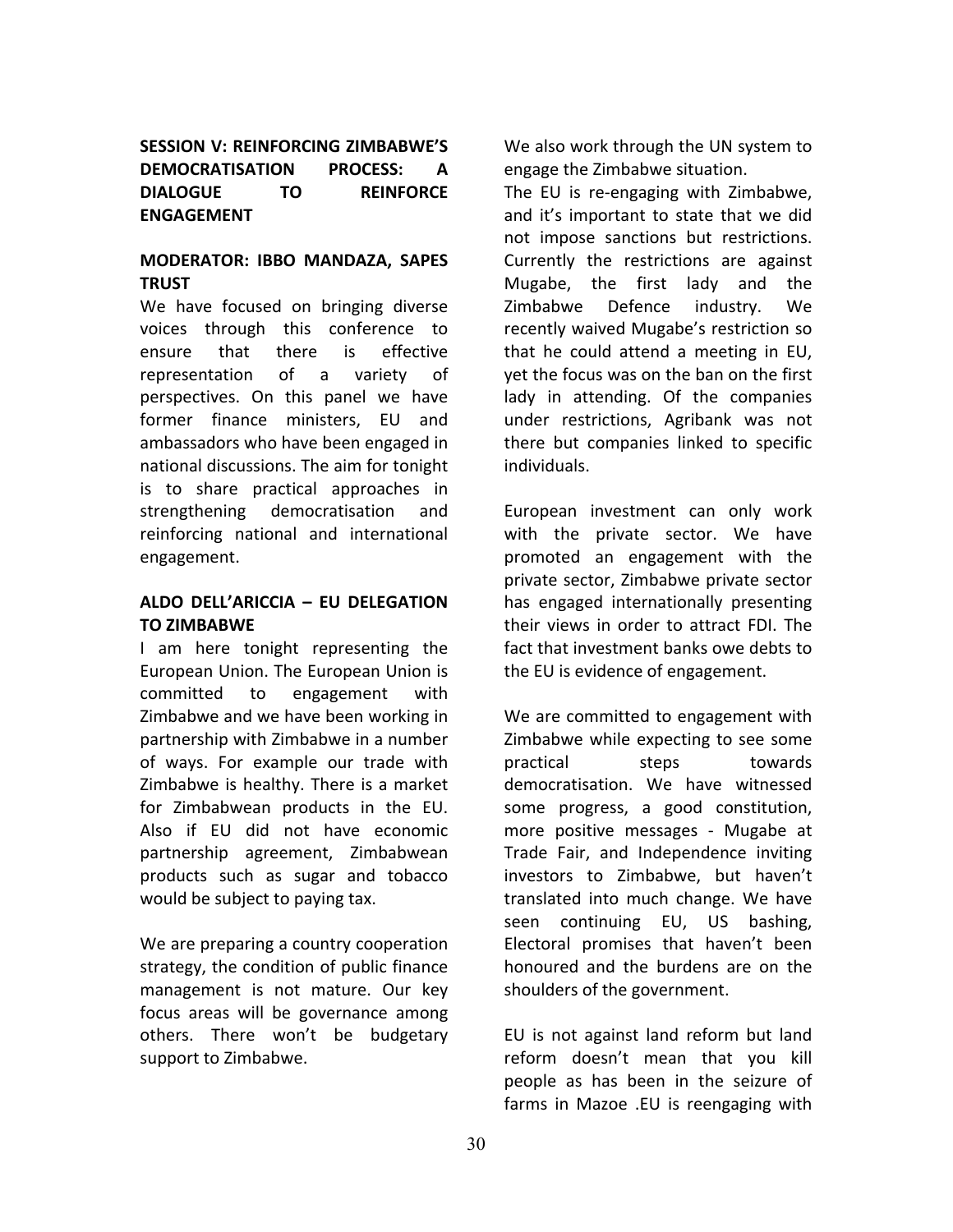Zimbabwe, but its important to put the house in order. There is need to address issues of transparency, accountability and strengthen democratisation.

#### **TENDAI BITI – MDC T**

We are in the middle of an unprecedentent crisis manifesting in multiple forms. The is crisis of democracy did not start in 1980, we have had two political leaders in the last 49 years. There is a democratic deficit in Zimbabwe. 

We have witnessed an unprecedented economic downturn, and an uneven and unequal economy.90% of the tobacco we are producing is being exported. We need 12-15% growth rate but will not be able to realise these in the absence of beneficiation.

There are some systemic challenges in the political system which include; a conspicuous absence of leadership, polarised and internally divided ruling party, politicised state departments, crisis of governance, electoral crisis etc.

The emergence of the national tabloid paper HMetro is reflective of the moral decadence of the nation of Zimbabwe. Proposed solutions:

- The need for a brand new paradigm – where the culture of intolerance, exclusion and unaccountable governance should be tackled. The winner takes- all approach should be banished.
- There is need for real and meaningful national dialogue.
- National healing and institutional reform is key. The liberation movement has to demilitarise itself

and desist from protecting the narrow interests of a few elite.

- We cant talk about politics without touching on the economy
- There has to be an acknowledgement of failure on the part of the ruling party, ZANU pf and to call for national dialogue.
- ZIMASSET hasn't been inclusive and consultative and there is need to engage all key stakeholders in its operationalisation.
- China isn't Zimbabwe's closest friend, they are a business country and focused on self interest
- Its time high time Zimbabwe had a second ZIMCORD, it urgently needs financial investment.
- Use minerals strategically, establish linkages in the private sector
- Competitiveness of our economy bringing back the Zim dollar isn't the solution
- Finalise dialogue with IMF and EU around budgetary support.

# **MATTHEW NEUHAUS – AUSTRALIAN AMBASSADOR**

Zimbabwe's history dating back to Rhodesia never knew democracy. There are many elements to a democratic society. In Australia we had frequent regimes change, ensuring injection of fresh ideas, that's how we keep our democracy fresh and vibrant. We tackle corruption upfront, here in Zimbabwe I have not seen any ministerial resignations due to corruption.

Australia has been engaged in Zimbabwe during independence and since 2008 when GPA gave us the space to engage. We took a strong stance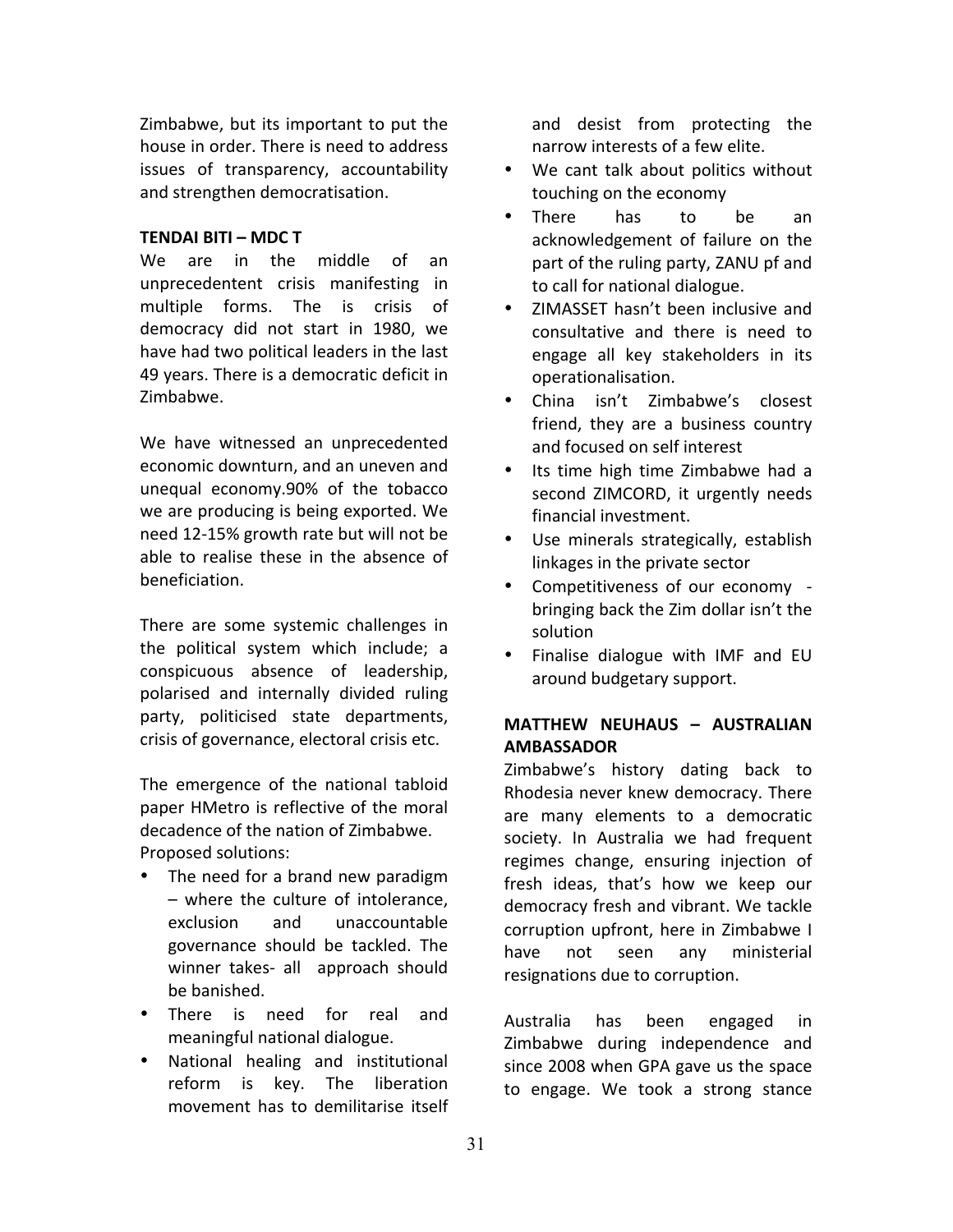against the Smith regime. When I was appointed in this role in 2011. I made it my priority to engage with ZANU Pf and MDC and we have achieved significant progress in many of these. We are pleased to see that there was a change from 2008 While we have some disgruntlements about the electoral process 2013 there has been some significant improvements in the recent years.

Australia has had parliamentarians visit, sports officials visits  $-$  Australian cricket team, Zimbabwean ministers have also attended our conference and also some engagements through the Kimberly process.

Investing in Zimbabwe is like swimming in Zambezi between Crocodiles and Hippos.

You don't get new investors unless you're able to look after existing investors. The presence of red tape in business enterprises makes it difficult to conduct business in Zimbabwe. Zimbabwe is at the bottom of international ranking in tackling corruption, and business attractiveness. Ministers appear disempowered but however I congratulate Minister Mutsvangwa for his dedication to engaging international community and also Minister Chinamasa following his EU and US engagement meetings. He probably could have engaged donors following these meetings.

The Australian government has taken formidable steps to engage the government of Zimbabwe but we have not seen proactive steps by the GOAZ.It makes us wonder if Zimbabwe is serious

about engagement. Western elements are constantly denigrated in the state sponsored papers  $-$  the Herald. The government media denigration of the West does not show commitment towards engagement. We are ready to do more and engage. Your future is in your hands

### **SIMBA MAKONI - MAVAMBO.DAWN.KUSILE**

Reengagement with the global community assumes that the country disengaged from the global community and also that reengagement necessary only with global community. It is critical that there is strengthening of domestic re-engagement. We remain deeply polarised as a nation, we can and should re-engage and not exclude/veto other key stakeholders.

The diaspora constituencies need to be engaged  $-$  they shouldn't also wait to be engaged but should position themselves to return. National recovery will be realised when we engage with Zimbabweans in various corners of the globe.

Leaders are detached from the realities of the people on the ground. There is need to demolish the culture of fear in the general public and foster public confidence in public systems.

With regards to international engagement, there have been significant acts of engagement and there has been growth in our engagements over the years. It is Important that government normalises its relationship with international community to ensure effective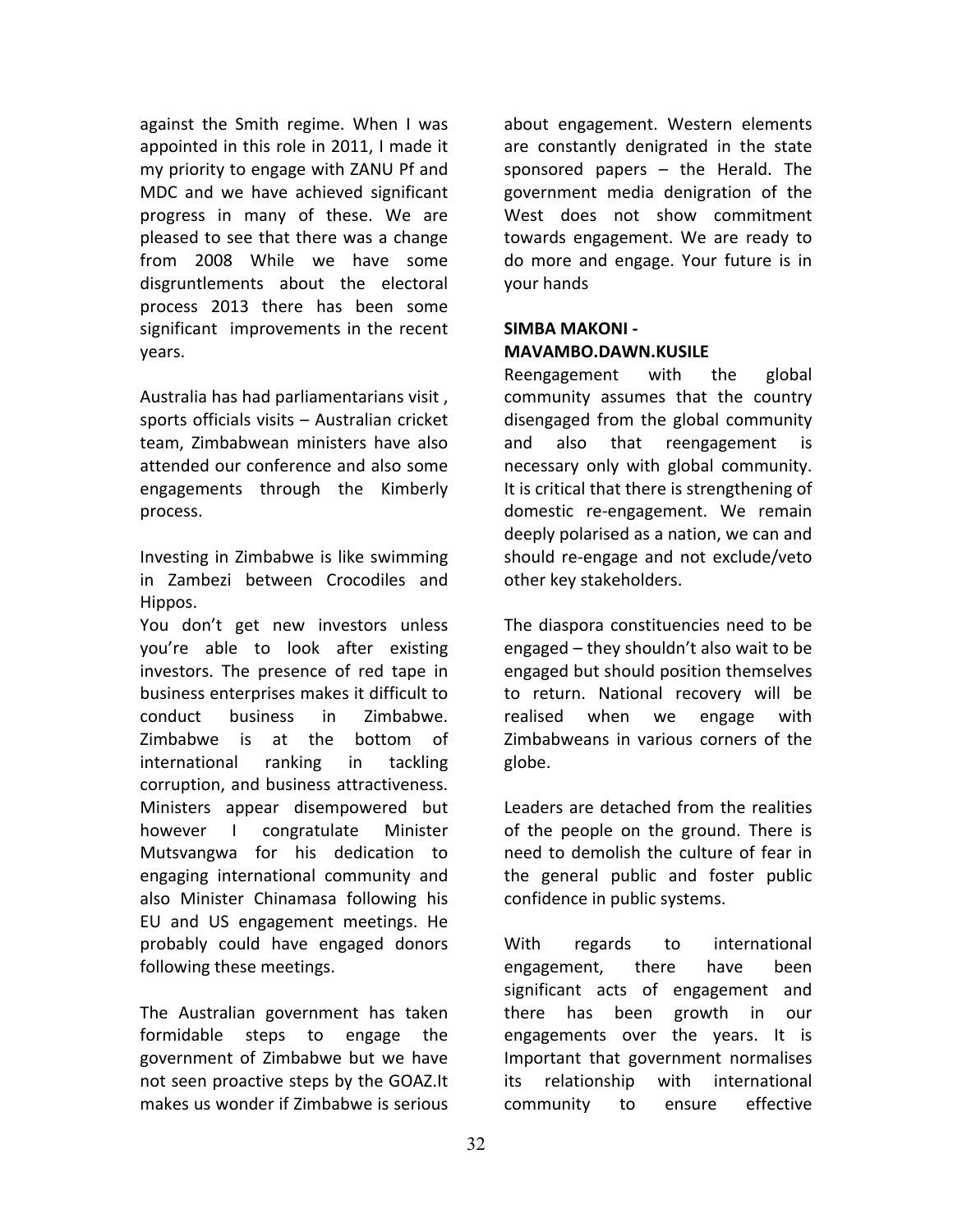engagement. The world has moved on while we have been focusing on our petty fights. We need the world, it does not need us. We need to make our first move towards reengagement.

This country should not be an aid recipient but at the forefront of global trade. With so much mineral wealth in Zimbabwe we should not be begging for budgetary support.

In as much as we face economic challenges we need to forge international relations where there is a fair and level playing field for participants.

### **CHRIS MUTSVANGWA – DEPUTY MINISTER OF FOREIGN AFFAIRS**

The concerns raised by EU and Australian government will be taken back to government and the relevant authorities.

The last three weeks have demonstrated that maybe ZANU PF was right in defending the country. The polarisation and ineffectiveness of the opposition parties hasn't escaped our radar. We now need a definite paradigm where there is an acceptance that ZANU is an indispensable player on the political playing field. ZANU PF is a key stakeholder in the economy and politics of Zimbabwe and has a lot to contribute to the future of Zimbabwe. As a member of the liberation movement I witnessed firsthand the struggles endured and hence the need to situate the party at the centre of national development going forward.

In terms of engagement with the global community, there is need for mutual honesty and respect on both sides. If confidence is to be built, there will have to be robustness also on the part of the international community. Confidence is enhanced if we don't inculcate bad manners in international relations such as the refusal of visas to the Zimbabwe first lady. It is immature and constitutes bad manners.

There is huge amount of potential in our economy, to sustain the entire population of Zimbabwe. The country does not need to rely on international aid. We can and should strengthen our national mechanisms to ensure that we are a self-sustaining country.

#### **Questions/Comments**

- The recent attack on Elton Mangoma constitutes human rights violation and the EU should have taken a stance against it in the same way as they have in previous cases.
- Confidence building has to be underpinned by non-partisan principles and honesty, integrity and mutual respect. The importance of sound value systems cannot be over emphasized.
- ZANU PF isn't the only player but an important player
- What has happened to the GPA mechanisms of JOMIC, COPAC and how have they played out up until now? How do they contribute to the current politico-economic situation? We need to build on these efforts in so far as they were important to the national development.
- MDC is 15 years old, it has to be understood in context.
- There is need for formal, non-partisan think tanks in selected sectors. Currently there is an over reliance on elected representatives to foster dialogue on national development.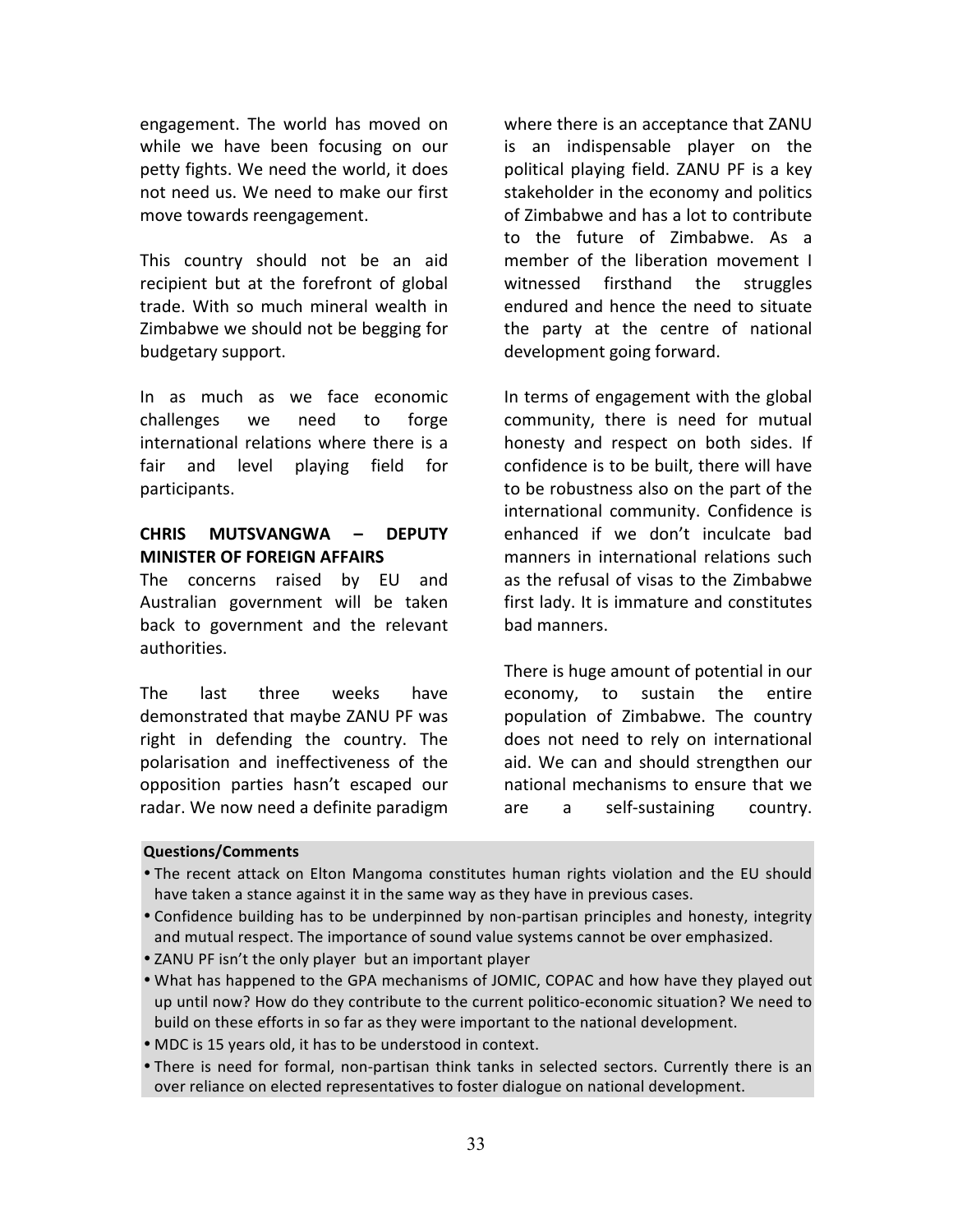#### **AN AGENDA FOR ECONOMIC RECOVERY**

**SESSION VI - RESTORING SOCIAL CONTRACT**

# **MODERATOR: IMANI COUNTESS – THE SOLIDARITY CENTRE US BASED SOLIDARITY CENTRE**

The discussions so far have emphasized the importance of an overarching framework for the entire region. A social contract, ensuring that governments, institutions and labor markets are engaged and radicalized, is critical. It requires a deep examination of the government processes. Gender mainstreaming and integration is a critical element of this process. Its important that we recognize that gender equality does not just benefit women but also the entire society and patriarchy hurts both men and women. Patriarchy hurts both men and women and is an impediment to national development and social sustainability. 

# **LLOYD SACHIKONYE - INSTITUTE OF DEVELOPMENT STUDIES, UNIVERSITY OF ZIMBABWE**

It is important that we change our attitudes towards each other in a way that allows national interests to subordinate our narrow interests. A social contract has evolved from state formation in 1980s through Kadoma Declaration (a major moment) and the crises of 2000, to the 2009 set up of GNU. Unfortunately, the Kadoma declaration was shelved in the process and now with the ZIMASSET, the focus of the government has been on the economic blue print without any reference to social contract. Some elements of the constitution have elements of social contract.

The country is in a bad state at the moment and there is common recognition of the depth of the crisis characterised by closure of firms, job losses, economic decline and it is going to get worse.

It is therefore timely to bring in social partners in mapping out the road map, explore how policies should be revisited, strengthened and implemented. There is need to work out a point of compromise and for closer collaboration among all stakeholders. We did not see this under the GPA where the contest was largely over state power and resources between parties in government, much to the exclusion of other key players. We are going to have to involve and accommodate informal operators such as constituencies of farmers and miners.

Political will is absolutely necessary and a shift in mindset is critical in the way we approach politics. There is need for a national development framework, some kind of anchor rather than short term fixes. Economic blue prints etc are short term, but there is need for social contract, an institutional framework to define and oversee national development.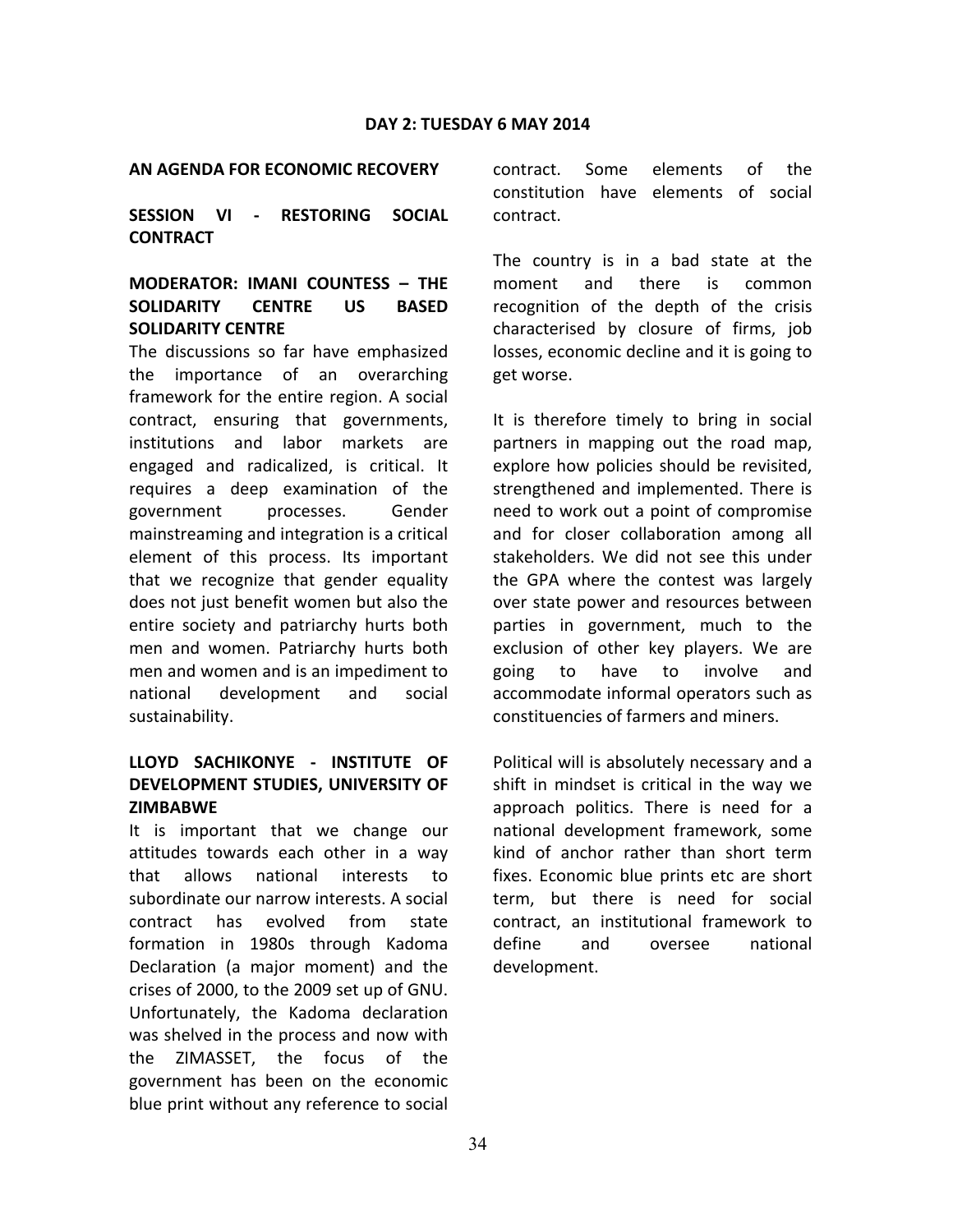# **TONGAI MUZENDA – DEPUTY MINISTER PUBLIC SERVICE, LABOUR AND SOCIAL WELFARE**

There is need to reflect on the past with a view to draw lessons for going forward. Our past experiences should be the engine that drives our national development efforts. The government is committed to social dialogue as evidenced by the creation of the tripartite social mechanism for social dialogue. The social partners agreed on three protocols which include business, price controls etc. Progress on this can only be fully realized if these social mechanisms are depoliticized. There have been some underlying political forces in the social dialogue, dragging things from moving forward. Disharmony is not helpful to the cause for social dialogue. There is need to advance a common cause and to reorient our programmes.

The current political climate shouldn't deter us from forging a way forward for social dialogue and collaboration. The failure to implement the social contract presents with an opportunity to learn. We need to create an institutional framework for social dialogue. There is also need for actors in the social dialogue to put their act together to ensure that the process is effective. Captains of the industry should make conscious efforts to take TNF deliberations seriously.

The social contract required is one that's broader and more inclusive, beyond our traditional tripartite agreement. This is presents an opportunity to reawaken a sense of morality and thereby build our work on solidarity.

Key elements for catalyzing this process include: the need to instutionalise open, transparent and inclusive governance, need to pursue poverty reduction, need for rapid human growth, sustainable livelihood, justice and peace development.

# **PETER MUTASA - ZIMBABWE CONGRESS OF TRADE UNIONS (ZCTU)**

This discussion is timely, happening at a time when the country is experiencing unprecedented economic challenges and political upheaval. Our economic problems are well document and need no emphasis. The difference between the previous economic crisis and the current one is that the government acknowledges it. In order to formulate a way forward we need to track the path we have travelled on and draw lessons.

There hasn't been sufficient implementation of the social contract despite the 2010 launch by the President. The government has been using unilateral and coercive approaches in the process and this need to be revisited. There is no trust between the government and social partners, and there has not been adequate funding committed towards the implementation of the mechanism. If we are to make meaningful development, there ought to be an agreed social contract and enduring social dialogue. The nation cannot be ruled on the mighty power of the state but on social collaboration. The government should abandon unilateralism and adopt social consultation and dialogue. There is need for investment in the building of trust between government and social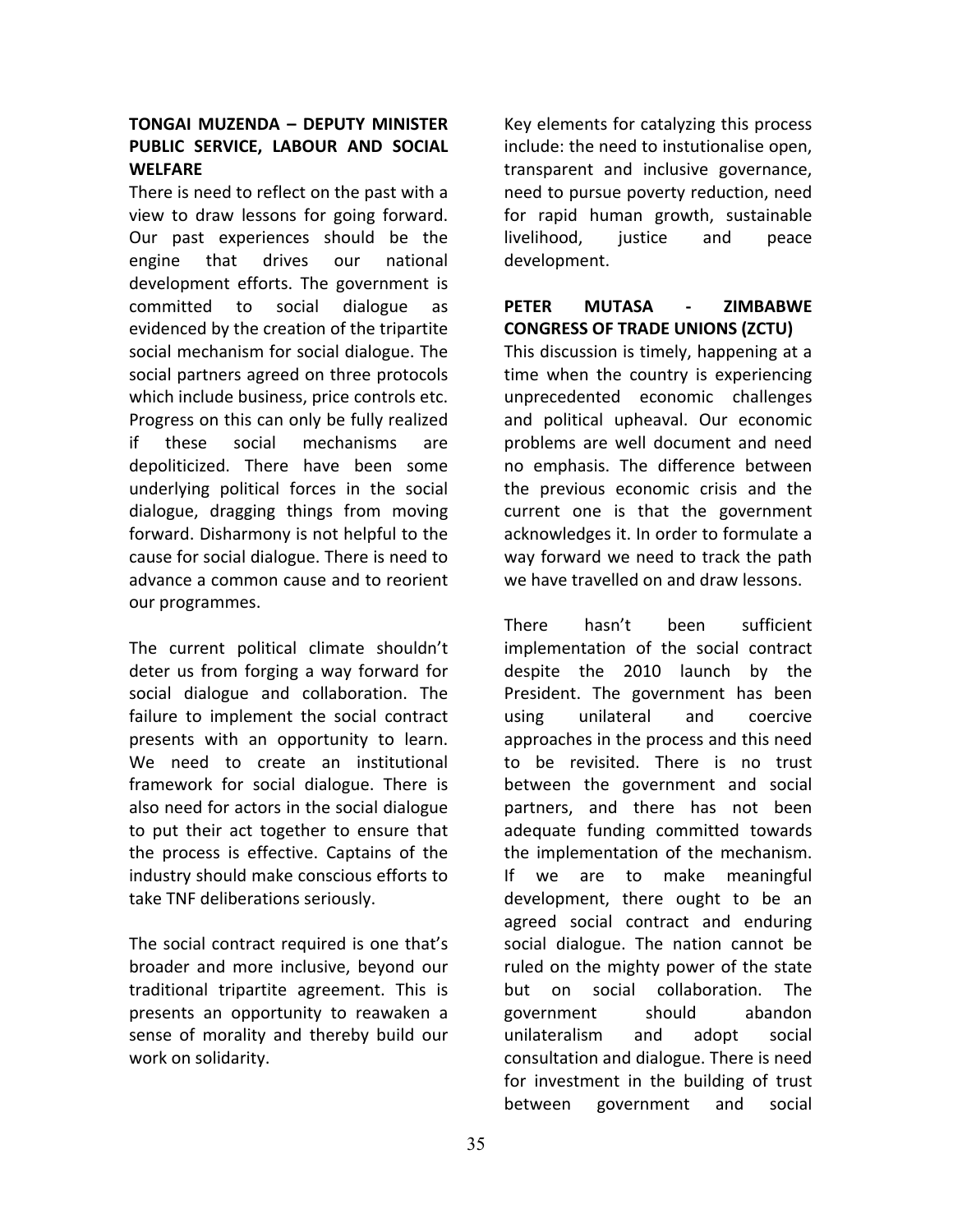partners and all stakeholders must abandon pursuing narrow interests. It's important to bear in mind that the political context has a bearing on the social contract and hence emphasizes the need for robustness to develop a new political paradigm.

We are all in some form of a social contract, it may not be perfect and up to our expectations but we are in it. There will have to be investment in capacity building and gender mainstreaming to ensure that all stakeholders engage meaningfully. It's also important to tackle underlying issues instead of focusing just on manifestations. Also of importance is developing frameworks, monitoring and evaluation processes.

# **OSWELL BINHA – ZIMBABWE NATIONAL CHAMBER OF COMMERCE (ZNCC)**

In 2011 the social contract was declared dead. Business is meant to make money, the more money we make the more jobs we create. The perception that business is the enemy of the state is only detrimental to the government itself. When you are at a negotiating table, you all reduce yourselves to equal partners, in discussion, in commitments. The social dialogue will not work if one part cherry picks what part they will honor. Trust will never be bought but earned. The government of Zimbabwe should not undermine the role of tripartite partners, business, labour and all have a role in this. Rather they should provide with an enabling environment, create productivity and attract FDI. There is need to explore the possibilities of boosting the business between Wankie and NRZ, the foundation on which we can trigger the economy.

Zimbabwe is small, micro and medium enterprise, there is a difference between informal and small business enterprise. It is important to bear in mind that social dialogue works and can work in Zimbabwe too, provided we foster the right environment. In Indonesia they couldn't do it in a military state, they only did it in 1997. have seen the success of social dialogue in South Africa. We need to garner efforts, and to learn the power to suspend. Some of us are still in the yesteryear when the world has moved on. We need to explore ways of resuscitating the Kadoma declaration.

#### **Questions/ Comments**

- People are in the informal sector not by choice and we can't build the country on the informal sector.
- Tripartite negotiation forums aren't legislated.
- Practical implementation must ensure that the playing field is level.
- Change the language and tackle the underlying issues.
- What monitoring mechanisms have been put in place for this process.
- Need for public policy infrastructure.
- Political will is central and trust is critical.
- Total commitment from all stakeholders to the social contract is essential.
- Success of a social contract defines the success of Zimbabwe.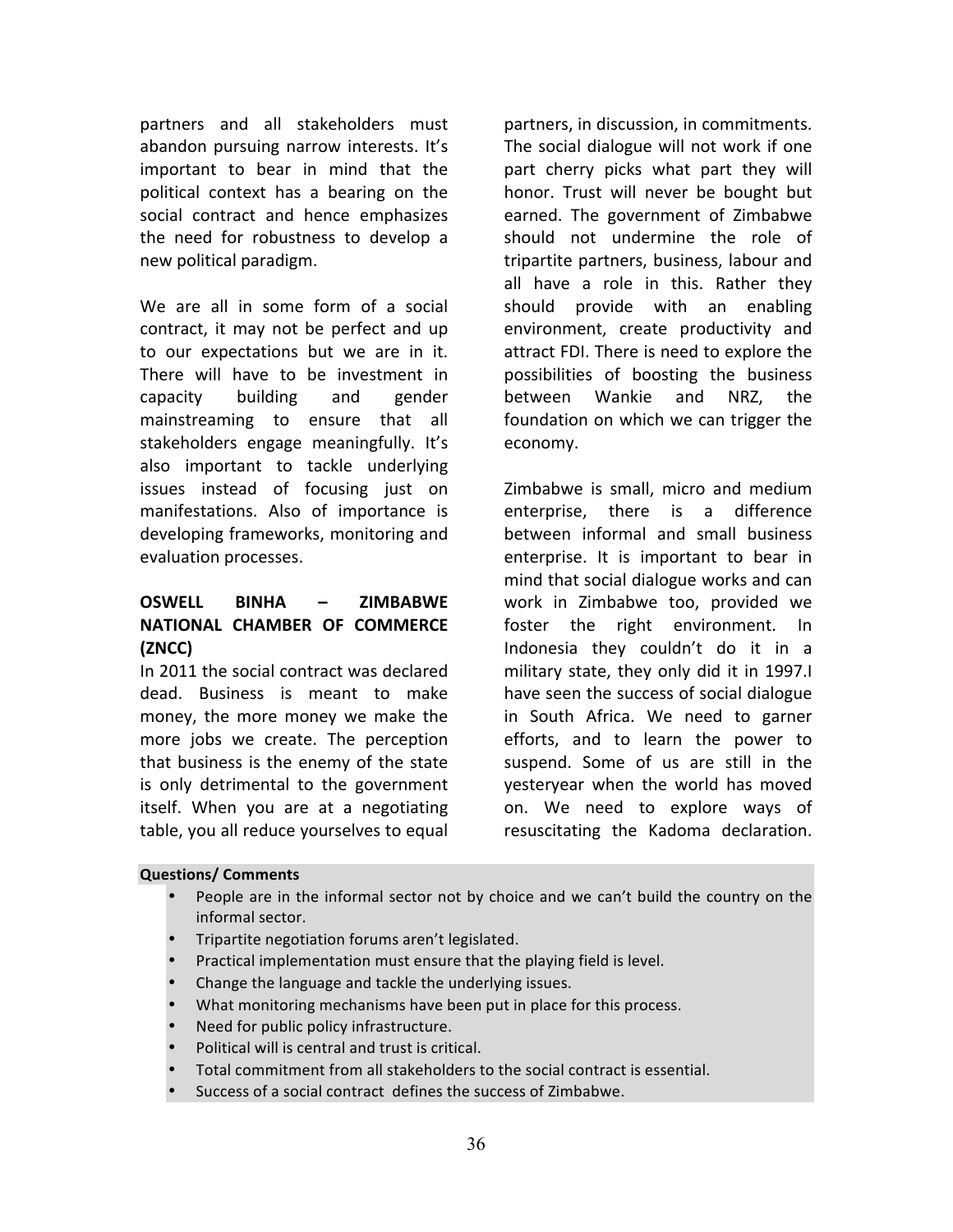**SESSION VII – AN AGENDA FOR ECONOMIC RECOVERY** 

# **MODERATOR: ABDULWAHAB ALKEBSI. CENTRE FOR INTERNATIONAL PRIVATE ENTERPRISE (CIPE)**

This is my first trip to Zimbabwe and I have learnt a lot from all the deliberations. We have been operational in Zimbabwe since the 1980s working with ZNCC and have witnessed some key changes and progress towards democratization, through elections, working with the private sector etc. A lot more remains to be done. Without consolidating

# **ASHOK CHAKRAVARTI – ECONOMICS**  DEPARTMENT, UNIVERSITY OF **ZIMBABWE**

Zimbabwe needs to normalize its relationship with international financial systems, that is, IMF, World Bank, with the West and East. There is need for an internal reflection and identify approaches to creating an enabling environment for economic recovery. The world has moved on and Zimbabwe needs to raise its game. In the last 15 years, economics has changed, it is no longer resources based. It is not resources which are the basis of development but institutions that steer and release energy for progression and development. Without the right and effective institutions, it is difficult to navigate out of an economic depression.

Countries such as India and China have been widely quoted for FDI going into their countries. Their leaders had to consciously revolutionize domestic policy environment and institutions. In Zimbabwe, growth started in 2009 

democracy, the country will not deliver for the people of Zimbabwe.

There is need for a shift towards market oriented reform in order to provide sustainable livelihoods for the people of Zimbabwe. With 70% of people under 30 in unemployed and with no means of sustenance, democratization is thrown out of the window. In the absence of job creation efforts by the government, people are not going to support democracy. Its critical that institutions of accountability, transparency, public governance are established, supported, monitored and effectively discharged.

following formation of GNU, yet we are already seeing a steady regression. Formal industry is in decline, due to competition from SA imports. 70 percent of imports are from SA and also high cost environment particularly related to wage costs. Dollarization brought some economic stability but a policy dead end made Zimbabwe a high cost economy, wages are high, industry cannot compete.

Mining contributes almost 20% of GDP yet there isn't much revenue going into the national coffers. The national budget is constrained by limited revenue from formal sector and increasing wage bill. It is also constrained by dollarization and high wage bill. There is no policy to curb wage increases.

Informal sector is estimated at 40% of GDP but there is no strategy to raise revenue from them. Mining policy is dominated by indigenization concerns and beneficiation. There are no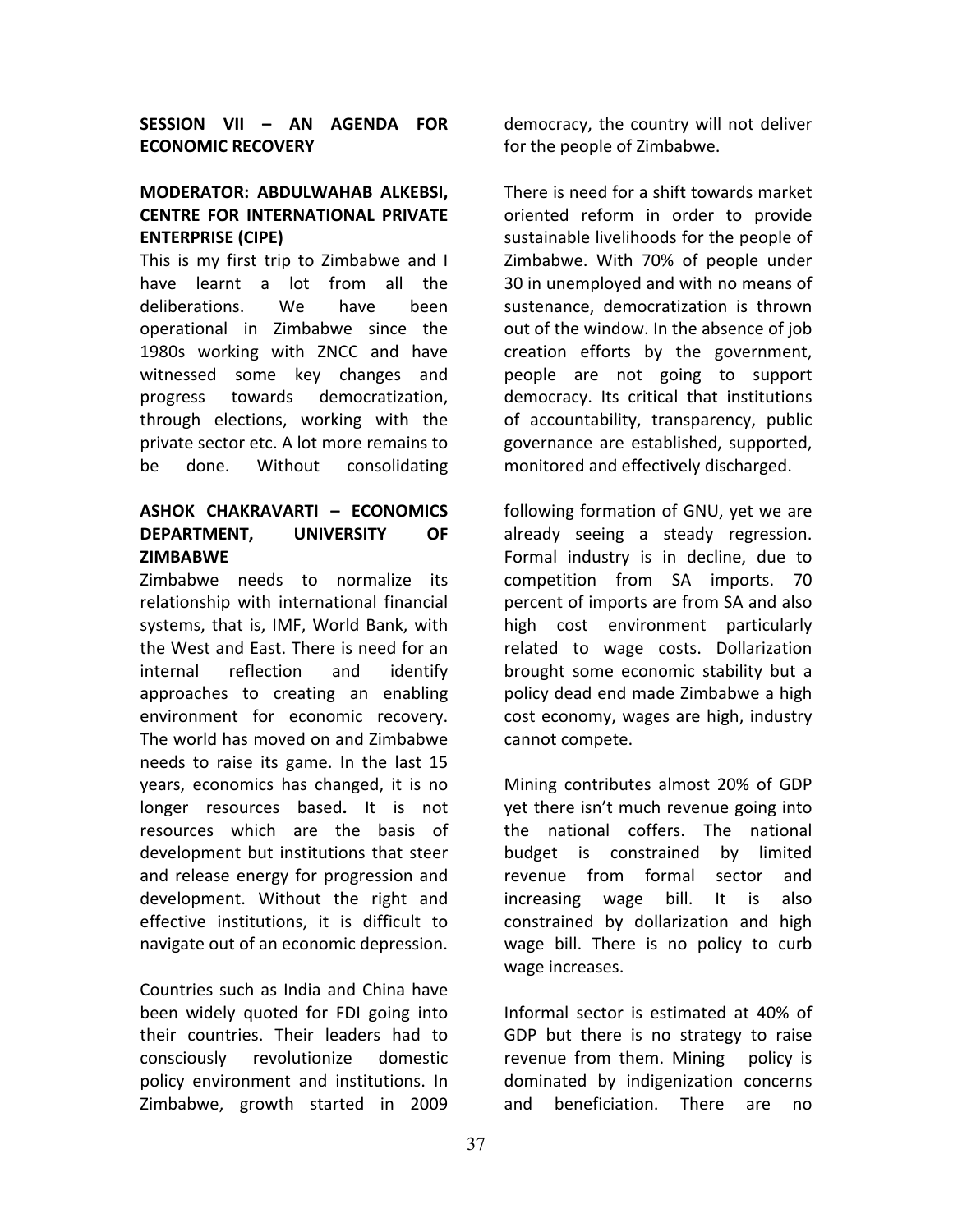incentives for farmers to produce foods *vs* nonfood crops.

The economic blue print has been widely praised and it is robust, but there is no real solid policy to raise required investment. The president has appealed for FDI but there is no solid process to garner investor confidence.

#### **PROPOSED SOLUTIONS**:

- Monetary Union with SA.180 countries have no currency of their own.
- Restore property rights
- Restore competitiveness
- Enforce wage and employment freeze in public sector
- Focus on informal sector to raise new revenues
- Institute salary ceilings
- Gazette and formalize new regulations.
- Relax indigenization norms
- Institute corporate governance strict new laws to criminalize corporate fraud.

# **KUPUKILE MLAMBO – DEPUTY GOVERNOR, RESERVE BANK OF ZIMBABWE**

Capital scarcity is the most defining challenge in an economy. Capital is what matters most in an economy. When implementing ZIM Asset we should understand the context we are operating in. Persistent, declining inflation is what the country is faced with. If we sink into deflation we don't have fiscus stimulus to come out of it. Our most pressing worries are, high

debt overhang of 7 billion and 75% of the debt which is in arrears. There is also export underperformance to worry about. 

Overall, our problems are structural. We lack competiveness and productivity, face declining profitability. Public confidence in the banks has diminished. I am not sure we want to pick a currency, the rand is the most volatile currency in the world. Let's keep the currency we have and monitor the situation.

#### **PROPOSED SOLUTIONS**

- a) Improve the investment climate  $-$  challenge the financial sector, implement institutional reforms at the central back, recapitalize central bank, find market based solutions, financial inclusion, increase the capacity to invest, invest in infrastructure.
- b) Enhance the productivity of investment. FDI levels are low and hence a need for policy consistency. Investment takes time to build.
- c) Resolve the debt overhang
- d) Identify international champions for Zimbabwe to improve the international image and speak on our behalf.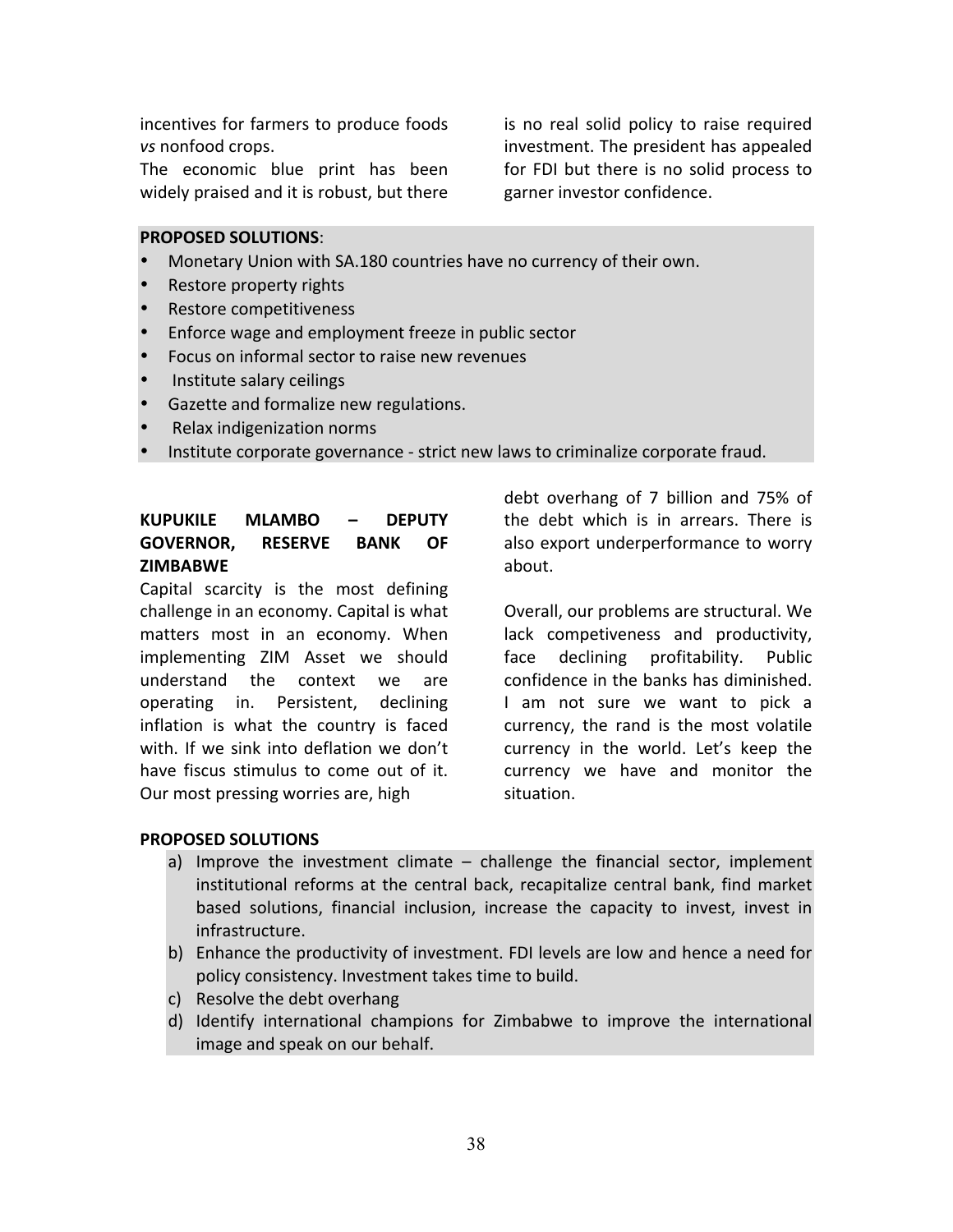#### **DANIEL NDLELA – ECONOMIST**

We should start by addressing the challenges ravaging the country. We need to realize that sustained economic recovery will require policy coordination, cohesion and commonality of views. There is need for a comprehensive institutional radicalization as has been seen in Ethiopia and Rwanda. There are no soft landings in curing a structural problem, as in the cases of Liberia and Sierra Leone. In Zimbabwe there is lack of vision and planning to anchor the new development plan.

The government should adopt a facilitative role in fostering dialogue among all stakeholders. There has to be a deepened national and regional integration. There is need for value chains and improved national and regional infrastructure. There is need for a clean economic environment, improve capital productivity, create conditions for investment by improving domestic investors. The macro environment has to be conducive for FDI flows, strengthen public financial management and improve confidence. There has to be a serious anchoring of policies to promote economic growth.

#### **Proposed Solutions:**

- We have to tackle debt overhang.
- If we are to deal with SMES we are to bring the capital systems. Move into inclusiveness SMEs shouldn't be an add on appendage.
- We have to address the ambiguity of legislation so that the message is clear and sound.
- There has to be revenue transparency in the mining sector.
- Overhaul and increase efficiency of state enterprise
- Strengthen the resilience of domestic financial sector.
- Improve confidence.
- Policy consistency.

# **NGINYA MUNGAI LENNEIYE – FORMER ZIMBABWE COUNTRY MANAGER – WORLD BANK**

The country has been dominated by the indigenization debate since 1998. We have collected an enormous amount of information since then and we now need to chart a way forward that does not keep us on the subject much longer.

Zimbabwe has a population of 12 million in a world of 7 billion, a tiny percentage of the global population. All the historic national strategies have

emphasized the centrality and an empowered society. This is also important in the drive towards a growing economy. Everyone has got have access to information on opportunities available to them. There has to be meaningful participation by individuals and communities and allow the exercise of choice by all.

Efforts towards a growing economy should be driven by human activities that create wealth necessary to address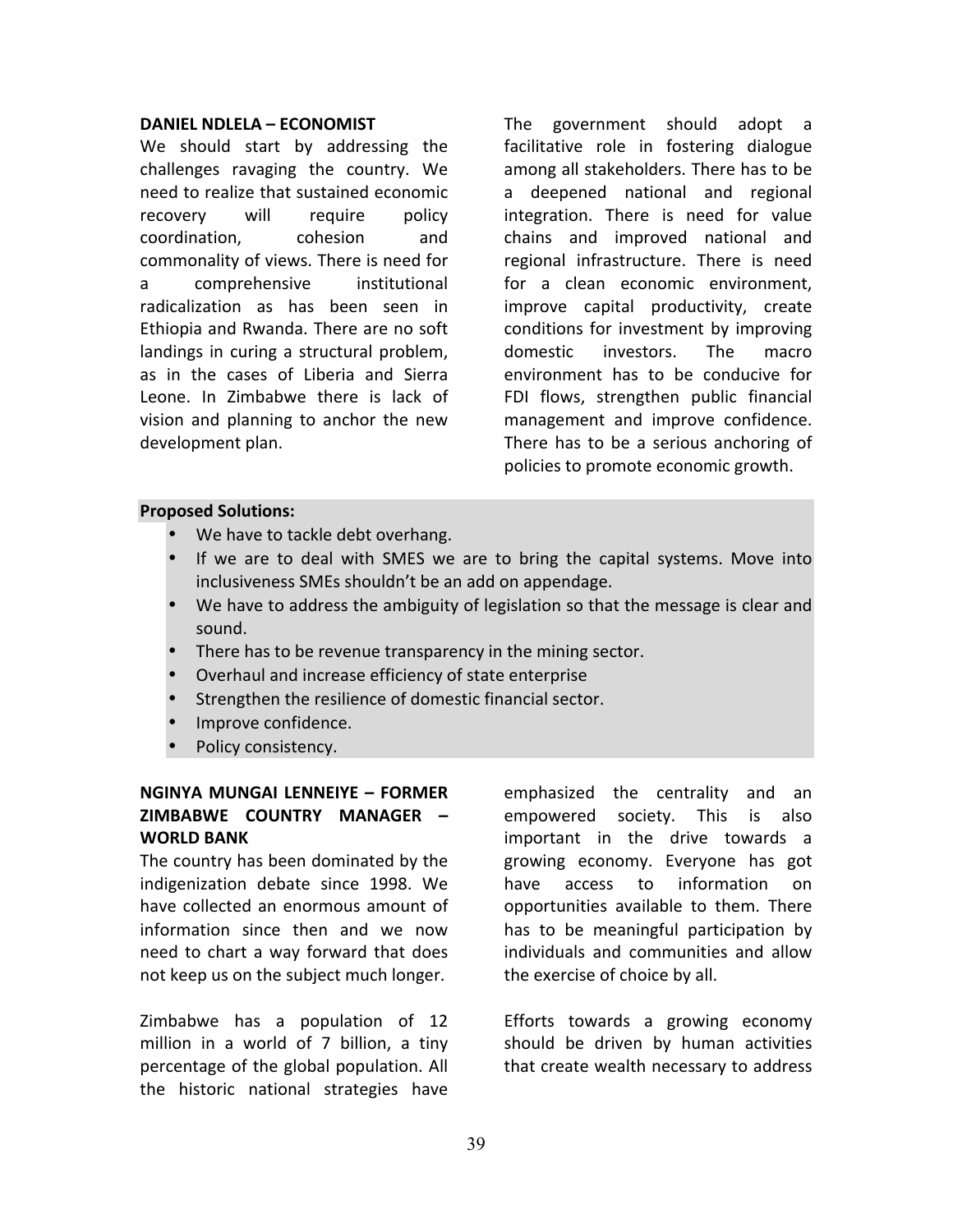human needs. Zimbabwe economic growth is stunted.

#### **Proposed Solutions**

- Empowerment can drive development  $-$  information, participation, accountability and organization.
- Existence of legally enforceable individual property rights provides a sound foundation for rapid economic growth
- Foreign investors are on the whole attracted to countries where conducive conditions exists for investment by local entrepreneurs
- Create a conducive environment that unleashes the talents of Zimbabweans.

#### **Questions/Comments**

- We have very informed think tanks in our country and we have a government which either lacks in capacity or is impervious to advice. There is need to buttress policy.
- This information needs to be shared widely
- Obscene salaries companies must disclose remuneration of their employees.
- Corporate governance is more than criminalization of corruption. Businesses close down not only because of the state of the economy but due to bad governance. Corporate governance is a major issue that we need to spend more time on.
- What should the Diasporas do to contribute to the economy of Zimbabwe?
- How do we climb out of the horrible pit of debt?
- Persistent constrains, broken down institutions, a ruling elite which has a stake in the lack of transparency and consistency and the murkiness of policy
- What does participation mean in politics?
- Zimbabweans talk but nothing happens, it's the nature of decision making and policies adapted.
- Rwanda is an interesting case study for the government to follow up on.
- Zimbabwe has attributes of a fragile state
- Joining the common monetary area of the rand may be the least of the evils.
- If Diasporas don't invest in Zimbabwe why should foreigners invest?
- Seek yee the economic kingdom and the political kingdom will come
- Understand the political ideologies of the ruling party  $-$  we are our own liberators
- Need for a proper scheme for engaging the diasporas.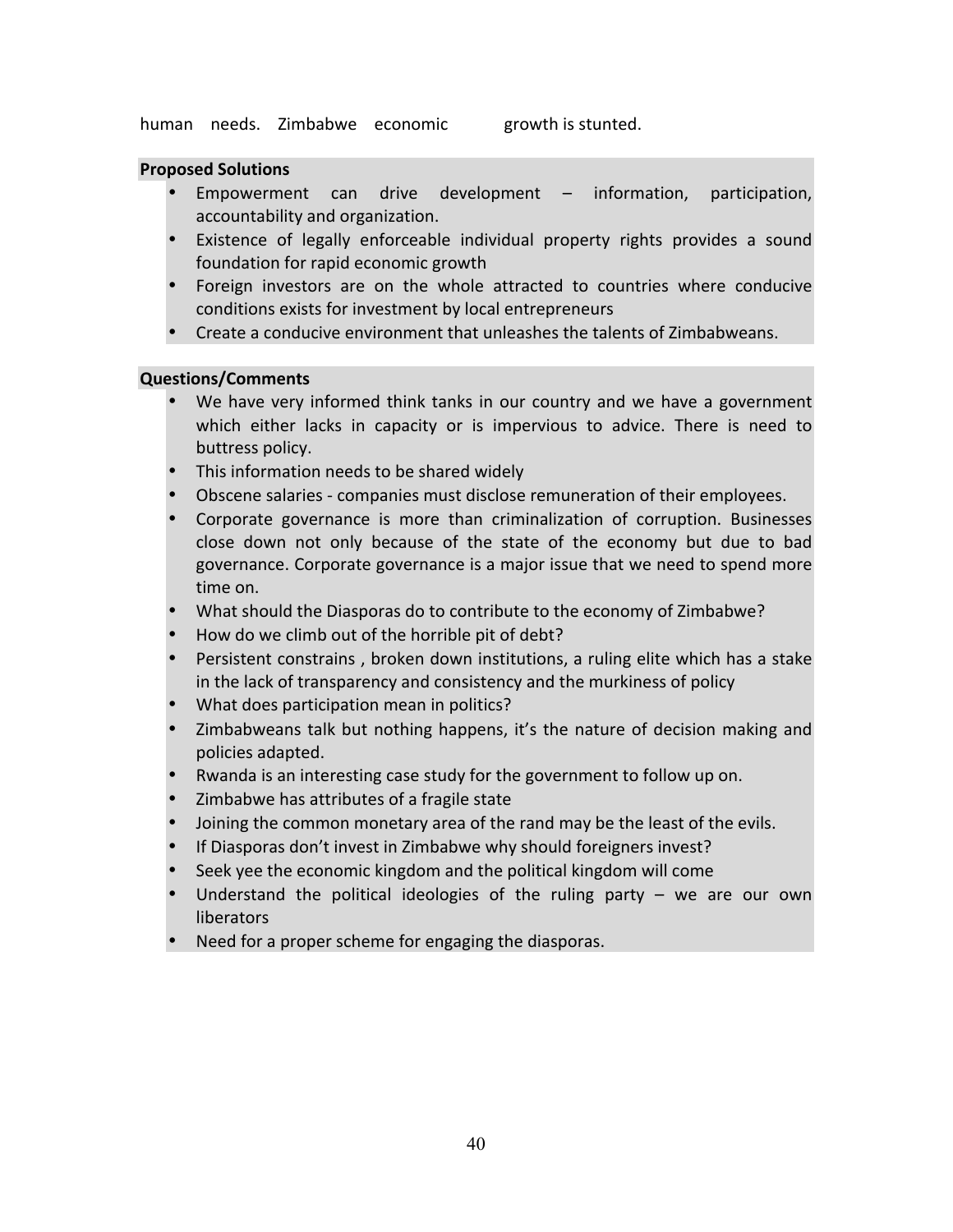#### **SESSION VIII – REVIVING ZIMBABWE'S PRODUCTIVE SECTORS**

#### **Moderator: Caleb Dengu - Zimbabwe Investment Bank**

The way the Zimbabwean economy operates is like one running on a treadmill. The ZimAsset is a business plan as opposed to being a national development plan. We have to develop a national framework first before we seek to engage internationally. One cannot play the champions league unless they win the domestic league. We do not manufacture a single handset yet Zimbabwe has millions of them.

#### **NADIA PIFFARETTI- WORLD BANK**

Current trends in Zimbabwe are in line with the rest of Africa. There is growing interdependence with the global economy. Smallholder agriculture is vulnerable and there is widespread unemployment. The 2009-2011 growth was powered by favorable economic conditions. Structural transformation takes time; it is a decade long process. There is need to grow domestic demand, improve productivity of smallholder farms and household firms. Zimbabwe can get a boost from external demand and take advantage of technological advancement.

#### **PROPOSED SOLUTIONS**

- Focus state activity on service provision.
- Avoid being locked in resources dependency by increasing productivity of smallholder farmers, increasing internal demand for manufacturing services, pushing demand for services by informal sector, boosting their finances so they can pay tax.
- Lower the high country risk. If you want investment to flow in, break the country risk down
- Tilt towards short term rent extraction
- Saving levels growth from the inside  $-$  in 1998 Zimbabwe was much richer than China, they where poor but they where saving. Why is Zimbabwe struggling in empowering their people? There is need for savings. China is a good saver
- **Leverage the mineral rent**
- Strengthen public investment strategy
- **Strengthen financial supervision**
- Keep macro economic framework stable
- Support increased productivity in small holder farmers
- Access global markets and technological transfer.

### **GEORGE GUVAMATANGA - BARCLAYS BANK OF ZIMBABWE**

It is important to look at what has brought us where we are currently, in terms of value systems, vision and operationalisation of policies. Debates 

should centre on the 'hows' not the 'whats.' There is need to develop a shared vision, sense of ownership  $-$  key elements of our national development that have been lacking among Zimbabweans.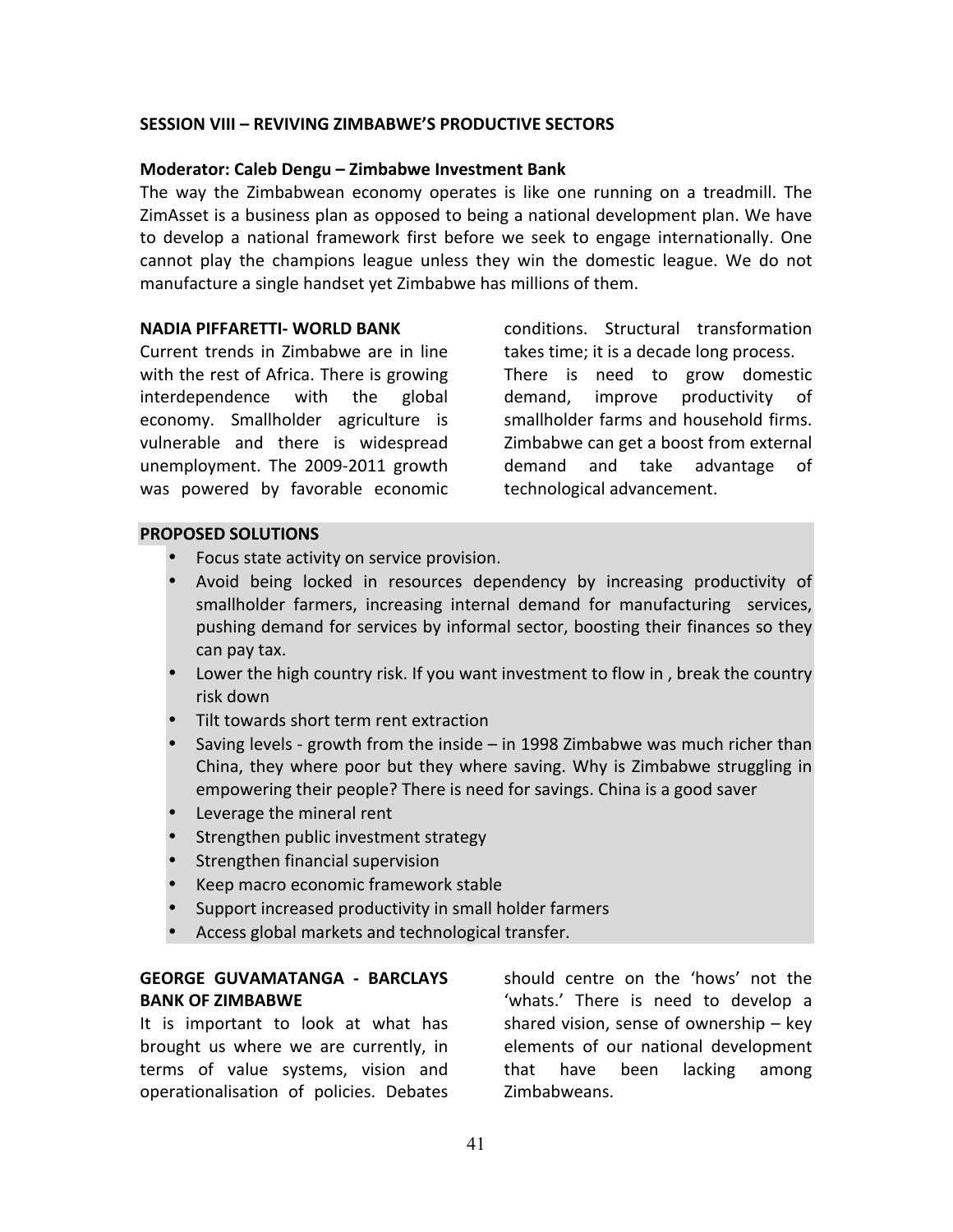We are in competition with other countries and they emerged and progressed ahead of us while we were down. There is need for a close examination of every issue and learn lessons. I have been travelling across the world to identify potential investors. We need to identify strategic sectors, and most importantly prioritize our natural resources accordingly. There is need for flexibility around hiring and firing after the hyper inflationary era. The cost of everything ended up mixed up and unprecedented. We need price correction, failure of which we can't compete with these levels of costs. The multi currency system is going to be around for the long haul. As we do not have have domestic savings, we will have to rely on borrowing. When you borrow from external sources, the country risk is a key factor determining the price of borrowing. Higher country risk rating also means the cost of the money from multilateral lenders is higher. There is no panic withdrawal from the banks such stories give us a poor risk rating

Policy consistency is critical for the banking sector. Policies must be clear, straightforward and underpinned by legislation. This will minimize policy reversal and misinterpretation. No one will give you money because they love you but because you have created conducive environment for investors.

It's important to acknowledge the consultative spirit by Minister Chinamasa and his efforts to engage us trying to understand things.

#### **BRUCE WHARTON – US AMBASSADOR**

SAPES has created a platform for engagement in a constructive and productive manner. Zimbabwe needs to look at ICT as a productive sector and the driver of the Zimbabwean economy. The future of ICT isn't in the hardware but software. Zimbabwe stands at an advantage and has a unique combination of being an English speaking country, have uniquely educated and hard working workforce which sets it up for productivity

Zimbabwe has sovereign power over its own economy. There is need to talk to the ZANU PF government. US is not an enemy of Zimbabwe and is keen to support an activities and policies that increase the country's productivity and international influence. The world wants to see a Zimbabwe that feeds its own people. Zimbabwe needs to recognize its own power, look inwards and see its own strengths and leverage these.

# **CHARLES MSIPA – CONFEDERATION OF ZIMBABWE INDUSTRIES (CZI)**

-

There is need for a diversified manufacturing sector to maintain competiveness. It's important to recognize the integral linkages between manufacturing and agriculture. There is now a problem of an overvalued exchange programme. The multiple currency regime has resulted in shortage of capital. With the lack of affordable funding, manufacturing is sliding backwards.

There are some sectors we are not competitive and we need to focus on fundamental things that we must fix. We need to increase the ease of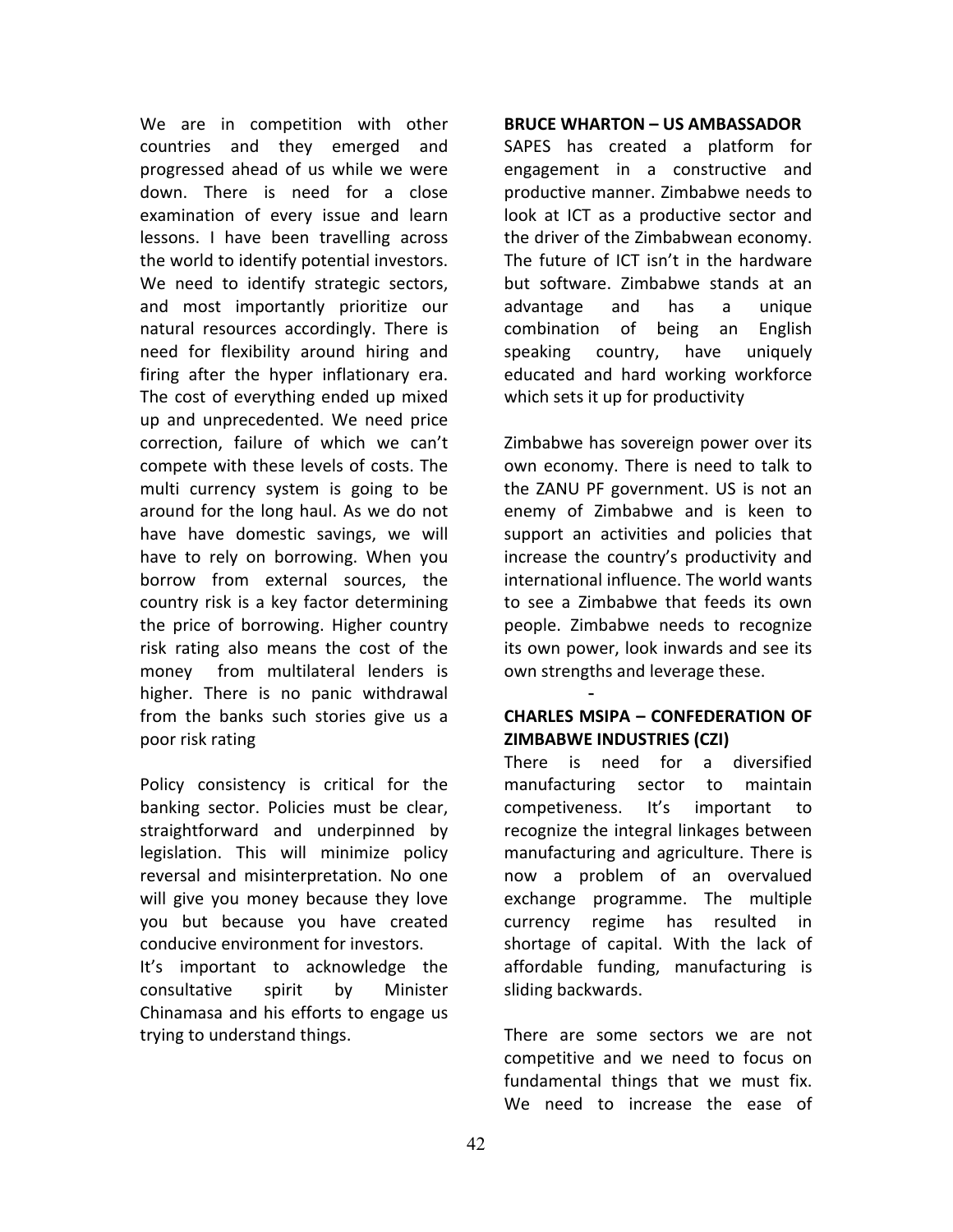conducting business and stay focused on addressing the fundamental factors.

There is need to expand access to finance and tackle the factors that slow down progress such as, policy  instability, inadequate infrastructure (water, electricity), restrictive labor regulation, corruption etc.We have an increasingly positive dialogue, the premultiple currency era was much more challenging.

#### **Comments/Questions**

- International business actors visiting Zimbabwe should meet with Zimbabwe businesses too.
- For any investor the risk return profile should be acceptable.
- Normalize relations with IMF and World Bank.
- The operational environment is complex. There is rapid, unpredictable change, information access is poor and rumour is rich.
- Expansion of markets for Zimbabwean business beyond Zimbabwe is important.
- Property rights to what extent has the land reform programme affected them?
- What does a conducive environment look like?
- Media isn't reporting accurately due to lack of access to key people, what systems are in place to facilitate access?
- Vulnerability of labour in the current climate. What is the banking sector going to do to ensure that labor market feels safe and protected?
- Would the world bank be prepared to give assistance to empower rural farmers
- World bank has been conducting knowledge generation initiatives around land.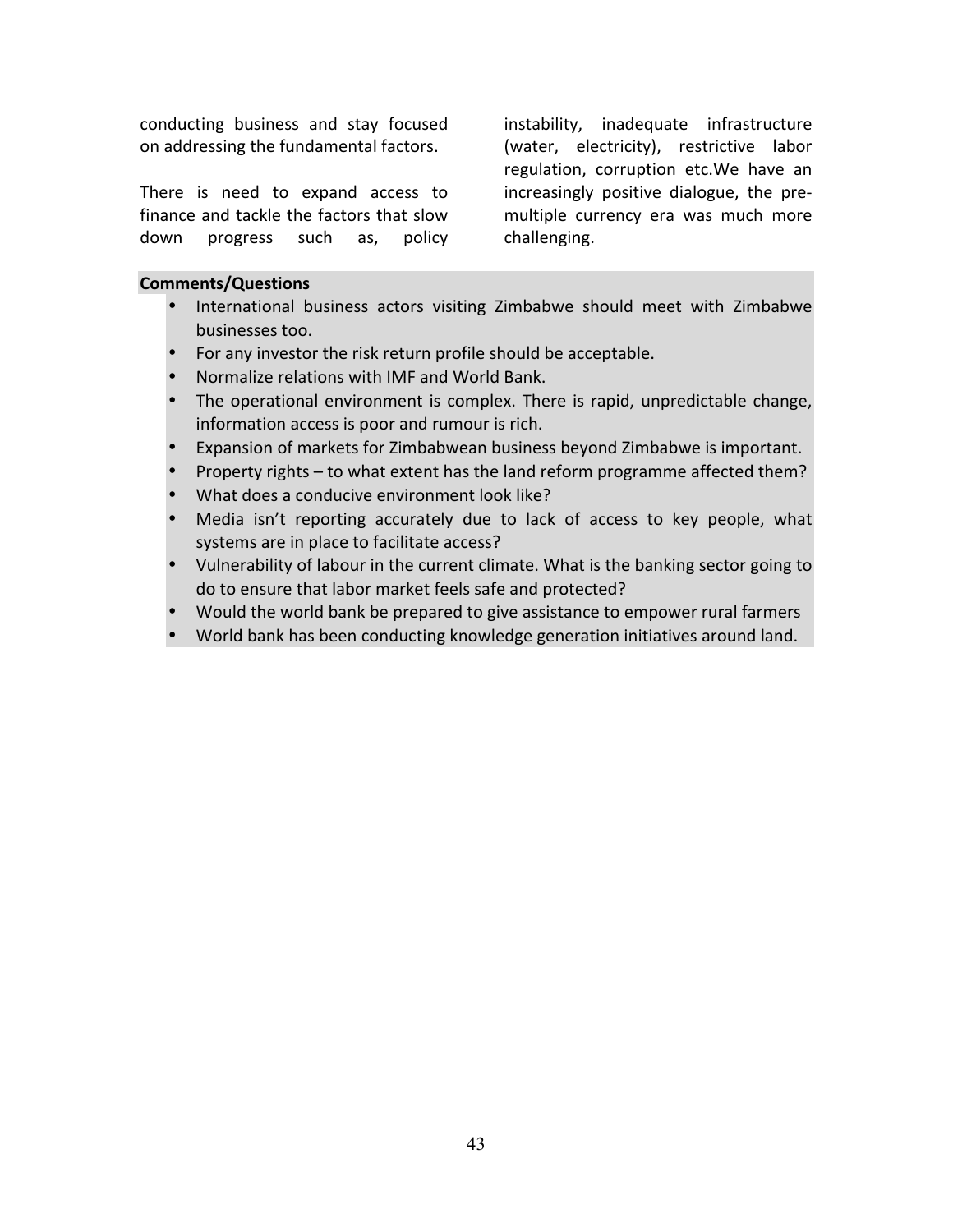# **SESSION IX – MOBILIZING FOREIGN DIRECT INVESTMENT: TRANSCENDING THE SANCTIONS REGIME**

#### **MODERATOR – JEITENDRA TRIPATHI, INDIAN AMBASSADOR**

There is need for a clear-cut policy, investment protection and investor incentives. In India, you inform the reserve bank within 30 days of planning to invest there. Eliminate corruption to attract investment. Democracies are living organisms; they differ from country to country.

# **MARCIA MARO DA SILVA – BRAZILIAN AMBASSADOR**

Brazil does not a have bilateral investment policy, neither does it have a FDI policy. The change that catalyzed Brazil's economic growth was a social and political pact that, we do not want an economic crisis, hyperinflation etc The government signed a law, a fiscal responsibility act, which was then cascaded to the state level. We adapted a target inflation, reduced debt and increased reserves so that we wouldn't spend more than we where earning.

The macroeconomic environment became conducive for growth and respected the commitments to the pact. Each state decides what they do to attract FDI and there is innovation and competitiveness. There is diversification of foreign investments and reduced interest rate has allowed for foreign investment. There has been an increase in job creation and which in turn allows for sustainable growth.

Brazil has become a preferred investment destination internationally and potential investors are clear about options for foreign investments, policies and legislation. Clarity, confidence, trust political and social consensus are key in attracting foreign investment. Also, continuity in policy implementation despite change in governance is key in sustain investor confidence.

There is need to tackle problems of hyperinflation and government expenditure. Democratisation is a process and requires change in political culture.

#### **LIN LIN – CHINESE AMBASSADOR**

In 1978 we adopted reforms SEZ which have become a trend setter for the economy. If economic growth is to be realized, there is need to respect basic economic rules, test the water before you cross and replace planned economy with market access. Foster an investment friendly environment which includes: preferential land use, tax and industrial policies and protection of intellectual property rights.

There is need for support from central and local government and direct support from different ministries. Local government is encouraged to take initiatives in planning and policy making, and fostering competition between different regions. Hundreds of government officials are invited to China for training etc Reform and opening up of policy has brought about substantial changes as well as giving incentives to potential investors.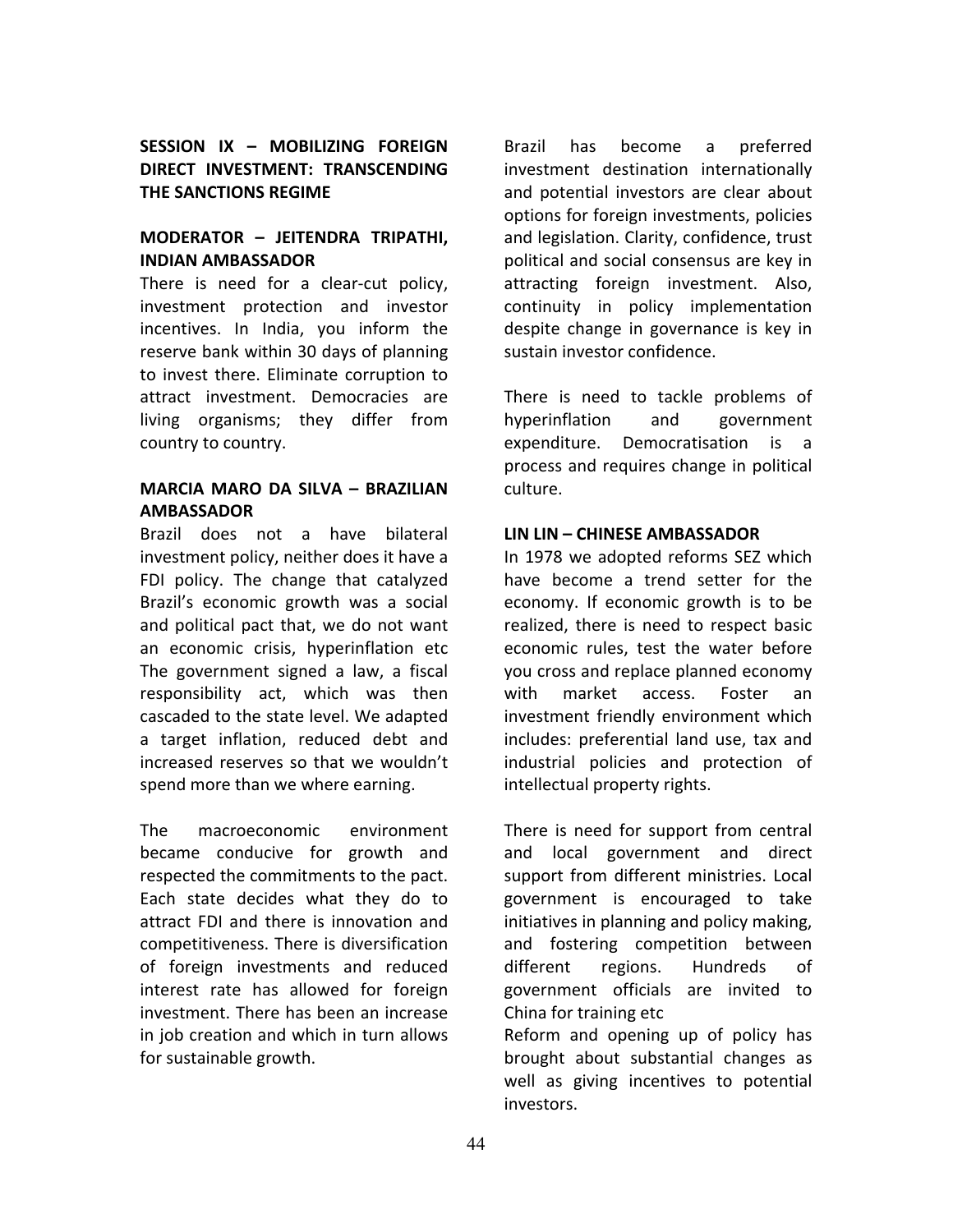# **SOUTH AFRICAN AMBASSADOR – VUSI MAVIMBELA**

South Africa's approach to investment and economic development in the African continent is premised on South Africa's foreign policy. We recognize the need to invest and innovate around power and ICT in order to compete on the international stage.

SADCs regional Infrastructural development plan has identified catalytic infrastructure that requires 64 billion dollars. SADC should give infrastructure linkages that are easy to reach.JICA assessed 18 corridors for infrastructure development. There is need for increased SADC competitiveness for FDI.Transport, power, and water sectors are lucrative for FDI.There is need to build political consensus and secure high level support and buy-in. Promote competitiveness and focus on infrastructure.

Think regionally when developing national projects and finance projects that matter South Africa's development finance institutions are government

institutions and vehicles for development investment both in South Africa, the region and the continent. The Development Bank of Southern Africa is wholly owned by the South African government.

# **FRENCH AMBASSADOR – LAURENT DELAHOUSSE**

The EU is engaging with Zimbabwe, sanctions are behind us and we want them behind us. Sanctions have had little effect on the economic situation of Zimbabwe so no need to blame it on the sanctions. Better act on the sanctions you are imposing on yourself through country risk, corruption, lack of clarity o implementation of the indigenization law. Discretion is not going to work for international investors. International perception of Zimbabwe is important.

The government is starting to do what is needed to attract foreign direct investment. Ideally they should be able to control its own monetary policy and reengage financial institutions. There is need to move swiftly toward the culture of accountability.

# **Questions /Comments**

- Sanctions propaganda has been effectively anchored into all levels of Zimbabwean society. EU doesn't have sanctions but restrictions.
- South Africa /Zimbabwe relations South Africa emphasizes multilateral relations, have a bilateral agreement with Zimbabwe on the protection of investment, which contradicts the superior agreement with SADC protocol.
- What is the effectiveness of sanctions in pushing for democratization of Zimbabwe?
- The Africa visit by the new Chinese prime minister hasn't been extended to Zimbabwe. This contrasts the perceived strong relations between Zimbabwe and China  $-$  There are ongoing diplomatic visits between the Chinese government and the government of Zimbabwe. China has different relations and priorities with different African countries, so the priority of the current visit is not necessarily Zimbabwe.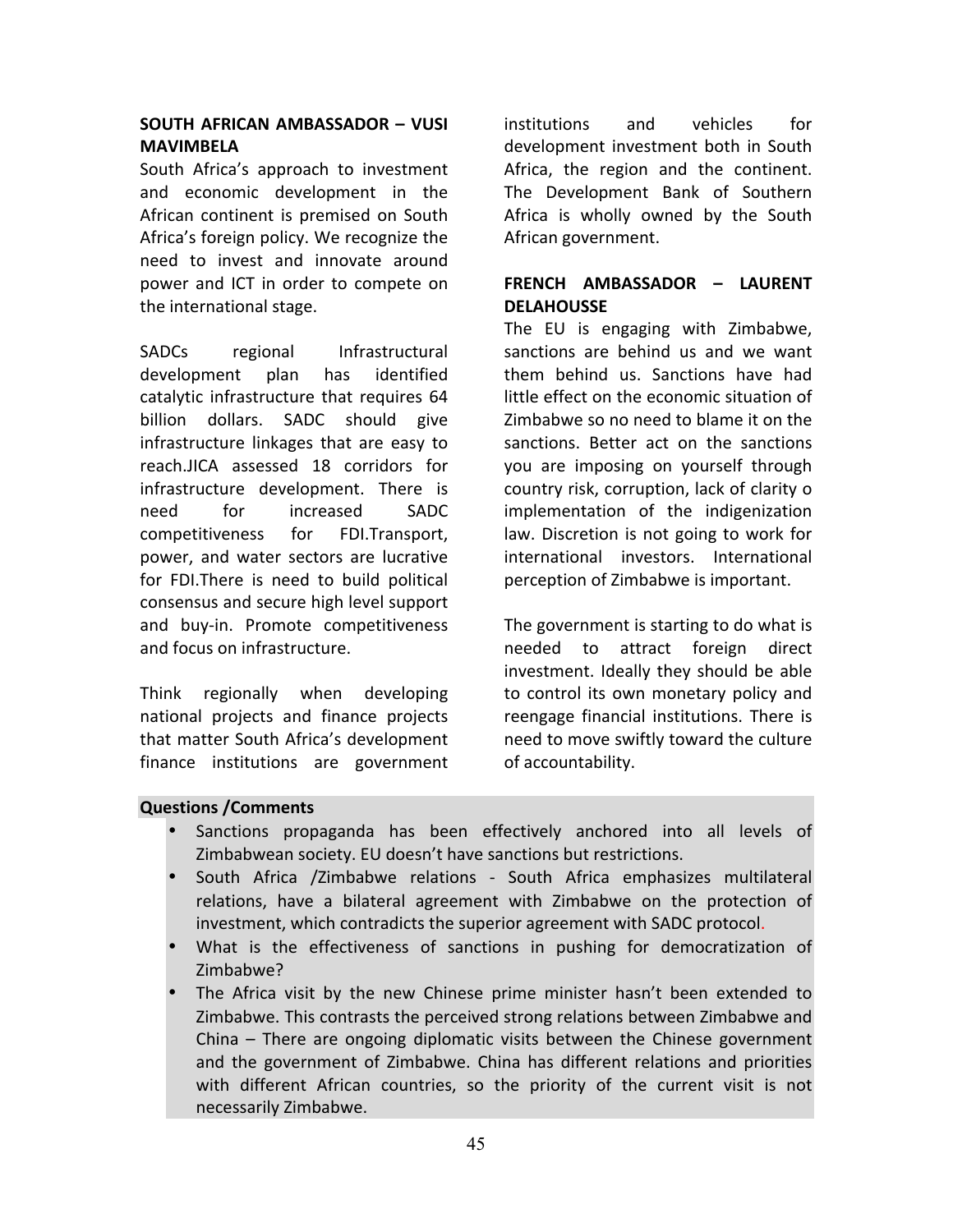#### **CLOSING REMARKS**

#### **IBBO MANDAZA – SAPES TRUST**

Sapes Trust and NED express their gratitude to all participants particularly Ambassadors, NED, SAPES team (particularly Fortune Gwaze), panelists, the rapporteur, Tendai Madondo, and all participants. The participation in the last two days has been phenomenal, with 76 organizations, 21 ambassadors, 7 government ministers, 12 people from the diaspora, 153 participants and 500 in the public forum.

This marks the beginning of the long overdue national dialogue. There has been a growing incapacity at the level of the public sector. Zimbabweans are concerned about the need to improve our conditions. There will be a follow up in form of policy workshops in various capacities including global community and state departments. At the public forum there was intense dialogue that emphasized the need for national dialogue. Political parties must move forward to institute a national convention. We need to move beyond arrogant posturing and foster national consensus.

#### **DAVE PETERSON - NED**

I would like to acknowledge and thank the participation of US representatives. I am delighted that we are able to bring together all stakeholders in various sectors to open up political systems. Democracy is a system that has advantages and that is our mission. Ideas have been raised before but what has been striking is how it has brought together variety of stakeholder in frank and open dialogue - business, civil society, political parties etc. We look forward to continuing this dialogue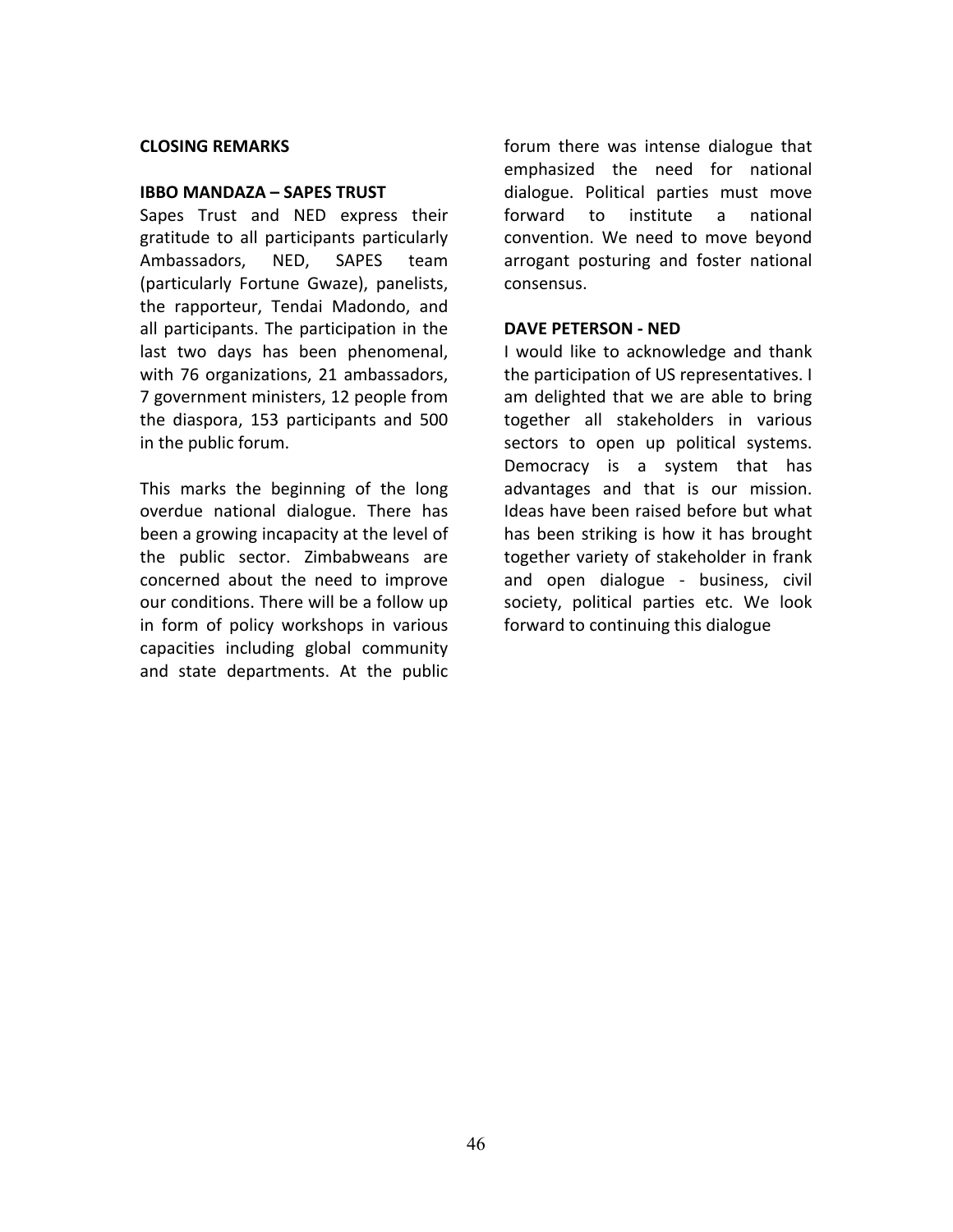# **CONFERENCE POLICY RECOMMENDATIONS**

The following policy recommendations were made in the nine sessions covered by the conference;

# 1. Minister Patrick Chinamasa's Opening Address

- Government should create a good business climate. This is why we have clarified the policy on indigenization and declared our invitation to foreign direct investment.
- In this regard, government will seek to ensure that the Zimbabwe Investment Authority will have full authority to determine investment conditions as a One-Stop-Shop, and thereby approve foreign direct investment.
- Government is inviting investment in power generation, road and rail network, water and irrigation infrastructure and information technologies. The government will invite players through Build-Operate-Transfer (BOTs).
- Government is committed to fighting corruption and we are already demonstrating that we are serious about it.
- Government is committed to assist in reforming and building the public service capacity, not least improvement in service delivery in all sectors, effective and quick decision-making, and the eradication of self-defeating red tape and corruption.
- The Zimbabwe government is putting in place a flexible indigenization policy framework that attracts investment while at the same time ensuring that local people of also benefit.

# **2. Consolidating Constitutional Reforms**

- The enactment of the constitution was a milestone for Zimbabwe. However, the process of implementing this constitution will require the passing of a plethora of legislation.
- Government must prioritise and expedite the implementation of the new constitution particularly provisions dealing with human rights, rule of law and socio-economic rights.
- The implementation of this constitution must be an all-inclusive process involving all stakeholders to ensure mutual accountability with government, underpinned by mutual trust.
- It is important to distinguish between adopting a constitution and constitutionalism. The supremacy of the constitution is sacrosanct and the provisions of the constitution must be observed in letter and spirit to ensure that the constitution is not just another piece of paper.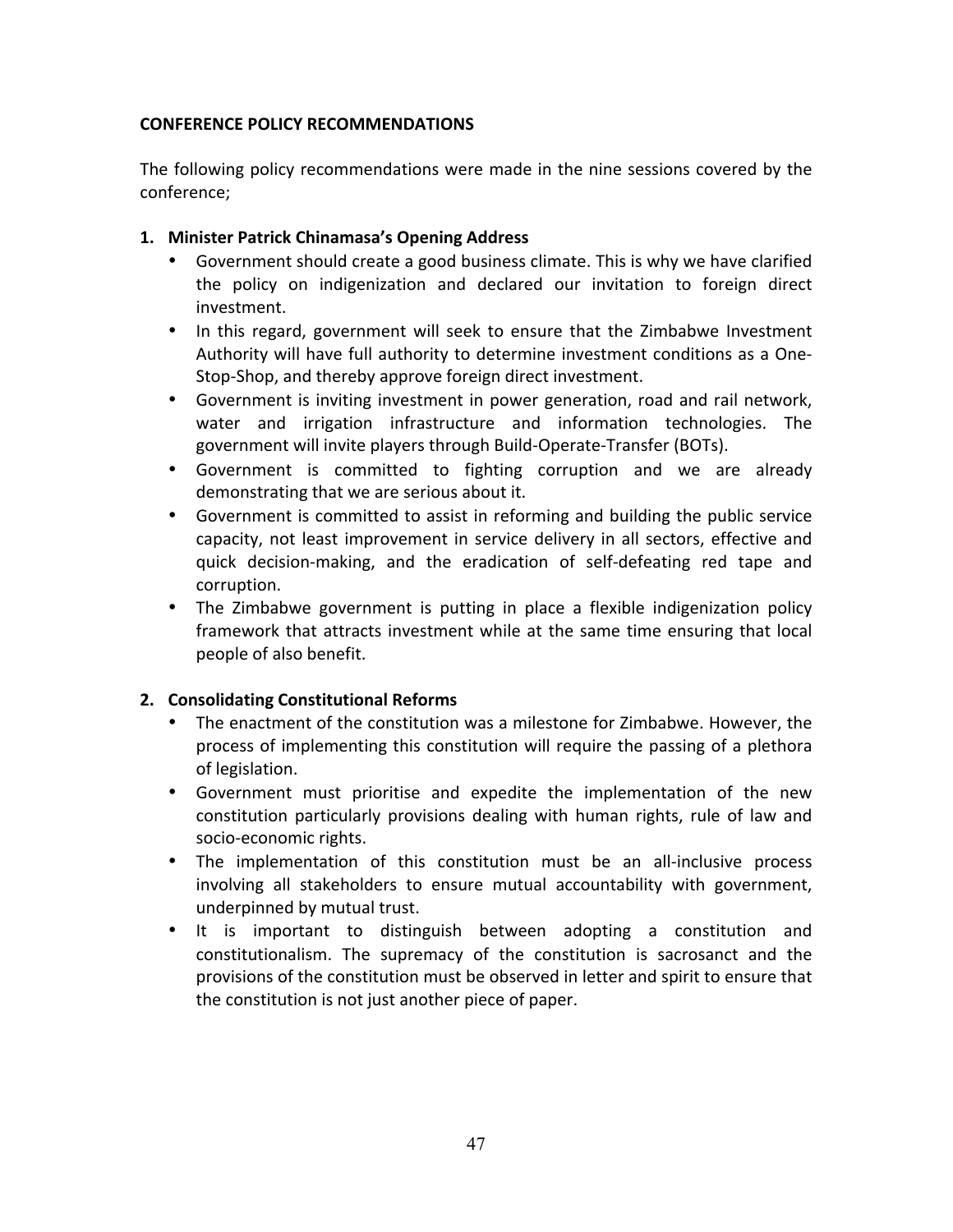# **3. Strengthening National Institutions**

- Zimbabwe inherited most institutions from the erstwhile colonial period and has not made efforts to transform the same in accordance with pluralistic practices. Thus there is urgent need for renewal and radicalisation of state institutions, underpinned by the values as in Chapter 9 of the constitution.
- National institutions in Zimbabwe should operate in a politically impartial manner to ensure they operate efficiently and retain the trust of the people they must serve.
- While strong institutions are important, we should seek to have value-based national institutions that protect and support democratisation. National institutions should be free from political and undue interference to ensure they operate effectively.

# **4.** The Role of Civil Society: From Advocacy to Engagement

- Civil society organisations should cease to be extensions of political parties and political forces to ensure that they play their watchdog role.
- Civil society organisations should consider transcending from advocacy to engagement and ensure complementarity with process by other stakeholders.
- Civil society should prioritise the implementation of the new constitution and guard against processes that may result in regression of the milestones made this far.

# **5.** Examining the Role of the Media in a Democracy

- Government must prioritise media reform to ensure with particular emphasis on the broadcasting media.
- The ownership structures in the media have resulted in polarisation between state owned and private media. This has militated against the media playing its functional role in society. There is need for government and the media sector to deal with this polarisation.
- **6. Reinforcing Zimbabwe's Democratisation Process: A Dialogue To Reinforce Engagement**
	- Government commitment towards reinforcing engagement must be buttressed by action on the ground. Government must speak with one voice and have policy consistency which is supported by a coordinated approach towards reengagement.
	- Whilst international engagement is critical, Zimbabweans must also be in a position to engage with itself through a national dialogue. Local engagement is critical in the development of a common vision and a common message for Zimbabweans predicated on tolerance and accountable governance.
	- Zimbabwe's commitment to attracting new investors will be judged according to the manner in which it treats existing investors. As such, a conducive investment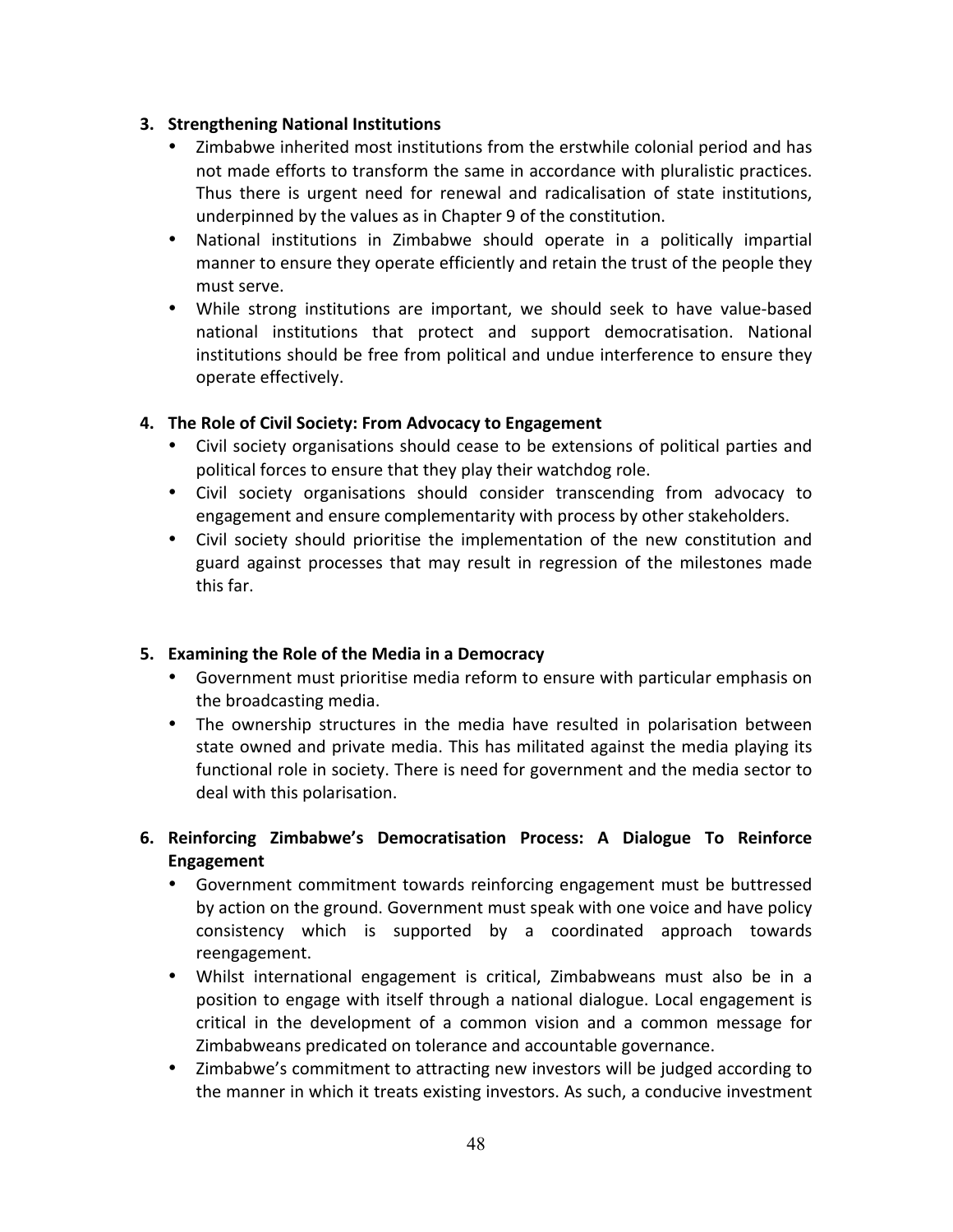environment for existing investors will be a critical pulling factor to other potential external investors.

• In terms of engagement with the global community, there is need for mutual honesty and respect on both sides. If confidence is to be built, there has to be robustness on the part of the international community.

# **7.** Restoring the Social Contract

- It is important to change our attitudes towards each other in a way that allows national interests to subordinate our narrow interests.
- The Government's new economic blueprint, ZimAsset, does not mention the issue of the social contract. In this regard, there is need, on the part of government, develop long-term economic blueprints which also enshrine government's commitment to the social contract.
- There is need for the common recognition of depth of crisis in the current situation, characterised by closure of firms, job losses, decline in capacity utilisation and how the same has impacted negatively on the social contract.
- Government must develop an institutional framework to define and oversee the social contract which framework must include all stakeholders, government, the private sector and labour.

# **8. An Agenda for Economic Recovery**

- The normalisation of Zimbabwe's relations with international financial institutions should be at the epicentre of the current efforts towards economic stability and growth.
- Government should work on improving the investment climate and ease of doing business, implement institutional reforms at the central bank, recapitalize the central bank and increase the capacity to invest particularly in infrastructure.
- As investment takes time to build, government should have policy consistency, eradicate ambiguity of messaging, have a commitment to implementing policies and resolve debt overhang as sustained economic recovery will need policy coordination, cohesion and commonality of views.
- There is need for government to create a balance between the need to empower locals while at the same time attracting foreign direct investment. In this regard, there is need for a paradigm shift on the part of government in the implementation of the Indigenization and Empowerment regulations.
- While the multicurrency policy has brought relief, government should consider adopting the Rand as the preferred currency as trading in the US\$ is making the Zimbabwean economy less competitive.
- Government should tackle corruption as it is militating against its efforts towards economic growth.